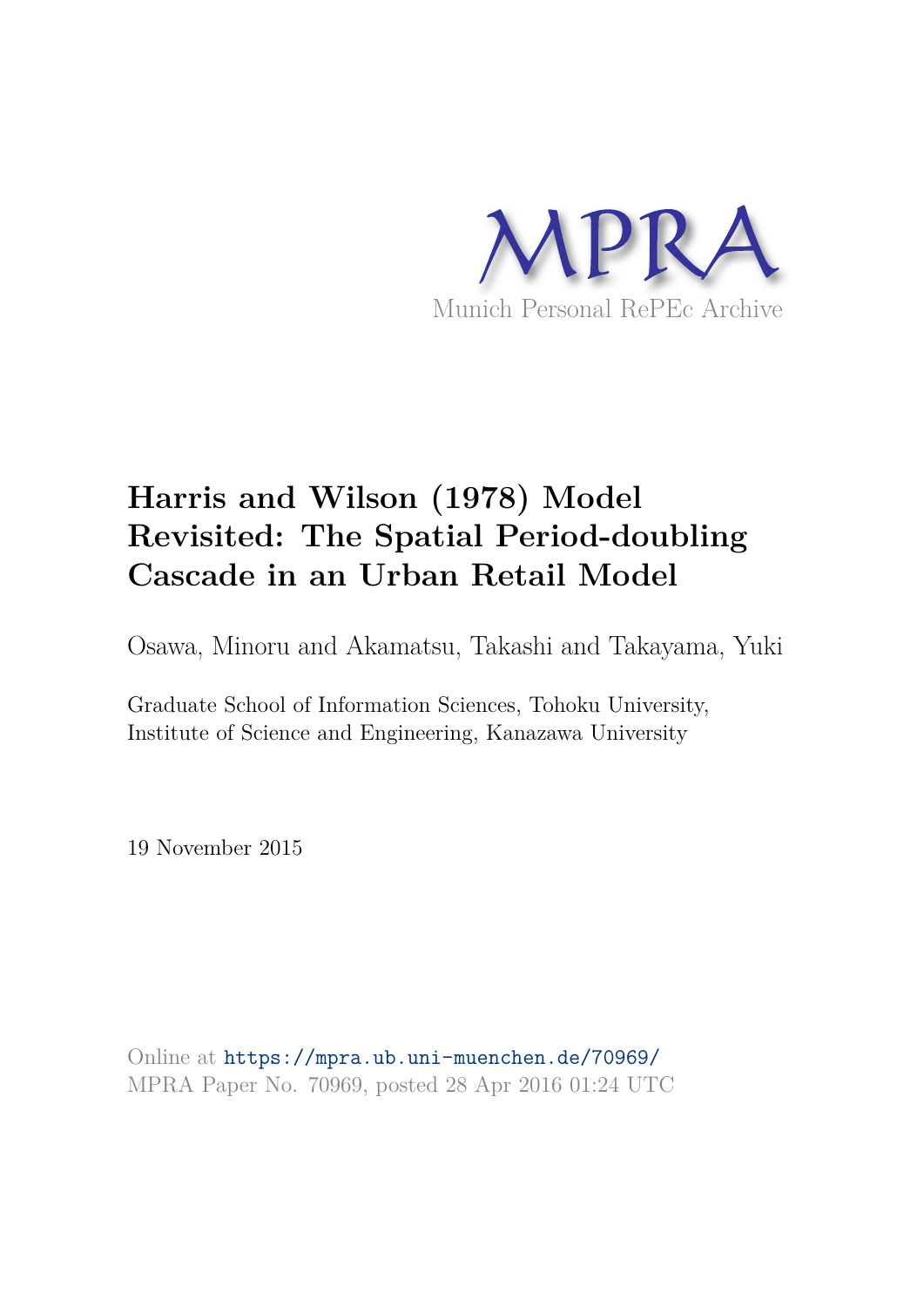# Harris and Wilson (1978) Model Revisited: The Spatial Period-Doubling Cascade in an Urban Retail Model<sup>∗</sup>

Minoru Osawa, † Takashi Akamatsu, ‡ Yuki Takayama §

April 26, 2016

#### **Abstract**

Harris and Wilson (1978)'s retail location model is one of the pioneering works in regional sciences. This model considers the combination of the "fast" and "slow" dynamics to describe spontaneous spatial pattern formation processes in the economic landscape. Although the model was proposed some time ago, its comparative static (bifurcation) properties have not yet been sufficiently explored. We employ a simple analytical approach developed by Akamatsu et al. (2012) to reveal previously unknown bifurcation properties of the model in a space with a large number of locations. It is analytically shown that the spatial structure's evolutionary path exhibits a remarkable property, namely a "spatial period-doubling cascade," which cannot be observed in the popular two-location setup. Furthermore, we discuss strong linkages between the model and "new economic geography" models in terms of their model structures and bifurcation properties. These results offer a new theoretical perspective for understanding agglomeration and spatial structure evolution.

**Keywords:** agglomeration, multiple agglomerations, stability, bifurcation, new economic geography model **JEL Classification:** R12, R13, C62, F12, F15

<sup>∗</sup>We are grateful for the comments and suggestions made by Tomoki Ishikura, Tomoya Mori, Se-il Mun, Takatoshi Tabuchi, and especially Alan G. Wilson, as well as participants at the 28th Applied Regional Science Conference Meeting in Naha, Japan. We greatly acknowledge the funding form the Japan Society for the Promotion of Science, Grant-in-Aid for JSPS Fellows 14J02901, Grant-in-Aid for Challenging Exploratory Research 15K14044, and Grant-in-Aid for Young Scientists (B) 15K18136.

<sup>†</sup>Graduate School of Information Sciences, Tohoku University, 6-6-06 Aoba, Aramaki, Aoba-ku, Sendai 980-8579, Japan. e-mail: osawa@plan.civil.tohoku.ac.jp

<sup>‡</sup>Graduate School of Information Sciences, Tohoku University, 6-6-06 Aoba, Aramaki, Aoba-ku, Sendai 980-8579, Japan. e-mail: akamatsu@plan.civil.tohoku.ac.jp

<sup>§</sup> Institute of Science and Engineering, Kanazawa University, Kakuma-machi, Kanazawa 920-1192, Japan. e-mail: takayam@se.kanazawa-u.ac.jp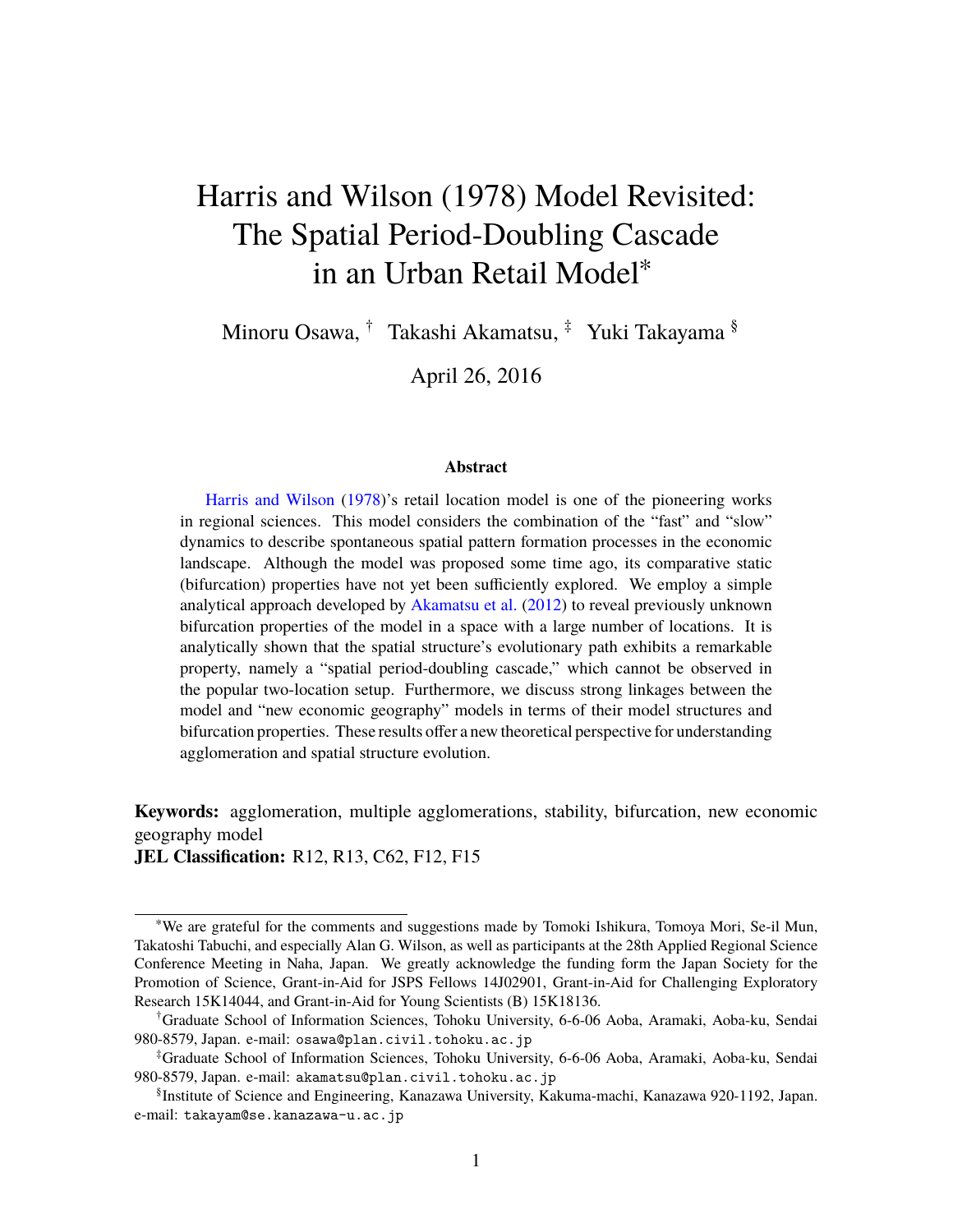# **1 Introduction**

Economic activities are highly localized in space. For any spatial scale, such as countries, regions, or cities, unequal spatial concentrations of population, firms, or shops can be observed. Inspired by such localizations, numerous scholars, including location theorists, geographers, economists, and physicists, have attempted to explain why and how these spatial structures emerge and evolve over time. Besides underlying spatial heterogeneities or locally embedded contexts (e.g., natural advantages such as rivers or harbors, institutional regulations, and other cultural contexts), one of the basic factors fostering the emergence of spatial inequality is the existence of various forms of agglomeration economies—spatial increasing returns to scale whose origins are usually explained by mutually reinforcing externalities (see Duranton and Puga, 2004, for a survey).

Over the past three decades, researchers have emphasized the importance of the interplay between such agglomeration economies and dynamic self-organization processes in shaping spatial structure. A pioneering model in the field of geography is that of Harris and Wilson (1978) (hereafter "the HW model"). Based on a static urban retail model of Huff (1963) and Lakshmanan and Hansen (1965), the paper formulated a simple, dynamic model of agglomeration with spatial returns to scale. Their innovation was that the spatial pattern of retailers dynamically evolved to reflect their profitability. As early as the 1970s, their research emphasized that these type of models inevitably encounter problems such as (i) multiple equilibria, (ii) path dependence, that is, strong dependence on the initial condition, and (iii) catastrophic phase transitions (bifurcations), all of which are popular ideas in regional sciences today. The most striking problem is the third one: gradual changes of structural parameters (e.g., transport cost) may destabilize previously stable spatial configurations, resulting in the *emergence* of other spatial structures—including lumpy, spatially unequal agglomerations.1

Numerous explorations of the model's properties have since been conducted by geographers (e.g., Clarke, 1981; Wilson, 1981; Rijk and Vorst, 1983a, 1983b, to note a few). There have been, however, sizeable obstacles hindering the detailed analysis of the model. The model's three combined characteristics already mentioned prevent us from analyzing the model's intrinsic bifurcation properties. There is, fundamentally, only one possible way to analytically study quantitative properties of equilibria in the model beyond the qualitative properties [e.g., the existence or (non-)uniqueness of equilibria]: the two-location setup.

For analytical tractability, there is a long tradition in regional sciences to elucidate the essential properties of dynamic spatial agglomeration models in a two-location setup. For the HW model, the existence and uniqueness of equilibrium points are rigorously addressed in a general case by Rijk and Vorst (1983a,b). The studies, however, depend on a two-location setup to draw further concrete implications from the model, such as the critical points at which catastrophic bifurcations occur. To the authors' knowledge, no sufficient analytical studies have addressed quantitative results under a multi-locational setting beyond the twolocation setup. Other studies by Wilson, such as Wilson (1981), employ a graphical trick that focuses only on a single location at once to draw useful insights into the model's bifurcation

<sup>&</sup>lt;sup>1</sup>The study by Papageorgiou and Smith (1983) is a pioneering work of such an approach in economics. The study demonstrated that the emergence of spatial agglomeration can be explained by *instability* of the uniform, flat-earth equilibrium.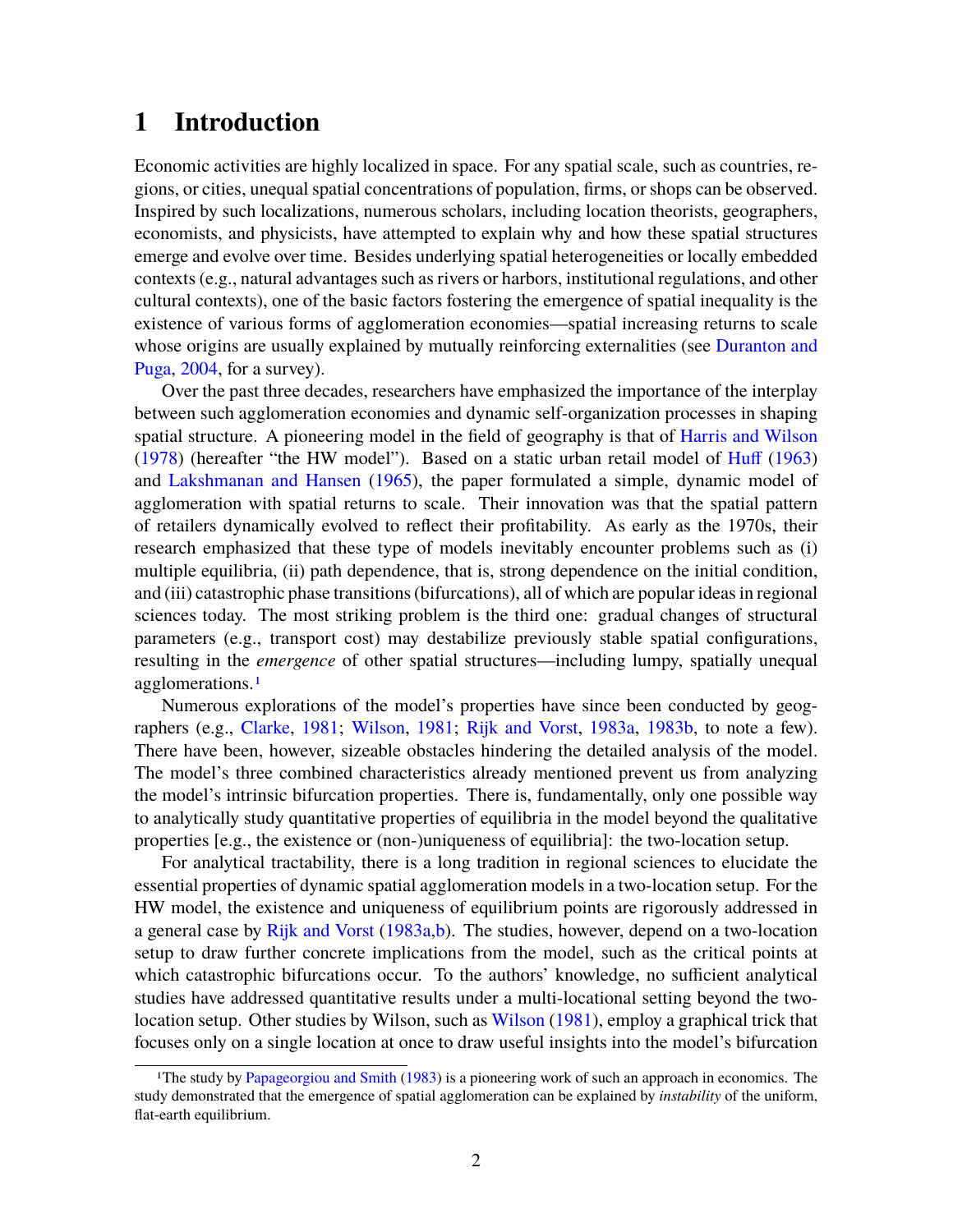mechanism. Such an analysis is, however, insufficient if we are interested in the spatial system's behavior as a whole.<sup>2</sup>

Although the two-location setup is an effective starting point, it has several limitations. First, these models are, by definition, incapable of describing or explaining rich varieties of *polycentric* spatial concentrations of economic activities observed in the real world (Anas et al., 1998); basically, these models can express only binary states: complete dispersion or agglomeration. Second, the extent to which implications of the two-location setting can be generalized to a multi-locational version of the model is unclear. For instance, indistinguishable models in a two-location world can exhibit significantly different bifurcation patterns in a multi-locational world.3 The two-location setup is too degenerated in the spatial dimension and lacks sufficient resolution for the modeler to determine the difference. Because there are undoubtedly many locations in the real world, not just two, heavy reliance on the two-location setup requires resolution.4

This paper advances the discussion one step forward. We identify the intrinsic bifurcation properties of the HW model in a *multi-location setting beyond two*. To this end, we utilize a technique proposed by Akamatsu et al. (2012), which is tailored for the analytical treatment of general spatial agglomeration models.

The contribution of this paper is twofold. First, by allowing arbitrary numbers of zones, provided that the zones are located on a symmetric circumference, we analytically follow a spatial structure's complete evolutionary path through the process of changing a structural parameter. Specifically, starting from a uniform spatial distribution of retailers, we consider the process of *improvement in the global level of transportation technologies* that is captured by a transport cost parameter. We derive the closed-form and semi-closed-form formulae for the critical points of the transport cost parameter, i.e., points where catastrophic phase transitions occur; we also identify the characteristics of these bifurcations, that is, the emergent spatial configuration after each bifurcation. We demonstrate that the spatial structure's evolutionary path in the HW model exhibits a remarkable *recursive* property called the *spatial period-doubling cascade*; after each bifurcation, the number of locations with positive mass of retailers (market centers) is reduced by half, doubling the spacing between them.5

Second, we address a strong connection between the HW model and the new economic geography (NEG) literature, which originated from Krugman (1991)'s core–periphery (CP) model. We make a side-by-side comparison of the bifurcation properties of the HW model and Pflüger (2004)'s NEG model.<sup>6</sup> In terms of similarities, Akamatsu et al. (2012) demonstrated

<sup>2</sup>Geographers resorted to numerical approaches once the difficulties and limitations in analytical treatments of their models were realized. The next section reviews related studies.

<sup>3</sup>Recently, Akamatsu et al. (2015) showed that a fundamental difference exists in agglomeration patterns of Forslid and Ottaviano (2003)'s model and Helpman (1998)'s model in a multi-region economy with more than two locations. The former admits stable polycentric agglomeration patterns, unlike the latter. Helpman's model allows only unimodal, mono-centric spatial agglomeration pattern to emerge, if any. The result questions recent empirical studies that utilize a Helpman (1998)-type model to fit the polycentric patterns of the real world (e.g., Redding and Sturm, 2008; Allen and Arkolakis, 2014). In the two-location world, however, these models are indistinguishable.

<sup>4</sup>See Behrens and Thisse (2007) for a thorough discussion on the "dimensionality issue" and its empirical relevance.

<sup>5</sup>See Definition 1 and Figure 5 in 4.5.

<sup>6</sup>We choose Pflüger (2004) for the sake of analytical tractability. The bifurcation properties of Pflüger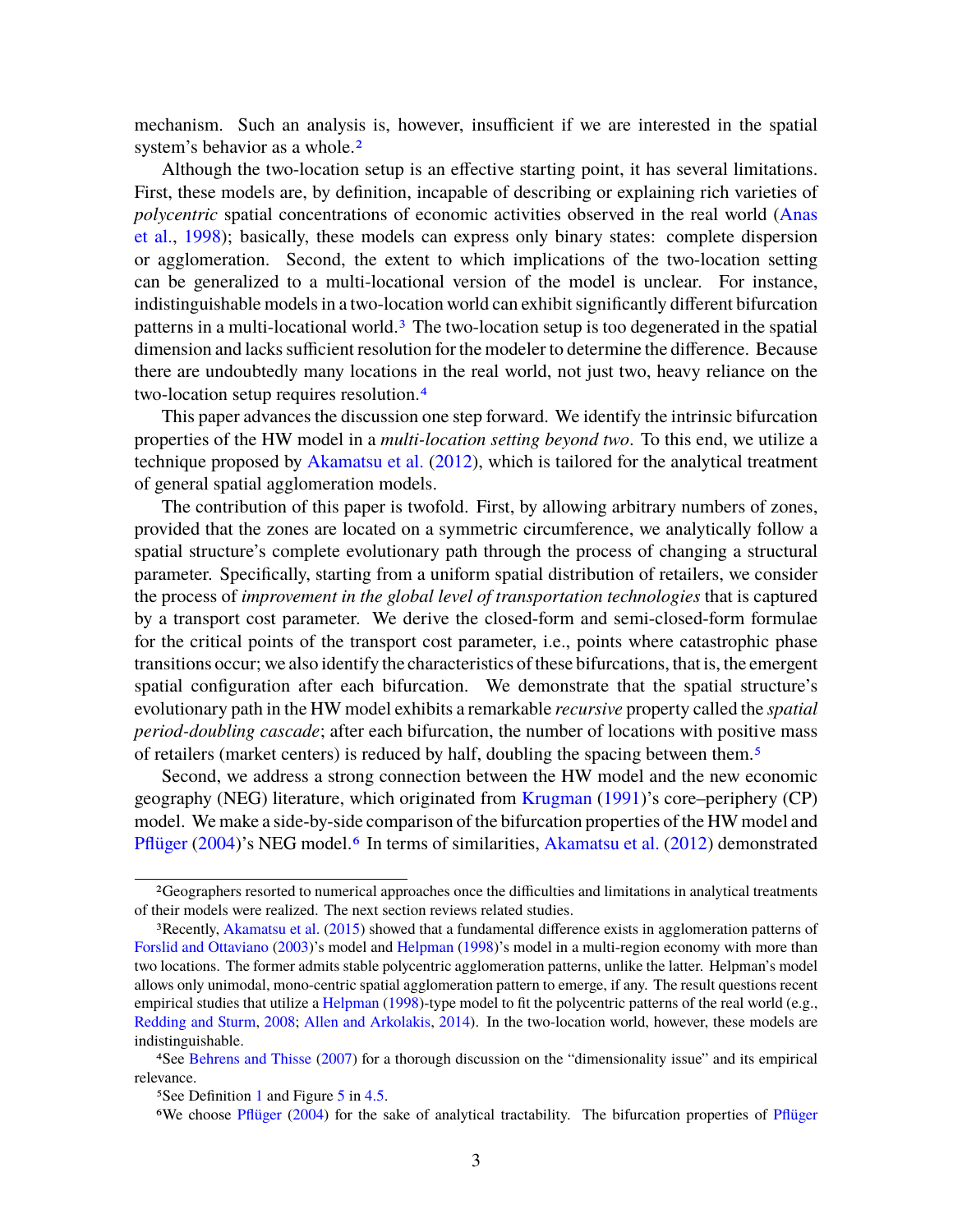that Pflüger's (Pf's) NEG model also exhibit the spatial period-doubling cascade in a multiregion economy; for dissimilarities, we show that, depending on parameter values, the HW model can exhibit an *imperfect* spatial period-doubling cascade, unlike Pf's model. These (dis-)similarities are explained in terms of the models' properties of agglomeration and dispersion forces. The key is how these forces depend on the underlying distance structure, which is reflected in each model's *net agglomeration forces*.

The remainder of this paper is organized as follows. Section 2 reviews the related literature. Section 3 introduces the HW model. In Section 4, employing Akamatsu et al. (2012)'s approach, we study the model's bifurcation properties in the course of decreasing transportation costs. Section 5 discusses the relationship between the HW and Pflüger (2004)'s model. Section 6 offers concluding remarks.

## **2 Related Literature**

A recent review of the HW model can be found in the study by Wilson (2008), where a generalization of Harris and Wilson (1978)'s modeling strategy is termed the *Boltzmann–Lotka– Volterra* (BLV) method.7 The BLV method is a synthesis of the *fast dynamic* ("Boltzmann" component) and *slow dynamic* ("Lotka–Volterra" component). The fast dynamic describes the short-run spatial interaction patterns (i.e., *flows* between nodes, such as the trip distribution patterns between the origin–destination pairs) and the short-run payoff landscape, whereas the slow dynamic describes the gradual evolution in the spatial distribution of mobile factors that govern the flow generation/attraction processes (i.e., *stocks* at nodes, such as population at origins and destinations8). The entropy-maximizing framework, which was introduced to regional sciences by Wilson (1967) and further developed in Wilson (1970a), is one of the most unified flow-based *static* spatial interaction modeling paradigms. Accounting for flow-dependent disequilibrium evolutions of stock values at the nodes, BLV formalism adds a *dynamic* aspect to these models. The HW model is a canonical example of the BLV method.

The BLV method is sufficiently general to include a large number of modeling techniques in regional sciences as subsets. A good example is Krugman (1991)'s CP model, which opened up a new branch of economics, namely NEG. NEG models differ from classical location theory models because they are able "to combine old ingredients in a new recipe" (Ottaviano and Thisse, 2005) that employs a full-fledged general equilibrium framework; NEG models succeed in bonding up firm-level increasing returns and transportation costs between regions and factor mobility into compact, simplified general equilibrium models. From the BLV perspective, models in the NEG literature are a subclass of the BLV method whose fast dynamics are based on conventional microeconomic modeling techniques. The NEG literature also emphasizes, similar to geography, self-organization and phase transitions

<sup>(2004)&#</sup>x27;s model are essentially similar to those of other prominent NEG models.

<sup>7</sup>For convenience, we review the BLV method in Appendix A.

<sup>8</sup>Studies by Wilson and other geographers may reflect the *synergetics* and related literatures in the 1970s and 1980s (Haken, 1973). Synergetics emphasize the combination of the fast and slow dynamic and changing structural parameters in the processes of spatio-temporal pattern formation, which strongly resembles the approaches employed by regional scientists, including Wilson. Haken discusses possible applications of his theory to the field of geography (Haken, 1985).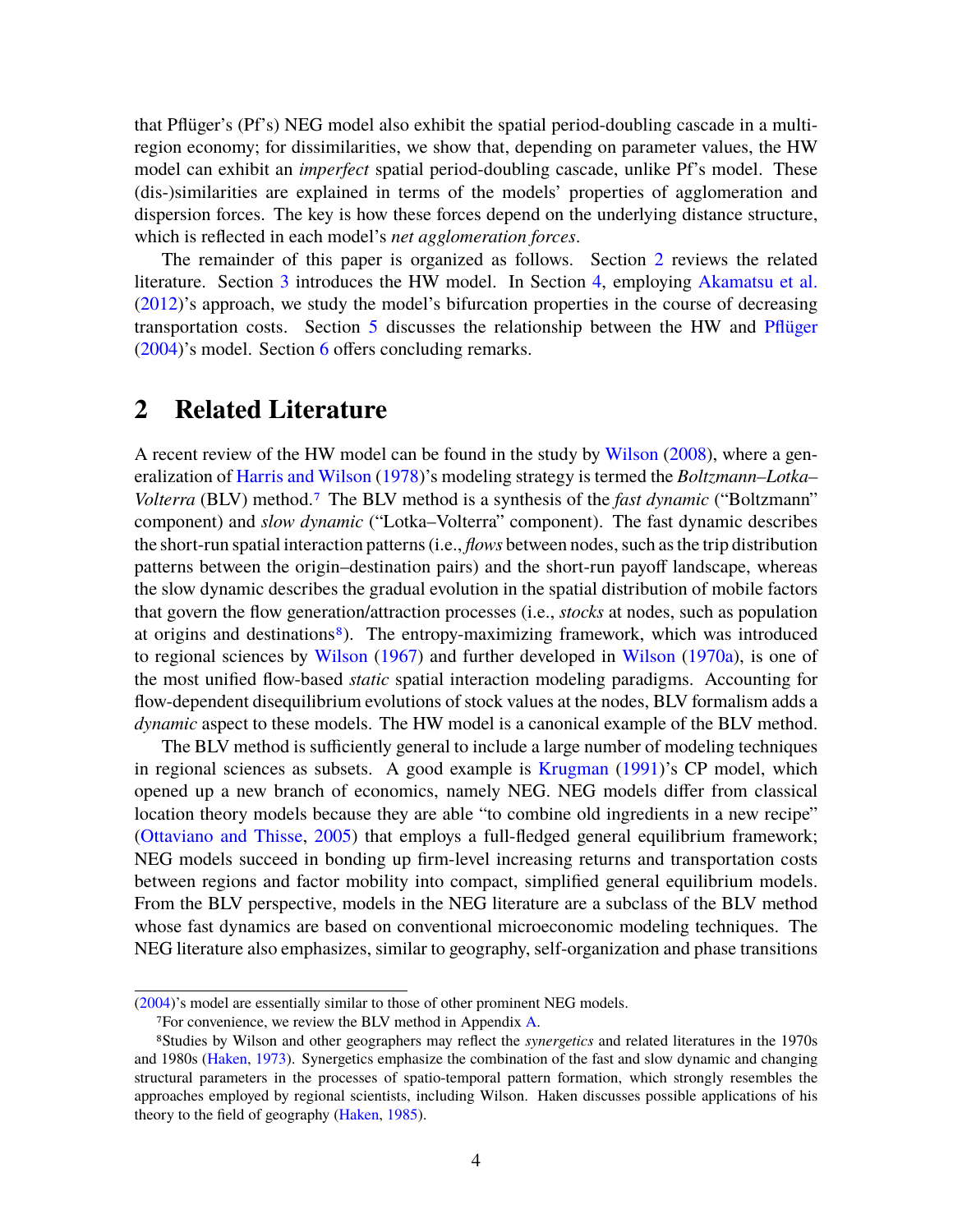in spatial structures. 9 The dependence on the two-region setup is more prevalent in the NEG literature because of economists' desire for clear exposition. Krugman (1991) also relied on two-location models to reinforce his ideas. There have been few analytical studies under a multi-location setup.

Compared with NEG models, the BLV method allows a considerably wide class of shortrun spatial interactions because it does not require general equilibrium condition. Hence, it is likely that, depending on the model's specifications, the BLV method can still provide wide varieties of numerous new insights into the nature of spatial structures' self-organizing processes—the method could identify "how the main forces acting at each spatial scale interact to generate the space-economy" (Thisse, 2010) beyond the scope of conventional modeling techniques, such as those employed in NEG models. The power of the method is, however, yet to be fully demonstrated due to insufficient understanding of BLV models' analytical properties.

To explore more general properties of BLV models (including the HW model) beyond the two-location setup, geographers have heavily relied on computer simulations. Clarke and Wilson (1983) and Clarke and Wilson (1985) report results from their extensive numerical studies on BLV models. Systematically changing model structural parameters, the authors ran numerous experiments to determine the type of spatial structures that eventually emerge, at what point phase transitions occur, or how initial conditions affect resulting spatial patterns (see Clarke et al., 1998; Wilson, 2010; Wilson and Dearden, 2011; Dearden and Wilson, 2015, for recent explorations). Because we can easily add any "realistic" condition to numerical simulations, they enjoy great generalities, including two-dimensional space or systems with multi-class mobile agents. An interesting finding from these studies is the self-organization of hexagonal spatial agglomeration patterns, which are quite similar to those proposed in the classical central place theory of Christaller (1933) and Lösch (1940). The great generality of computer simulations has, however, inevitably limited the clarity of these studies' implications. For example, Weidlich and Haag (1987), Weidlich and Munz (1990), Munz and Weidlich (1990) also showed the emergence of hexagonal agglomeration pattern numerically using a combination of the fast and slow dynamic. However, the model is so complicated that it is practically impossible to determine why and how such a result is obtained. In fact, there has been no accepted rigorous proof for the emergence of the Christaller–LÃűsch hexagon from the BLV models. Lacking a concrete understanding of the bifurcation mechanisms that govern models in hand may considerably limit the conclusions' effectiveness as well as their potential empirical applications.

Numerical and analytical approaches for the BLV models—including the HW model—to date seem to fall on the two extremes of the trade-off between generality and clarity: the former numerical approach assumes generality, whereas the latter assumes clarity. This study is an attempt to bridge this gap with regard to "clarity".

<sup>9</sup>Almost no cross-references have been made between BLV and NEG-type models. Considering the strong similarities between their methodologies, this fact is surprising and seems inappropriate. Our sub-aim is to add a cross-reference to acknowledge the contributions from both sides.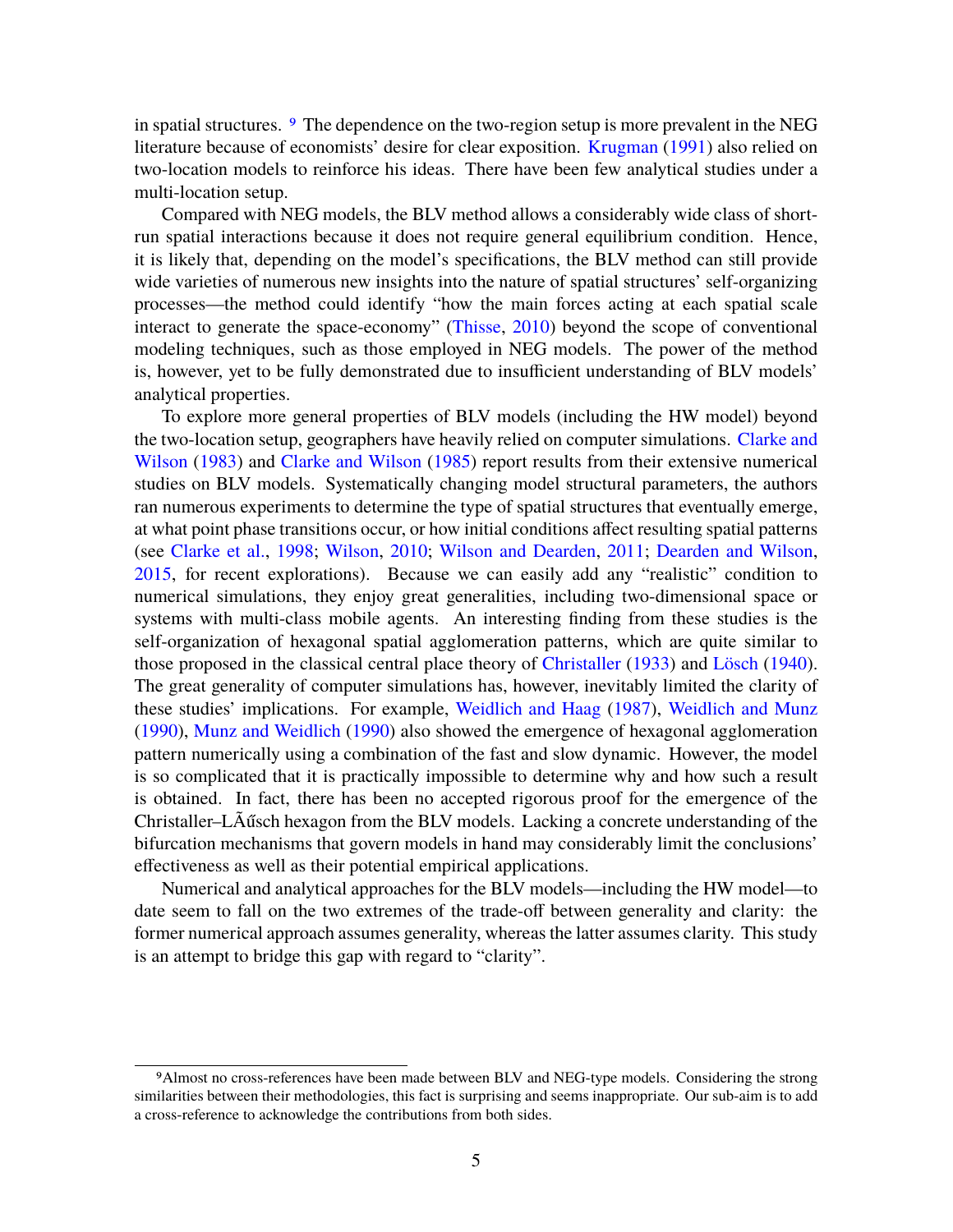# **3 The Model**

In this section, we construct the retailer model by Harris and Wilson (1978). Although we use a slightly different interpretation on the variables for consistency with the economic literature, the essential economic intuitions and mathematical properties are unchanged.

#### **3.1 The Fast Dynamic: Spatial Interactions**

Consider a city that is discretized into *K* zones and associated centroids. We denote the set of these discrete zones by  $\mathcal{K} \equiv \{0, 1, ..., K - 1\}$ . Generalized transport costs between the centroids of zones are given exogenously by  $T \equiv [t_{ij} \mid i, j \in \mathcal{K}]$ . Each zone contains a continuum of retailing firms, each operating a retailing shop. The number of retailers at zone *i* is denoted by  $h_i \geq 0$ . A fixed portion of consumers reside in each zone. Consumers are assumed to inelastically buy retail goods. The total per capita consumer demand for shopping activity is an exogenously given constant  $O_i$  in each zone  $i \in \mathcal{K}$ . In the HW model, we are interested in the *equilibrium*—a precise definition is given later in this section—spatial distribution  $h^*$  of the retailers.

We assume that in the short run, consumers' shopping behavior is captured by a set of origin-constrained gravity equations. We denote the spatial distribution of retailers by a *K*-dimensional vector  $h \equiv [..., h_i,...]^\top \in \mathbb{R}^K_+$ . In the short-time scale, h is assumed to be a *fixed constant*. The consumer demand  $S_{ij}(\mathbf{h})$  from zone *i* to *j*, measured as a cash flow, is modeled as a set of origin-constrained gravity equations

$$
S_{ij}(\boldsymbol{h}) = \frac{1}{\Delta_i(\boldsymbol{h})} h_j^{\alpha} \exp[-\beta t_{ij}] O_i \qquad \forall i, j \in \mathcal{K}
$$
 (1)

where  $\Delta_i(h)$  is a normalizing function

$$
\Delta_i(\mathbf{h}) \equiv \sum_{k \in \mathcal{K}} h_k^{\alpha} \exp[-\beta t_{ik}] \qquad \forall i \in \mathcal{K}
$$

that ensures the conservation of demand from each zone (i.e.,  $\sum_{j \in \mathcal{K}} S_{ij} = O_i$  for all *i*). In  $S_{ij}(\mathbf{h})$ , the parameters  $\alpha, \beta > 0$  are assumed to be exogenous. The term  $h_i^{\alpha}$  is interpreted as the *attractiveness* of retailers in zone *i* where *α* determines the economy of scale. When  $\alpha$  < 1, it represents diminishing returns with respect to scale  $h_i$ ;  $\alpha = 1$  represents constant returns; and  $\alpha > 1$  indicates increasing returns. As will be discussed, an interesting case arises when  $\alpha > 1$ . On the other hand,  $\beta$  dictates how fast demand decreases with travel cost  $t_{ij}$ . Therefore,  $\exp[-\beta t_{ij}]$ , as a whole, is interpreted as impedance of interactions from zone *i* to *j*.10 Thus, *β* can be interpreted as a *global transportation cost parameter* that controls spatial interaction levels in the city. Later, we will assess the effect of gradually lowering *β* (i.e., improvements in the transportation technology). Note that in the HW model, the price of retail goods is absent.<sup>11</sup> This specification of the spatial interaction  $S(h)$  between zones is equivalent to an entropy maximization procedure; it corresponds to the "Boltzmann" component of the BLV method (see Wilson, 2008, and Appendix A).

<sup>&</sup>lt;sup>10</sup>Note that a change of coordinate  $\beta := \log \tau$  with  $\tau > 1$  yields the iceberg transport technology usually assumed in NEG models because then we can write  $\exp[-\beta t_{ik}] = \tau^{-t_{ik}}$ .

<sup>11</sup>If we allow some reduced form, the price of retail goods (and land rent) can be easily added to the model.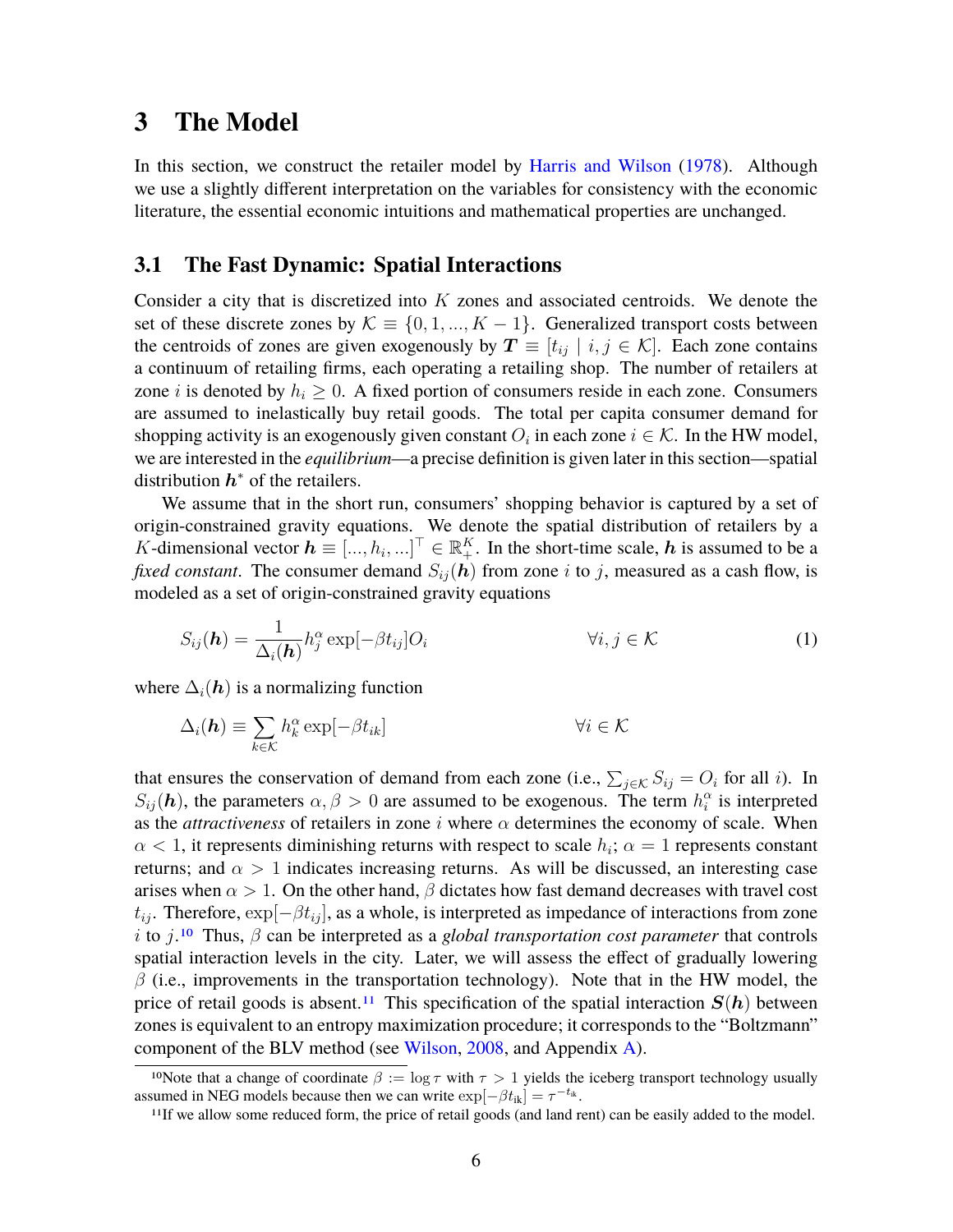#### **3.2 Short-Run Retailer Profits**

The following three subsections focus on the long-run equilibrium for  $h$ . We define retailer profit and then specify the incentive landscape induced by the short-run spatial interaction. First, summing up the consumers' demands from all other zones, the total revenue  $S_i(h)$  of all retailers locating in zone *i* is given by

$$
S_i(\mathbf{h}) \equiv \sum_{j \in \mathcal{K}} S_{ji}(\mathbf{h}) = \sum_{j \in \mathcal{K}} \frac{1}{\Delta_j(\mathbf{h})} h_i^{\alpha} \exp[-\beta t_{ji}] O_j.
$$

We assume that revenue is equally distributed for all firms in the zone. In other words, after choosing zone *i* for the shopping destination, visiting consumers select every shop (firm) in zone *i* with equal probability of 1*/h<sup>i</sup>* . Then, the revenue of a single firm in zone *i* is given by  $S_i(\mathbf{h})/h_i$ . We also assume that in each zone, a firm must only pay a fixed entry cost  $\kappa_i > 0$ . Then, the profit of a firm in zone  $i$  is<sup>12</sup>

$$
\Pi_i(\boldsymbol{h}) = \frac{S_i(\boldsymbol{h})}{h_i} - \kappa_i = \sum_{j \in \mathcal{K}} \frac{1}{\Delta_j(\boldsymbol{h})} h_i^{\alpha - 1} \exp[-\beta t_{ji}] O_j - \kappa_i.
$$
\n(2)

Using the above profit function  $\Pi_i$ , the "profit function" of firms in the original paper by Harris and Wilson is  $\hat{\Pi}_i \equiv h_i \Pi_i = S_i - \kappa_i h_i$ . This original profit function is considered to be the aggregated profit of zone *i* in our model. In effect, the original model assumes a single large firm that operates oligopolistically a large retailing shop in each zone. These large firms are assumed to change *h<sup>i</sup>* , which is interpreted as the *capacity* of the shop zone *i* (e.g., floorspace of the shop), in response to the profit  $\hat{\Pi}_i$ .

It is convenient to define the *spatial discounting matrix* D for further analysis. The spatial discounting matrix is a *K*-by-*K* matrix, whose  $(i, j)$ -th element is defined by  $d_{ij} \equiv$  $\exp[-\beta t_{ij}]$ . Using D, we have a useful vector-form expression of the profit function

$$
\Pi(h) = \boldsymbol{M}^\top \boldsymbol{O} - \boldsymbol{\kappa} \tag{3a}
$$

$$
M \equiv \text{diag}[\Delta]^{-1} D \text{ diag}[h]^{\alpha - 1}
$$
 (3b)

$$
\Delta \equiv D \operatorname{diag}[h]^{\alpha} 1 \tag{3c}
$$

where  $\mathbf{O} \equiv [..., O_i, ...]^{\top}$  and  $\boldsymbol{\kappa} \equiv [..., \kappa_i, ...]^{\top}$ ; the vector 1 denotes a vector of appropriate dimension whose elements are all one. Throughout this paper,  $diag[a]$  denotes a diagonal matrix whose diagonal entries are given by the vector  $\alpha$  and off-diagonals are all zero.

The vector-form expression using  $D$  has some utility other than its simplistic appearance. By its definition, transport cost structure T and associated impedance structure  $\{d_{ij}\}$  of the spatial interaction are completely encapsulated in  $D$ . In other words,  $D$  contains all the relevant information of the underlying physical space. From this, the profit function's functional form, in relation to  $D$ , reveals the way in which it depends on the physical space. In our payoff function, the first term arises from spatial interactions between zones (i.e., consumers' shopping behavior). The second term is a zone-specific term that does not depend on the distance structure because (as assumed) it is a per-zone fixed cost. The former depends

<sup>&</sup>lt;sup>12</sup>A problem occurs, namely, division by zero, when  $\alpha$  < 1 and  $h_i = 0$ . However, throughout this paper, we focus on the case  $\alpha > 1$ , which does not cause any mathematical problem.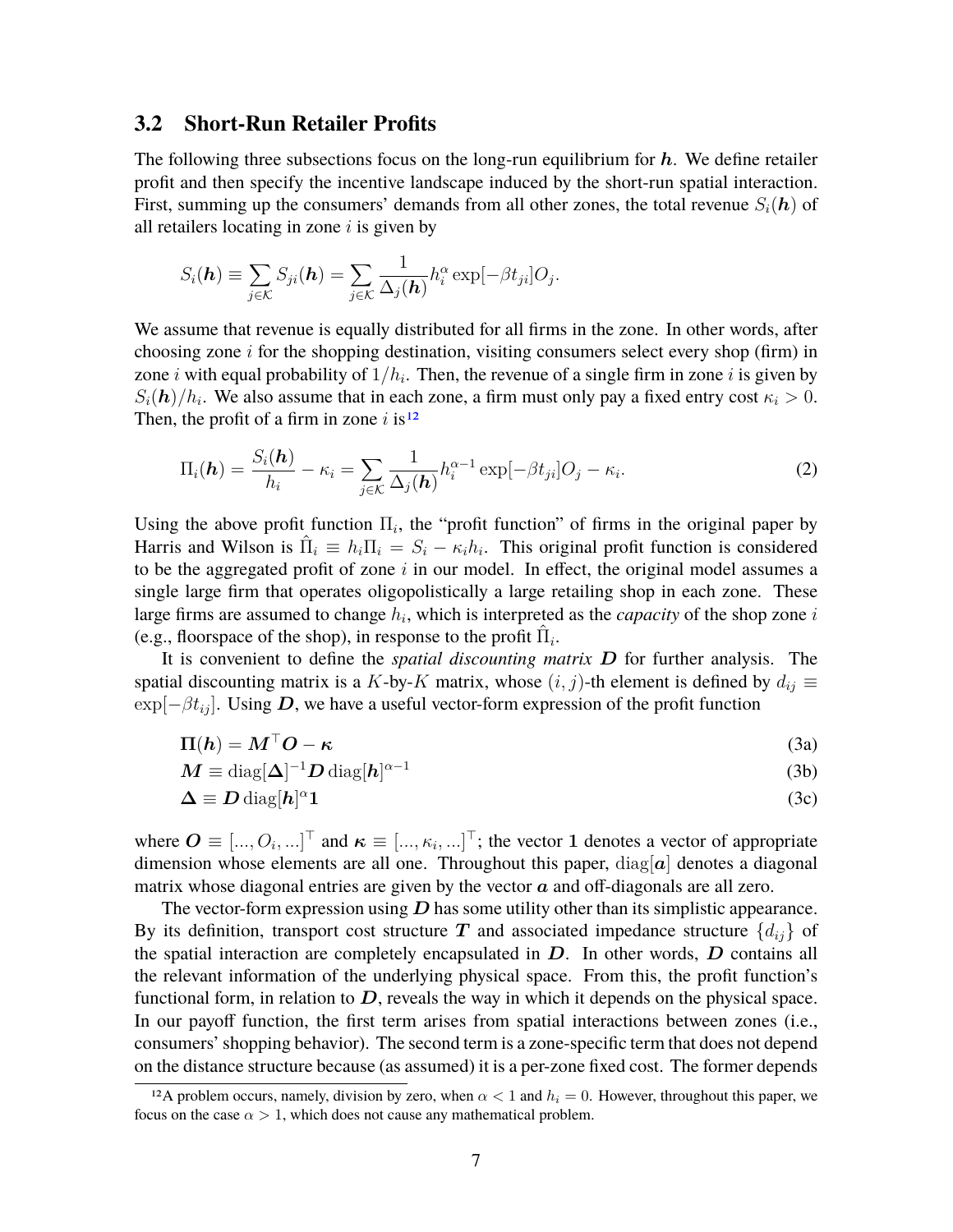on D, whereas the latter does not. Moreover, using the vector-form expression reveals *how* the former depends on  $D$  in a macroscopic manner compared with looking directly at the element-wise equation. In Section 5, we show the true value of this vector-form expression by comparing two distinct agglomeration models.

#### **3.3 Firms' Entry–Exit Behavior and the Equilibrium Condition**

The previous subsection defined the model's payoff structure. We now formulate the equilibrium condition. We assume that the retailing market contains infinitely many potential entrants seeking profit opportunities. We assume that if the retailers' profit is non-negative in some zones, new firms enter these zones. Therefore, in the long run, retailer profits are exhausted by retailing firms' entry–exit behavior. In effect, for a spatial distribution of firms  $h$  to be stationary, we require the following zero-profit condition:

$$
\begin{cases} \Pi_i(\mathbf{h}) = 0 & \text{if } h_i > 0 \\ \Pi_i(\mathbf{h}) \le 0 & \text{if } h_i = 0 \end{cases} \qquad \forall i \in \mathcal{K} \tag{4}
$$

We call a spatial distribution of firms h that satisfies the above condition an *equilibrium*.

The HW model is an open-city model (Fujita, 1989); the total number of retailers at an equilibrium is thus determined from the equilibrium condition itself. Note that the equilibrium condition is equivalently expressed in the following complementarity condition:

$$
h_i\Pi_i(\mathbf{h}) = 0, \ h_i \ge 0, \ \Pi_i(\mathbf{h}) \le 0 \qquad \forall i \in \mathcal{K} \tag{5}
$$

Adding up, we have the following equation that holds at any equilibrium:

$$
\sum_{i \in \mathcal{K}} h_i \Pi_i(\mathbf{h}) = \sum_{i \in \mathcal{K}} S_i(\mathbf{h}) - \sum_{i \in \mathcal{K}} \kappa_i h_i = 0
$$

The first term in the middle equation is the total demand from all consumers in the city. It thus reduces to the following relation:

$$
\sum_{i \in \mathcal{K}} O_i - \sum_{i \in \mathcal{K}} \kappa_i h_i = 0 \tag{6}
$$

This conservation equation, which constrains the total number of firms at any equilibrium, is equivalent to the "balancing condition" of Harris and Wilson (1978).

#### **3.4 The Slow Dynamic: Adjustment and the Stability of Equilibria**

Because of the returns to scale modeled in the spatial interaction function (consumers' demand), the HW model admits multiple equilibria in a wide range of parameter values, particularly when  $\alpha > 1$ . Therefore, we must select the set of reasonable—under some criteria—equilibria from among them. This paper focuses on the set of *stable* equilibria under an adjustment dynamic of  $h$ . The dynamic introduced here corresponds to the slow dynamic or the "Lotka–Volterra" component of the BLV method.

The adjustment dynamic  $\boldsymbol{F}$  is the slow dynamic that determines the long-run spatial distribution of firms; so far, we have not discussed *how* the equilibrium condition (4) is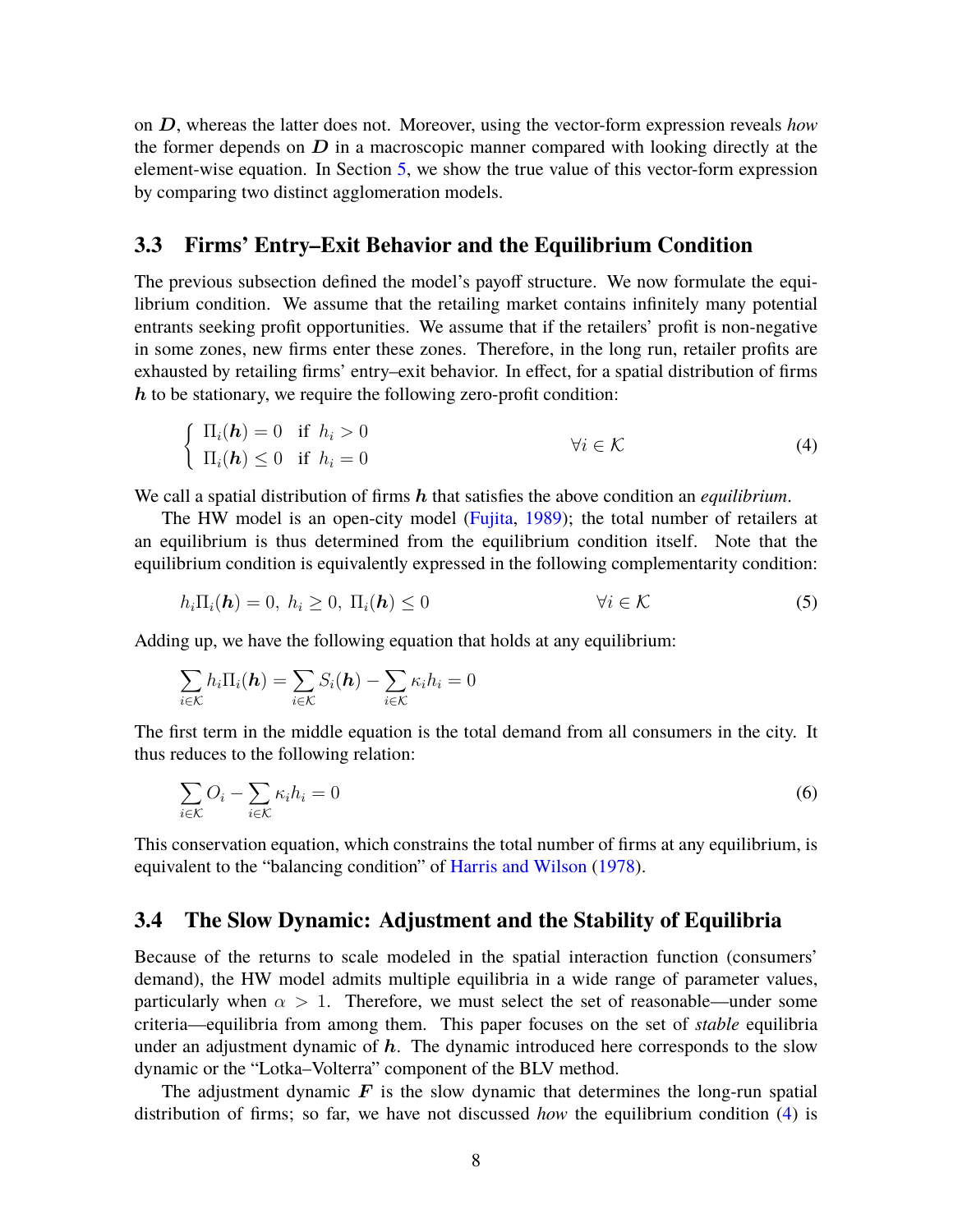achieved. In this paper, consistent with Harris and Wilson (1978), we assume that the spatial pattern h gradually evolves in proportion to both profit  $\Pi(h)$  and the state h itself. We assume that the time evolution of  $h$  is governed by the following dynamic:

$$
\dot{\boldsymbol{h}} = \boldsymbol{F}(\boldsymbol{h}) \equiv \text{diag}[\boldsymbol{h}] \cdot \boldsymbol{\Pi}(\boldsymbol{h}) = [S_i(\boldsymbol{h}) - \kappa_i h_i].
$$

Note that the dynamic is consistent with the aforementioned entry–exit behavior of firms; therefore, the set of stationary points for the dynamic coincides with the set of equilibrium points: every stationary point satisfies the equilibrium condition (4) and vice versa.

To define the stability of a given equilibrium, we employ stability under small perturbations (i.e., local stability). We first define the adjustment dynamic  $\bm{F}$  for the state variable  $\bm{h}$ , which includes all equilibrium points in the set of its stationary point. We restrict our attention to the neighborhood of an equilibrium  $h^*$ . The stability of  $h^*$  is then defined in the sense of linear asymptotic stability under  $F$ . The theory of dynamical systems posits that a stationary point  $h^*$  of  $F$  is linearly asymptotically stable if all the eigenvalues of the Jacobian matrix at the point,  $\nabla F(h^*) \equiv [\partial F_i(h^*)/\partial h_j]$ , have negative real parts;  $h^*$  is linearly unstable if at least one of the eigenvalues has a positive real part. These facts facilitate the investigation of a given equilibrium's stability by analyzing the eigenvalues of the Jacobian matrix  $\nabla \boldsymbol{F}(\boldsymbol{h}^*)$ .

# **4 Lowering Transport Costs and the Evolution of Spatial Structure**

#### **4.1 Changing Structural Parameters and Bifurcations**

In the previous section, we formulated the HW model; in addition, the definition of its equilibria and their stability have been introduced. *The effect of changes in exogenous structural parameters,* such as  $\alpha$ ,  $\beta$ ,  $\boldsymbol{O}$ ,  $\boldsymbol{\kappa}$ , and  $\boldsymbol{T}$ . This is because a change in a parameter, say,  $\alpha$  or  $\beta$ , may lead to catastrophic phase transitions.

Such comparative static (bifurcation) analyses have been conducted by Harris and Wilson (1978) or Clarke (1981), and it is suggested that catastrophic phase transitions will occur in spatial patterns at some critical parameter values. Their analyses are, however, not fully systematic ones that employ graphical tricks focusing on a single zone at once. Although one can draw some qualitative conclusions from such analyses, they do not provide concrete insights into the systemic behavior of multiple zones together. Clarke and Wilson (1985), and more recently Dearden and Wilson (2015), report the result of extensive numerical assessments on the effect of changing  $\alpha$  and  $\beta$ . They revealed the properties of equilibrium spatial distributions at different  $(\alpha, \beta)$  pairs. Such an approach provides qualitative insights but not clear-cut conclusions.

This section, through an explicit stability analysis, unveils the previously unknown (at least in an mathematical sense) bifurcation properties of the HW model *in line with a decreasing transportation cost parameter*  $\beta$ .<sup>13</sup> As discussed in the introduction, we employ a method proposed by Akamatsu et al. (2012). The key components of the method are (i) the spatial discounting matrix  $D$ , (ii) the racetrack zone system, and (iii) discrete Fourier transformation

<sup>&</sup>lt;sup>13</sup>Other possible parameter paths are discussed in Appendix  $\overline{B}$ .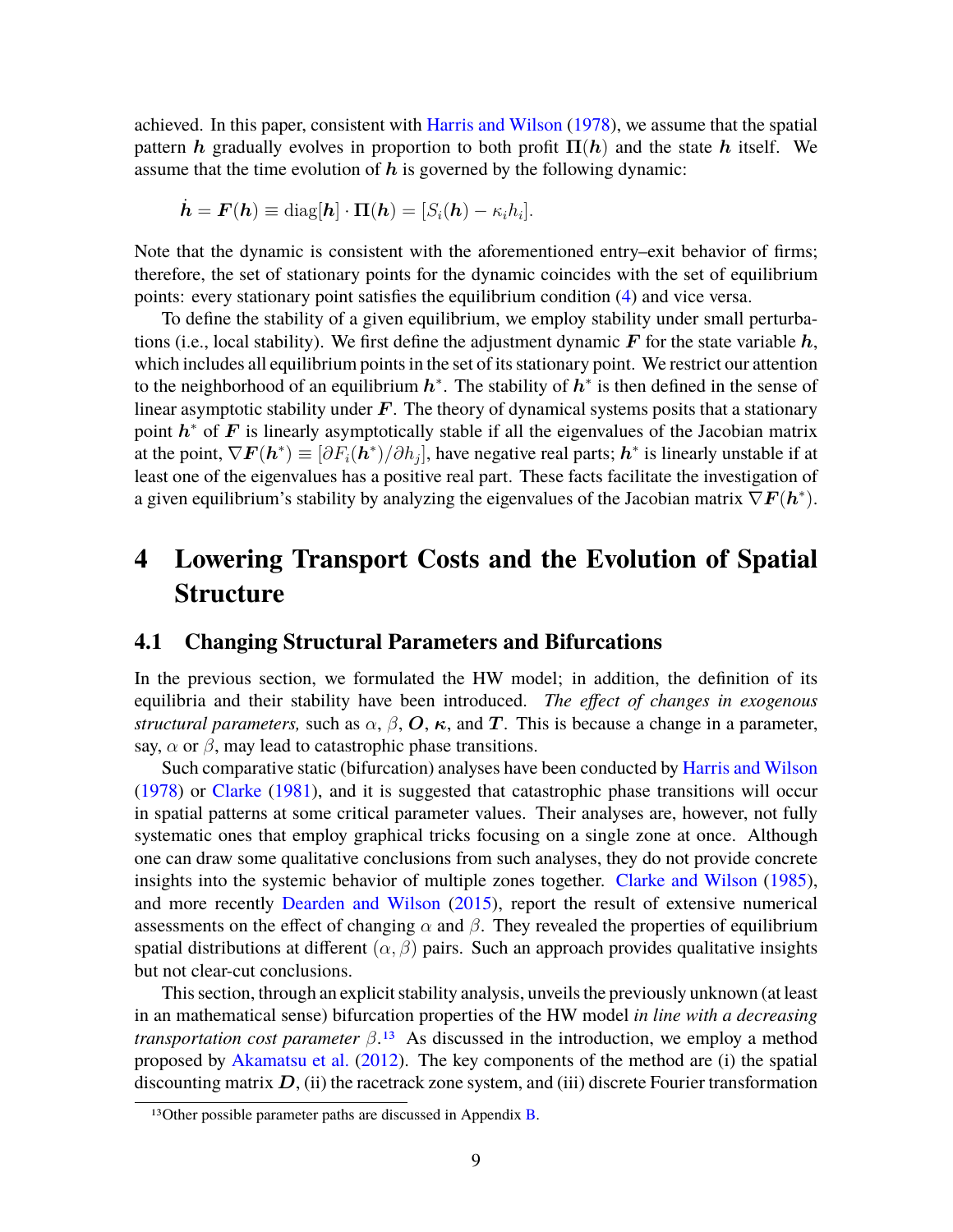

Figure 1: The racetrack economy  $(K = 16)$ . Small white circles represent possible entry locations (i.e., zones) for a retailing firm. Lines connect neighboring zones.

(DFT). Combining these three components enables us to analytically derive eigenpairs for the Jacobian matrix  $\nabla F$  of the adjustment dynamics at the equilibrium points of interest. Hence, we can explicitly study the (in-)stability of equilibria and bifurcations.

#### **4.2 Racetrack Zone System and the Flat-earth Equilibrium**

Following the classical tradition of geography, we consider a homogeneous space over which all the underlying parameters are uniform:  $O_i = O$ ,  $\kappa_i = \kappa$ . Let us further assume that all zones are equivalent, and no zone enjoys better access to consumers. Specifically, for the underlying physical space, we assume the *racetrack zone system*, or *racetrack economy*, in which all *K* zones are placed equidistantly on a circumference (see Figure 1). For instance, in a line segment, zones near the boundaries have fewer opportunities to access consumers compared with the central portion. In a racetrack economy, however, every zone has the same level of accessibility to other zones. This assumption may also be interpreted as an approximation of an infinite line.

In the racetrack zone system, the travel cost  $t_{ij}$  between zones  $i$  and  $j$  is defined as the shortest path length on the circumference, i.e.,

$$
t_{ij} = (2\pi/K) \cdot m(i, j)
$$
  
 
$$
m(i, j) \equiv \min \{ |i - j|, K - |i - j| \}.
$$

Under this setting, the  $(i, j)$ th entry of spatial discounting matrix  $D$ ,  $d_{ii}$ , is given by

$$
d_{ij} = \exp[-\beta t_{ij}] = r^{m(i,j)},
$$

where *r* denotes the *spatial discounting factor* that captures accessibility between two consecutive zones on the circumference:

$$
r \equiv \exp[-\beta(2\pi/K)].
$$

By definition, *r* is a strictly decreasing function of *β*. Corresponding to  $β ∈ (0, ∞)$ , the feasible range of *r* is  $(0, 1)$ :  $\beta = 0 \Leftrightarrow r = 1$  and  $\beta \rightarrow \infty \Leftrightarrow r \rightarrow 0$ . Because our focus is decreasing  $\beta$ , it corresponds to increasing *r*. For convenience, we use *r*, not  $\beta$ , in the remainder of the paper. We interpret  $r \in (0,1)$  as a *global freeness parameter of spatial interaction between zones*.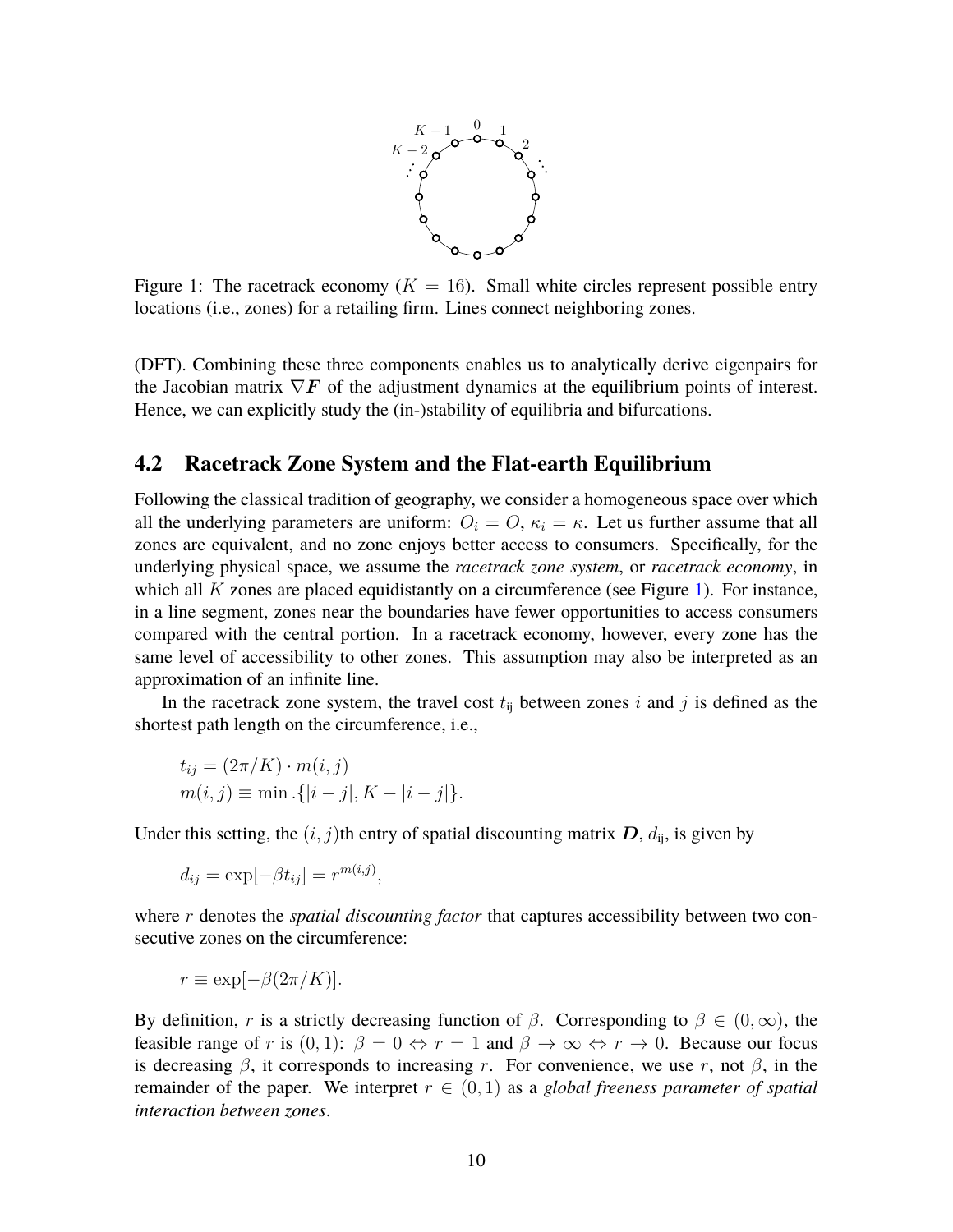In the racetrack zone system, the spatial discounting matrix  $D$  has a special structure called *circulant* property. A *circulant matrix* A is a square matrix in which each row is the previous row cycled forward one step; the entries in each row are a cyclic permutation of the entries in the first row  $a_0$ . For example, when  $K = 4$ , the spatial discounting matrix D is

$$
\boldsymbol{D} = \left[ \begin{array}{cccc} 1 & r & r^2 & r \\ r & 1 & r & r^2 \\ r^2 & r & 1 & r \\ r & r^2 & r & 1 \end{array} \right].
$$

Clearly, the *k*th row  $(k = 1, 2, 3)$  is obtained by rotating the first row  $d_0 = [1, r, r^2, r]$  to the right  $k$  times. The fact that  $D$  is a circulant parametrized by a single global transport cost parameter *r* plays a key role in the analysis of this paper; as shown below, it simplifies the stability analysis of equilibria.

We assume that the spatial distribution of retailers is initially uniform; this symmetry means that the uniform distribution of retailers is always an equilibrium. We call this spatial structure the "flat-earth equilibrium" and denote it by  $\bar{\bm{h}} = [h, h, ..., h]^\top$ . From the conservation condition, we have  $h = O/\kappa$ .

We assume that  $r \approx 0$  in the first place (i.e., transport costs are quite large). Starting from  $h$  and small  $r$ , we follow the evolution of spatial structure in line with increasing accessibility *r*. In other words, we start from a "corner-shop" spatial economy (Wilson and Oulton, 1983) wherein consumers travel short distances and all shopping demands are met by local retail shops in each zone. The gradual increase in *r* enables consumers to travel longer distances, changing the balance of the agglomeration and dispersion forces.

### **4.3 Emergence of Agglomeration: Destabilization of the Flat-Earth Equilibrium**

We first investigate the stability of the flat-earth equilibrium  $h$ . To analytically examine the equilibrium's stability, we must derive the eigenvalues  $g$  of the Jacobian matrix for the adjustment dynamic under the configuration. The Jacobian matrix  $\nabla F(\bar{h})$  is obtained as

$$
\nabla \boldsymbol{F}(\bar{\boldsymbol{h}}) = h \nabla \Pi(\bar{\boldsymbol{h}}) = (\alpha \kappa) \left( -\bar{\boldsymbol{D}}^2 + \hat{\alpha} \boldsymbol{I} \right)
$$
(7)

where  $\nabla\Pi$  denotes the Jacobian matrix of profit, *I* denotes the identity matrix,  $\hat{\alpha} \equiv 1 - \alpha^{-1}$ , and  $\mathbf{D} \equiv \mathbf{D}/d$  with  $d \equiv \mathbf{d}_0 \cdot \mathbf{1}$  denotes the row-normalized spatial discounting matrix [for the computation of  $\nabla F(h)$ , see Appendix C.1]. Because I and D are both circulant matrices,  $\nabla F(h)$  is also circulant.

Although the above formula is simple, we cannot obtain the eigenvalues and associated eigenvectors of  $\nabla F(h)$  analytically under general, asymmetric distance structures between zones. In such a setting, stability analysis at any equilibrium point is purely a numerical task and does not provide any clear insight into the model's essential bifurcation properties. This is one of the most significant reasons why many previous analytical studies in geography and NEG have focused on spatially degenerated two-location models with great symmetry.

In the racetrack zone system, however, we can analytically obtain eigenpairs of  $\nabla F(h)$ because of the circulant property. The eigenvalues and eigenvectors of a *K*-dimensional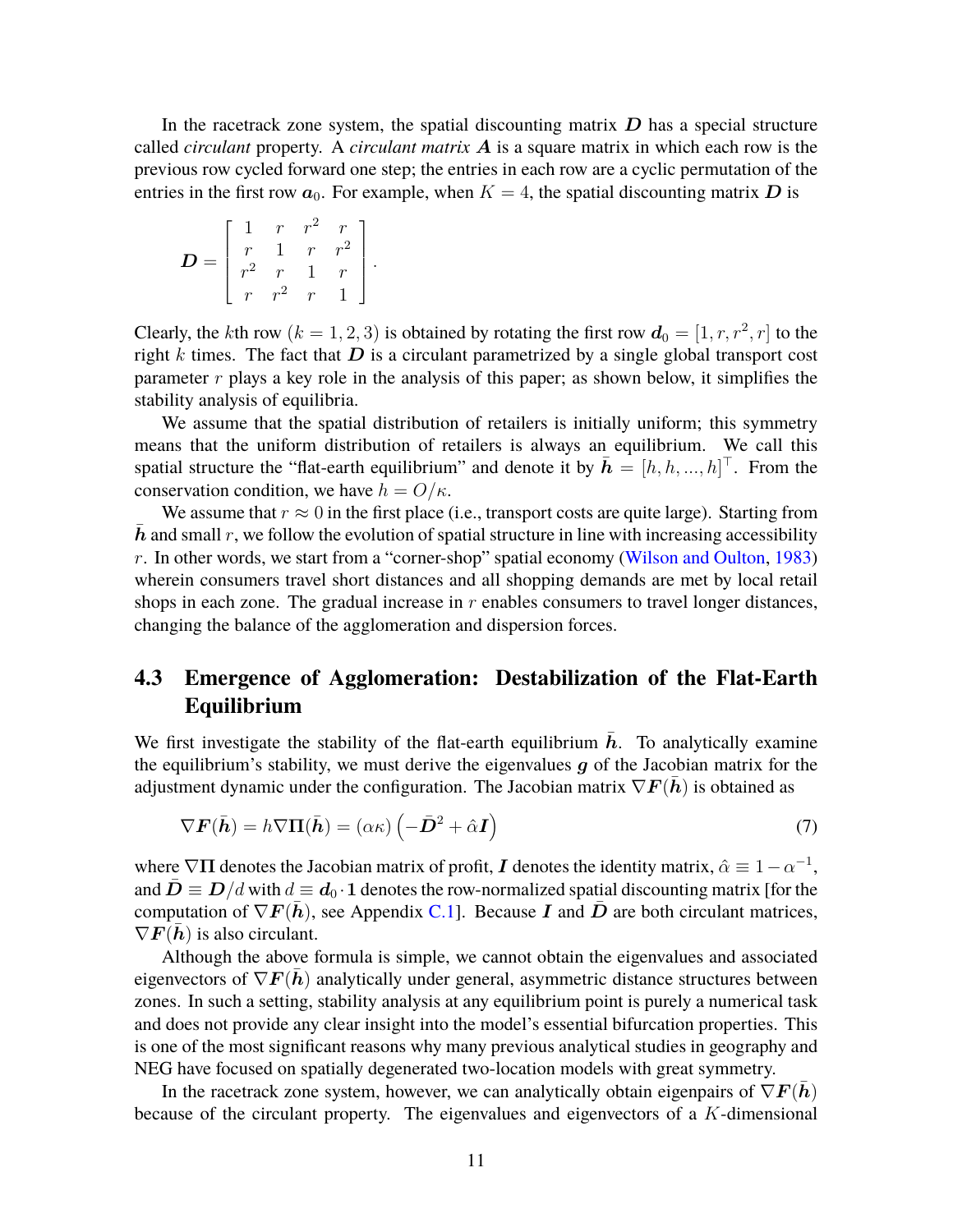

Figure 2: The eigenvalues  $f$  of  $D$  for  $K = 8$  as functions of  $r$ .

circulant matrix are obtained analytically using the DFT matrix of the same dimension. Specifically, we can easily show the following relation (see Appendix  $C<sub>1</sub>$ ):

$$
\text{diag}[\boldsymbol{g}] = (\alpha \kappa) \left( -\text{diag}[\boldsymbol{f}]^2 + \hat{\alpha} \text{diag}[\boldsymbol{1}] \right) \tag{8}
$$

where g and f denote the eigenvalues of  $\nabla F(\bar{h})$  and  $\overline{D}$ , respectively. Comparing equations with  $(7)$ , we notice that the functional relation between vectors  $g, f$ , and 1 are exactly the same as that between  $\nabla F$ ,  $\overline{D}$ , and  $\overline{I}$ .

To obtain g, we need to know the eigenvalues f of  $\overline{D}$  in a racetrack system. We have the following characterization of  $f$ , which is illustrated in Figure 2 for the case  $K = 8$ .

**Lemma 1** (Akamatsu et al. (2012), Lemma 4.2). All eigenvalues  $f \equiv [f_0, f_1, ..., f_{K-1}]$  of D are obtained analytically by the DFT of the first row  $d_0$ ; the *k*th eigenvector associated with  $f_k$  is the *k*th column vector  $z_k$  of the DFT matrix. Furthermore, the following hold true:

- (a) First,  $f_0 = 1$ . For the others, each  $f_k$  is a monotonically decreasing function of spatial discounting factor  $r$  and takes a value of  $(0, 1)$ .
- (b) Assume that *K* is even. Then, the minimal eigenvalue  $\min_{k} \{f_k\}$  is always  $f_M$  ( $M \equiv$  $K/2$ ). The minimal eigenvalue  $f_M$  and the associated eigenvector is

$$
f_M = \begin{cases} C(r) & \text{if } K = 2\\ \{C(r)\}^2 & \text{if } K \ge 4 \end{cases}
$$
 (9)

$$
z_M \equiv [(-1)^j] = [1, -1, \ldots]^\top. \tag{10}
$$

where  $C(r) \equiv (1 - r)/(1 + r)$ .

Summarizing the above discussion, we have the following lemma concerning the eigenvalues g of the Jacobian matrix of the dynamic at flat-earth equilibrium  $h$ :

**Lemma 2.** Let  $q$  be the eigenvalues of the Jacobian matrix of the adjustment dynamic,  $\nabla F(h)$ , at the flat-earth equilibrium h in the economy. Then, g is

$$
g_k = (\alpha \kappa) \cdot G(f_k) \tag{11a}
$$

$$
G(f) = -f^2 + \hat{\alpha} \tag{11b}
$$

The *k*th eigenvector associated with  $g_k$  is the *k*th column vector  $z_k$  of the DFT matrix.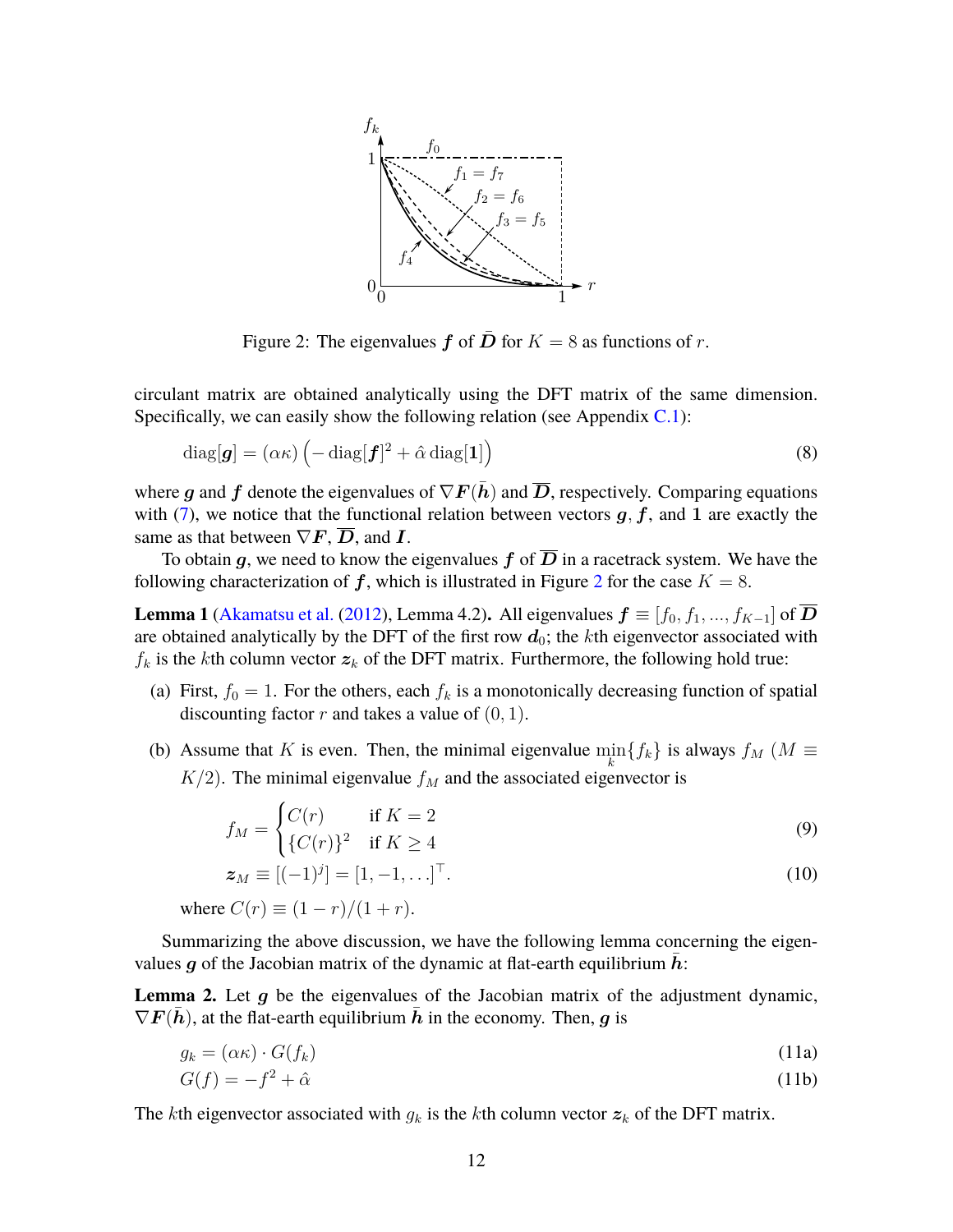

Figure 3: The net agglomeration force  $G(f_k)$  of the HW model ( $\alpha > 1$ ).

The eigenvalues  $g$  of the Jacobian matrix have many economic meanings; they can be interpreted as the *net agglomeration force* at work in the HW model. Note that the sign of  $g_k$  solely depends on the sign of  $G(f_k)$ . The function  $G(f)$  captures the agglomeration and dispersion forces of the HW model. The first term of  $G(f)$  is always negative; it is a dispersion force arising from competition between retailers at different locations, which is modeled in the gravity equations of consumer demand. The second term,  $\hat{\alpha}$ , captures the scale effect of  $\alpha$ . It is positive if  $\alpha > 1$ , zero if  $\alpha = 1$ , and negative if  $\alpha < 1$ . When  $\alpha > 1$ , the second term is interpreted as an agglomeration force. Thus,  $G(f)$  represents net agglomeration force in the sense that it is the pure agglomeration force (second term) minus the pure dispersion force (first term).

We see that if  $\alpha \leq 1$ , the function  $G(f)$  always takes a negative value for all  $f \in (0,1)$ ; this reflects the fact that when  $\alpha \leq 1$  no agglomeration forces exist in the model. The flat-earth equilibrium h is always asymptotically stable at any r if  $\alpha \leq 1$ . Because we are interested in the process of symmetry breaking and self-organization, the remainder of the paper focuses on the case  $\alpha > 1$  (Figure 3).

In the remainder, we assume that  $K$  is even and investigate the bifurcation from  $h$  using Lemma 1 and Lemma 2. When transport costs are high, the value of  $f_k$  is near 1 (Figure 2). We can easily verify from Figure 3 that  $g_k$  is negative for all  $k$ ; the flat-earth equilibrium is therefore stable. Since  $f_k$  is decreasing in  $r$  and  $G(f)$  is decreasing in  $f$ , it follows that  $g_k$  is increasing in *r*. As long as  $\alpha > 1$ , the destabilization of  $\bar{h}$  will result. The first eigenvector that becomes positive is, of course, the maximal eigenvalue among  $g$ . The eigenvalue is always  $g_M$ ; this follows from the fact that  $f_M$  is always the minimal among  $f$  (Figure 2 and Figure 3). Thus, when *r* increases, the bifurcation from the flat-earth equilibrium occurs at  $r^{(0)}$  that satisfies  $G(f_M(r^{(0)})) = 0.$  This bifurcation moves the spatial distribution of retailers in the direction of  $z_M$  in (10).

From the above discussion, we obtain a complete characterization of the first bifurcation from the flat-earth equilibrium as follows:

**Proposition 1** (The first bifurcation). Assume that  $\alpha > 1$  and K is even.<sup>14</sup> We start from a high level of transportation costs ( $r \approx 0$ ) in which the flat-earth equilibrium h is stable.

<sup>&</sup>lt;sup>14</sup>This assumption is a canonical one to utilize Lemma  $1$  (b). When we assume that for an odd  $K$ , the first bifurcation's properties will be changed; it is of course not so simple as Proposition 1. However, the qualitative properties of the emergent spatial pattern after the bifurcation will be similar: the average distance between market centers approximately doubles after the bifurcation. Showing this is a numerical task that is beyond the focus of this paper.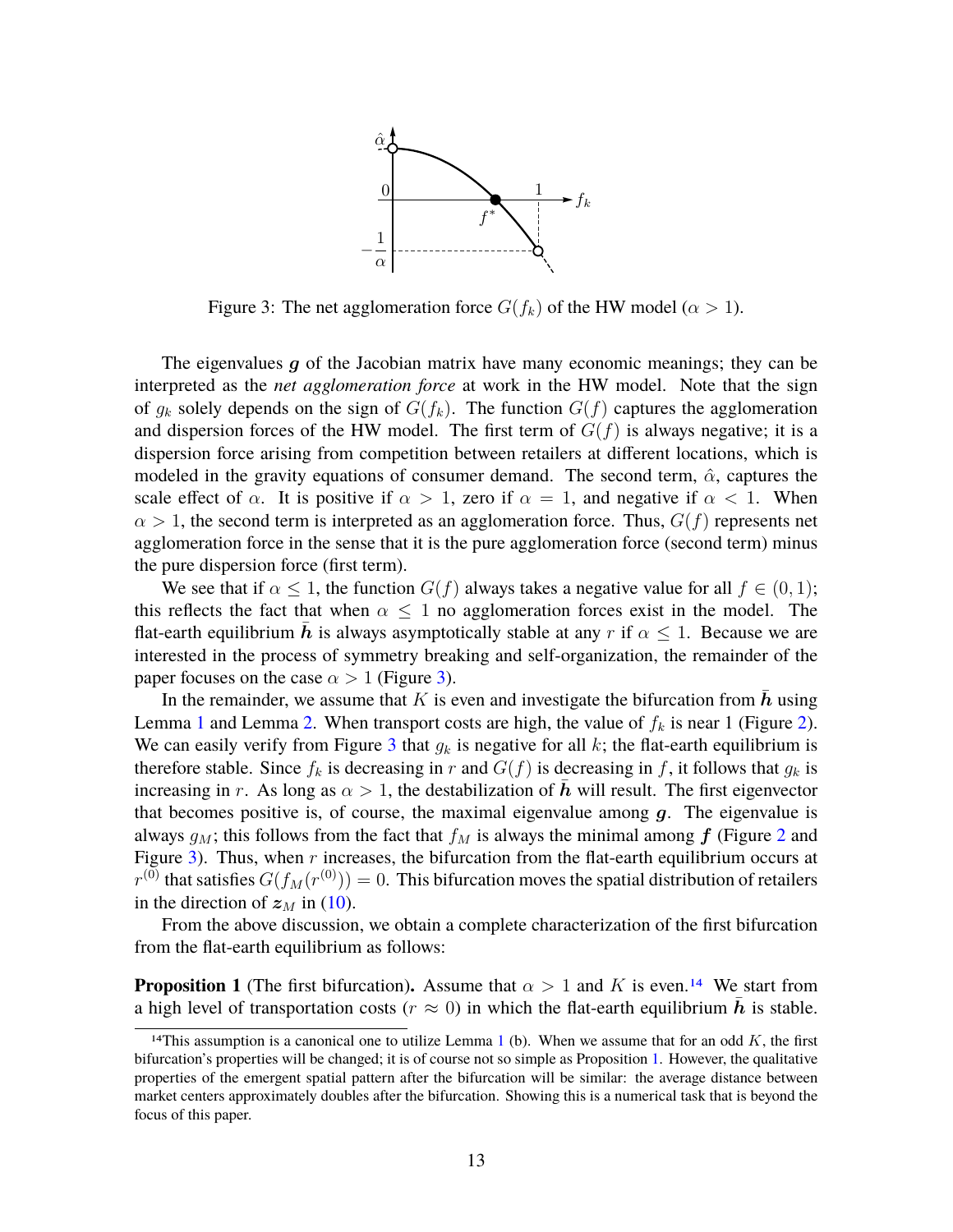Further, we consider a steady decrease in transportation costs, i.e., a steady increase in *r*. Then the following hold true:

- (a)  $\bar{h}$  becomes unstable at  $r^{(0)} \equiv f_M^{-1}(\sqrt{\hat{\alpha}})$ .<sup>15</sup>
- (b) The bifurcation at  $r^{(0)}$  leads to a spatial structure

$$
\boldsymbol{h} = \bar{\boldsymbol{h}} + \delta \boldsymbol{z}_M = [h + \delta, h - \delta, h + \delta, h - \delta, \ldots]^\top
$$

with  $\delta \in (0, h)$ , in which the number of retailers in alternate regions increase.

(c)  $r^{(0)}$  decreases as  $\alpha$  increases.

*Proof.* For a complete proof including the exact formula of  $r^{(0)}$ , see Appendix C.2.  $\Box$ 

Figure 4 illustrates the flat-earth equilibrium and resulting pattern after the first bifurcation. Intuitively, the increase in  $\alpha$  (i.e., stronger agglomeration force) leads to faster agglomeration in line with increasing *r*.

The maximality of *g<sup>M</sup>* has an intuitive interpretation. The following relation holds true by definition:

$$
g_k \cdot \boldsymbol{z}_k = \nabla \boldsymbol{F}(\bar{\boldsymbol{h}}) \cdot \boldsymbol{z}_k = h \nabla \boldsymbol{\Pi}(\bar{\boldsymbol{h}}) \cdot \boldsymbol{z}_k.
$$

Each element of  $\nabla \Pi(\bar{h}) \cdot z_k$  represents increased profit for a retailer when the retailers relocate in the direction of  $z_k$ ; thus, each  $g_k$  is a marginal increase in total profit in each zone. If  $g_k$  is positive, when the state slightly changes in the direction of  $z_k$ , zones with increased numbers of retailers gain more profit and zones with decreased numbers of retailers lose. This encourages further deviation in the direction of  $z_k$ . The opposite holds true if  $g_k$  is negative; when  $g_k < 0$ , a deviation in the direction  $z_k$  reduces profit at *every* location, thereby producing inertia in retail firms' location choice. When  $r$  increases, the eigenvalue  $q_M$  is the first to vanish; its maximality means that the inertia in this direction is weakest.

A remaining question is *why* inertia in the  $z_M$  direction is the weakest. Given that the agglomeration force is constant and does not depend on the transport cost parameter, the bifurcation, or endogenous agglomeration, is induced by some decline in the dispersion force. In the HW model, the dispersion force arises from the competition over fixed consumer demand. Lower transport costs enable consumers to travel longer distances, thus reducing spatial isolation, which is reflected by the decrease in f. Consequently, the *latent* market territory for which each market center can serve consumer demands gradually expand as *r* increases, strengthening competition between market centers. Possible entrance locations are given by the discrete, equidistantly placed zones; actual expansion of the market territory occurs when this latent market territory exactly doubles, leading the alternating market centers to disappear. This transition is expressed by the direction  $z_M$ . This result is reminiscent of the arguments of classical central place theory in which market centers are equidistantly spaced at an equilibrium.

<sup>&</sup>lt;sup>15</sup>The critical value  $r^{(0)}$  is analytically obtained. Yet, the exact expression of  $f_M$  depending upon *K* (see Lemma 1), we omit the exact formula to avoid unnecessarily complicating the presentation.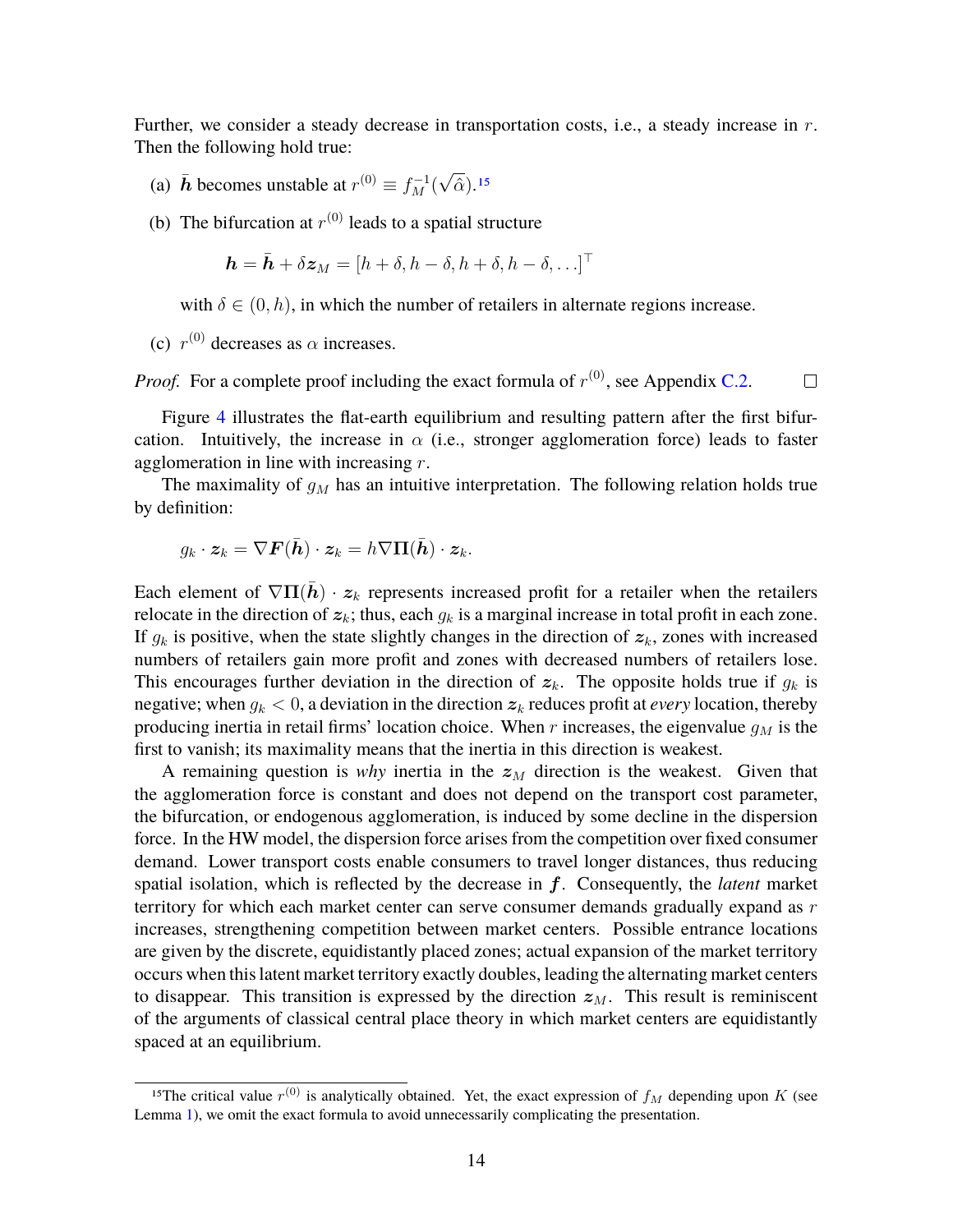

Figure 4: The spatial patterns relevant to the first bifurcation ( $K = 16$ ).

#### **4.4 The Stability of** *K/*2**-Centric Pattern and the Second Bifurcation**

After the first bifurcation from the flat-earth equilibrium,  $\delta$  increases rapidly in accordance with the increase in *r*. We expect that the spatial configuration will converge to another symmetric equilibrium pattern in which only alternate zones in  $K$  have retailers. We denote the  $K/2$ -centric spatial configuration by  $\bm{h}^{(1)}$  Figure 4 (c). The bracketed superscript indicates the extent of the symmetry breaking inducted by increasing  $r$ . We define  $h^{(1)}$  by

$$
\boldsymbol{h}^{(1)}\equiv\left[2h,0,2h,0,\ldots,2h,0\right]^{\top}
$$

in which the even-numbered zones have twice as many firms as the flat-earth equilibrium while the other zones have none because of the preceding bifurcation. It is immediate that the spacial configuration satisfies the equilibrium condition (4) and the conservation equation (6). Compared with the "corner-shop" interpretation of  $\bar{h}$ , the spatial pattern  $h^{(1)}$  may be interpreted as a city with slight heterogeneity because some zones lack retailers.

This outcome has an apparent symmetry and resemblance to the flat-earth equilibrium; ignoring zones without retailers yields a "flat-earth" equilibrium with the number of zones reduced to  $K/2$ , doubling the distance ("spatial period") between them. The similarity encourages us to hypothesize that the bifurcation from  $h^{(1)}$ , analogous to the bifurcation from  $\bar{h}$ , further halves the number of market centers and leads to a  $K/4$ -centric pattern:

$$
\mathbf{h}^{(2)} \equiv [4h, 0, 0, 0, 4h, 0, 0, 0, \dots, 4h, 0, 0, 0]^\top.
$$

of course provided that *K* is a multiple of 4. This intuition can be proven by analytically deriving the eigenvalues of  $\nabla F(h^{(1)})$  and the associated eigenvectors; there is again a single function  $G^{(1)}(r)$  that represents the net agglomeration force at this configuration. We have the following proposition:

**Proposition 2** (The second bifurcation). Assume that  $K$  is a multiple of 4. Let q be the eigenvalues of  $\nabla F(\boldsymbol{h}^{(1)})$ . Then,

- (a) There is a function  $G^{(1)}(r)$  of *r* that satisfies  $\text{sgn}(\max_k g_k) = \text{sgn}(G^{(1)}(r)).$
- (b) If  $\alpha < 2$ , then  $h^{(1)}$  is stable at sufficiently small *r*; if  $\alpha > 1$ , then  $h^{(1)}$  is unstable at sufficiently large *r*.
- (c) Consider the steady increase in *r*. If  $1 < \alpha < 2$ , then  $h^{(1)}$  becomes unstable at the critical value  $r^{(1)}$  that is given as the unique analytical solution for the equation  $G^{(n)}(r) = 0.$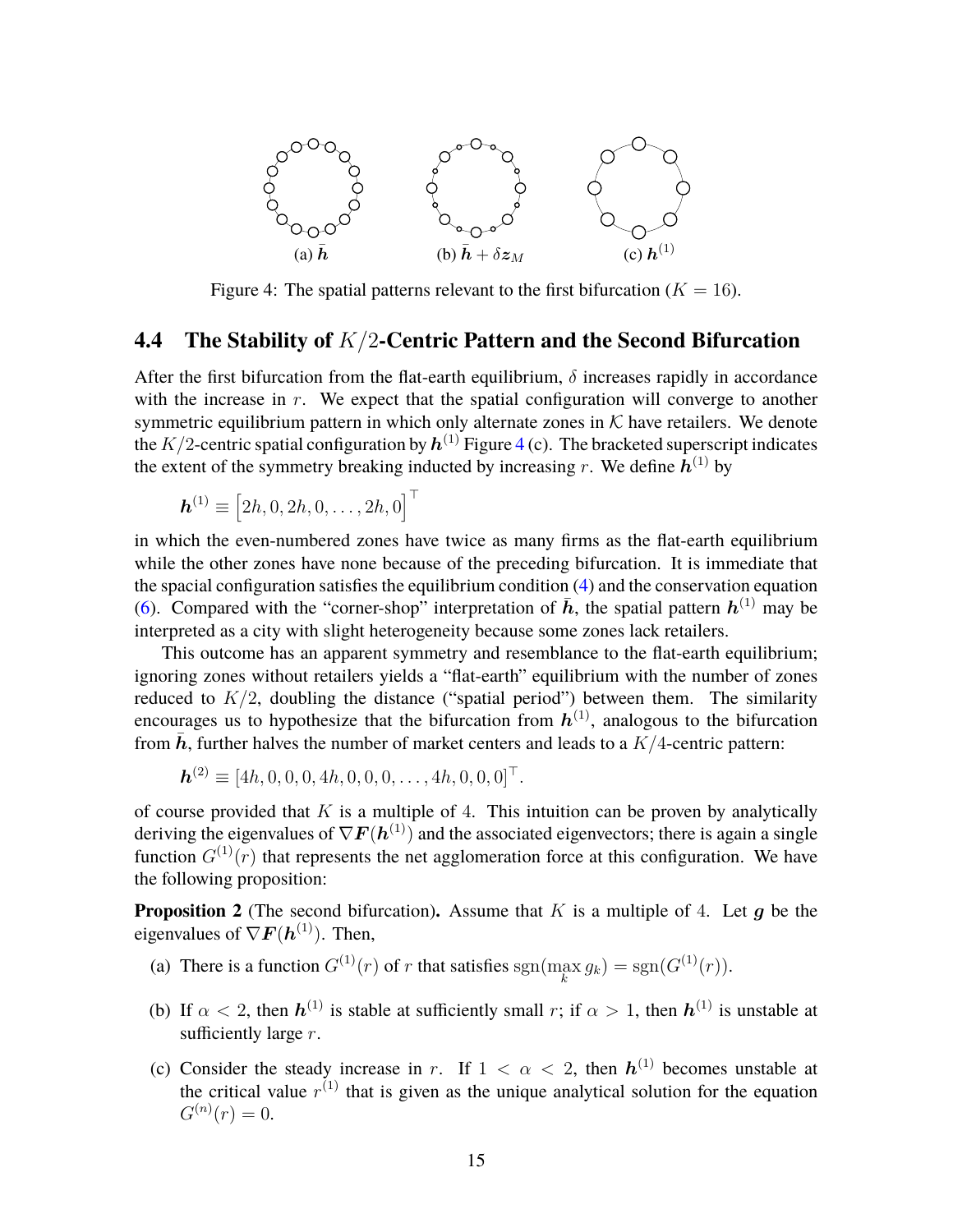

Figure 5: The spatial period-doubling cascade  $(K = 16)$ .

(d) The bifurcation leads to a spatial pattern

$$
h = h^{(1)} + \delta \{h^{(2)} - h^{(1)}\}
$$

with  $\delta \in (0, 1)$ , in which retailers in alternate market centers increase in number.

(e)  $r^{(1)}$  decreases as the increasing return parameter  $\alpha$  increases.

*Proof.* See Appendix C.3 for the proof and the exact formulae of  $G^{(1)}(r)$  and  $r^{(1)}$ .  $\Box$ 

The condition  $\alpha < 2$  requires that the increasing return effect should not be too strong so that  $h^{(1)}$  can be a stable equilibrium for some *r*; otherwise,  $h^{(1)}$  cannot be stable at any transport cost level *r*. As discussed for the first bifurcation, the condition  $\alpha > 1$  requires that the increasing return effect should *exist* so that  $h^{(1)}$  becomes unstable according to an increase in *r*.

### **4.5 Recursive Emergence of Spatial Structure: The Spatial-Period Doubling Cascade**

Our analysis so far has shown that under suitable values of  $\alpha$ , the first and second bifurcation lead to a spatially alternate pattern, each time reducing the number of the market centers (zones with retailers) by half:  $K \to K/2 \to K/4$ . This property implies that this recursive bifurcation process will continue. For clarity in presentation, we assume in the following that  $K = 2<sup>J</sup>$  for some positive integer  $J<sup>16</sup>$  We define the *spatial period-doubling cascade* as follows:

**Definition 1** (The spatial period-doubling cascade)**.** We consider a steady decrease of transport costs in a racetrack zone system with  $K = 2<sup>J</sup>$  for some positive integer *J*. A series of bifurcations from the flat-earth equilibrium is called the *spatial period-doubling cascade* when (a) every bifurcation exactly halves the number of market centers, doubling the spacing between neighboring ones, and (b) the recursive process continues until a mono-centric pattern is attained.

<sup>&</sup>lt;sup>16</sup>If we assume that *K* is not a power of 2 (e.g.,  $K = 12$ ), we may observe some stable equilibria without rotational symmetries (but with some reflectional symmetry). In such a case, however, bifurcation behavior will be much complicated and a numerical bifurcation analysis should be conducted, as Ikeda et al. (2012a) did for Krugman (1991)'s model with  $K = 6$ . See also Footnote 14 for the effect of assuming an odd K.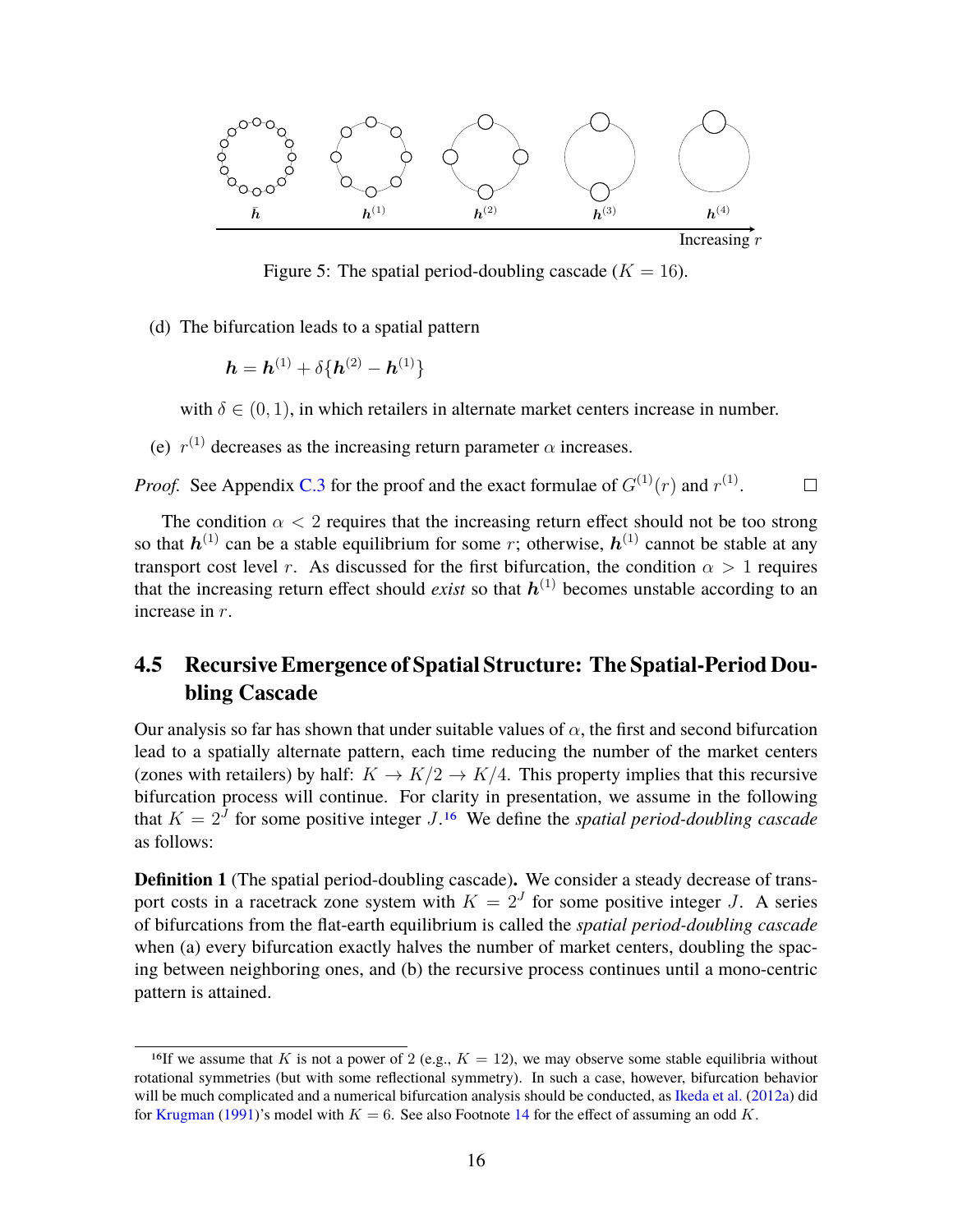Figure 5 depicts this bifurcation for  $K = 2^4 = 16$ . The potential existence of the spatial period-doubling cascade path is proved for general spatial agglomeration models using group-theoretic bifurcation theory (Ikeda et al., 2012a, Proposition 5). Its actual existence depends on individual models and parameter values. Akamatsu et al. (2012) has shown that a multi-regional extension of the Pflüger (2004)'s NEG model actually exhibits the spatial period-doubling cascade for a wide range of parameters. Below, we prove that the HW model also satisfies this property with suitable values of  $\alpha$ . In Section 5, we will discuss how this similarity stems from the properties of the net agglomeration forces operating in these models.

To verify the occurrence of the spatial period-doubling cascade, we first derive the eigenvalues g of  $\nabla \mathbf{F}$  at the  $K/2^n$ -centric equilibrium  $\mathbf{h}^{(n)}$   $(n = 1, 2, ..., J - 1)$  and examine the resulting bifurcation. The equilibrium pattern  $h^{(n)}$  is<sup>17</sup>

$$
\boldsymbol{h}^{(n)} \equiv \Big[\underbrace{2^n h, 0, 0, \ldots, 0}_{2^n}, \underbrace{2^n h, 0, 0, \ldots, 0}_{2^n}, \ldots, \underbrace{2^n h, 0, 0, \ldots, 0}_{2^n}\Big]^{\top}.
$$

The following proposition characterizes the bifurcation from the  $K/2^n$ -centric equilibrium  $\bm{h}^{(n)}$ :

**Proposition 3** (The bifurcation from  $h^{(n)}$ ). Assume that  $K = 2<sup>J</sup>$  with some positive integer *J*. Let *g* be the eigenvalues of  $\nabla F(h^{(n)})$ . Then,

- (a) There is a function  $G^{(n)}(r)$  of *r* that satisfies  $sgn(\max_k g_k) = sgn(G^{(n)}(r))$ .
- (b) If  $\alpha < 2^n$ , then  $h^{(n)}$  is stable at sufficiently small *r*; if  $\alpha > 1$ , then  $h^{(n)}$  is unstable at sufficiently large *r*.
- (c) Consider the steady increase in *r*. If  $1 < \alpha < 2^n$ , then  $h^{(n)}$  becomes unstable at the critical value  $r^{(n)}$  that is given as the unique solution for the equation

$$
G^{(n)}(r) = 0\tag{12}
$$

(d) The bifurcation leads to a spatial pattern

$$
h = h^{(n)} + \delta \{ h^{(n+1)} - h^{(n)} \}
$$

with  $\delta \in (0, 1)$ , in which the number of retailers in the alternate market centers increase.

 $\Box$ 

*Proof.* See Appendix C.5.

In Proposition 3, the function  $G^{(n)}(r)$  is interpreted as representing the largest net agglomeration force at  $h^{(n)}$ . We see that Proposition 3 is a generalization of Proposition 2, although in this case, the equation is not analytically solvable for  $n \geq 2$ . The condition  $1 < \alpha < 2^n$  again ensures that the bifurcation from  $h^{(n)}$  occurs. Proposition 3 indicates that any bifurcation from a symmetric equilibrium  $h^{(n)}$  is of a period-doubling nature, leading to another symmetric equilibrium  $\bm{h}^{(n)}+1.$  Basic economic intuitions are similar to those of the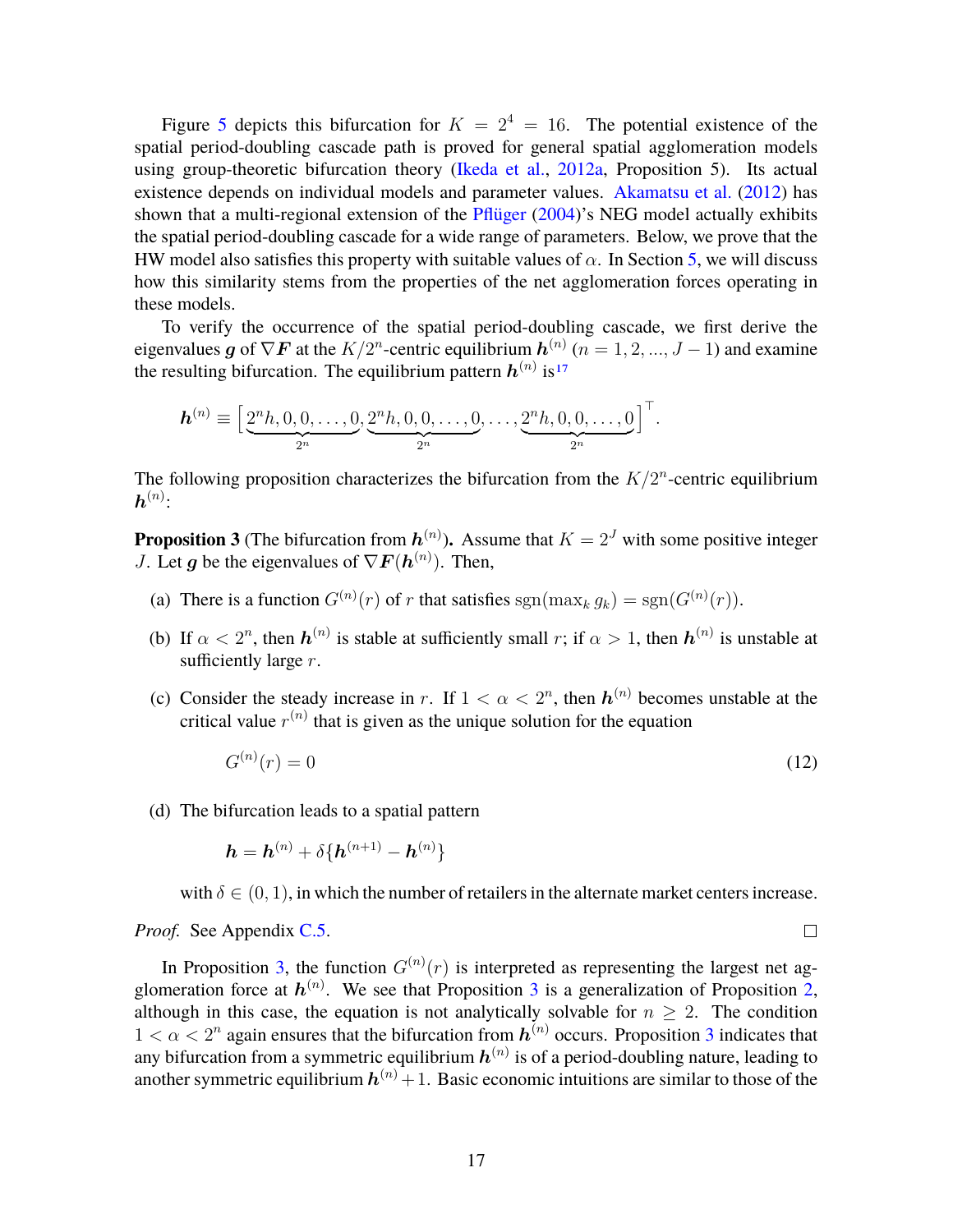

Figure 6: All  $G^{(n)}(r)$   $(n = 0, 1, 2, 3)$  and the critical points  $r^{(n)}$  for  $K = 16$ .

first bifurcation; it reflects gradual expansion of market territory and increasing competition between market centers.

We now have the (semi-)closed-form formulae of the critical points  $\{r^{(n)}\}$ . We have yet to show, however, under what condition  $\bm{h}^{(n)}+1$  actually emerges after the bifurcation from  $h^{(n)}$ . Specifically,  $h^{(n)} + 1$  can be already unstable before  $r^{(n)}$  is attained. If the critical values  $\{r^{(n)}\}$  are increasing in *n*, each bifurcation reduces the number of market centers (zones with positive numbers of retailing firms) by half—the successive emergence of  $h^{(n)}$ is ensured. The required condition for the spatial period-doubling cascade is

$$
r^{(n)} < r^{(n+1)} \qquad \qquad \forall n \le J - 2 \tag{13}
$$

To verify the property, we should at least require  $r^{(0)} < r^{(1)}$ , provided that these bifurcations occur (i.e.,  $1 < \alpha < 2$ ). The inequality is analytically solvable; we can derive the threshold value  $\overline{\alpha} \in (1, 2)$  such that if  $\alpha < \overline{\alpha}$ , then  $r^{(0)} < r^{(1)}$  holds true. Given  $\overline{\alpha}$ , we have the following proposition:

**Proposition 4** (The occurrence of the spatial period-doubling cascade). Let  $\overline{\alpha}$  be the solution for  $r^{(0)}(\alpha) = r^{(1)}(\alpha)$ . Assume that  $1 < \alpha < \overline{\alpha}$  and  $K = 2^J$  with some integer  $J \ge 2^{18}$ . Then, the HW model exhibits the spatial period-doubling cascade.

*Proof.* See Appendix C.8 for the proof and analytical formula for  $\bar{\alpha}$ .  $\Box$ 

The proof of Proposition 4 in Appendix  $C.8$  is seemingly tedious, but the intuition is straightforward. When  $1 < \alpha < \overline{\alpha}$  holds true,  $1 < \alpha < 2^n$  holds for all  $n = 1, 2, ..., J - 1$ ; thus, all the relevant bifurcations will occur. The remaining task is to show that the relations hold true. Because  $r^{(n)}$  are the solutions for  $G^{(n)}(r) = 0$ , we compare  $G^{(n)}(r)$  for different *n*, as Figure 6 illustrates. In Figure 6a, we can graphically see that  $r^{(n)} < r^{(n)} + 1$  for all *n* if  $r^{(0)} < r^{(1)}.$ 

<sup>&</sup>lt;sup>17</sup>We easily verify that these spatial configurations actually satisfy the equilibrium condition.

<sup>&</sup>lt;sup>18</sup>Note that we exclude  $K = 2$  because then the spatial period-doubling cascade trivially occurs.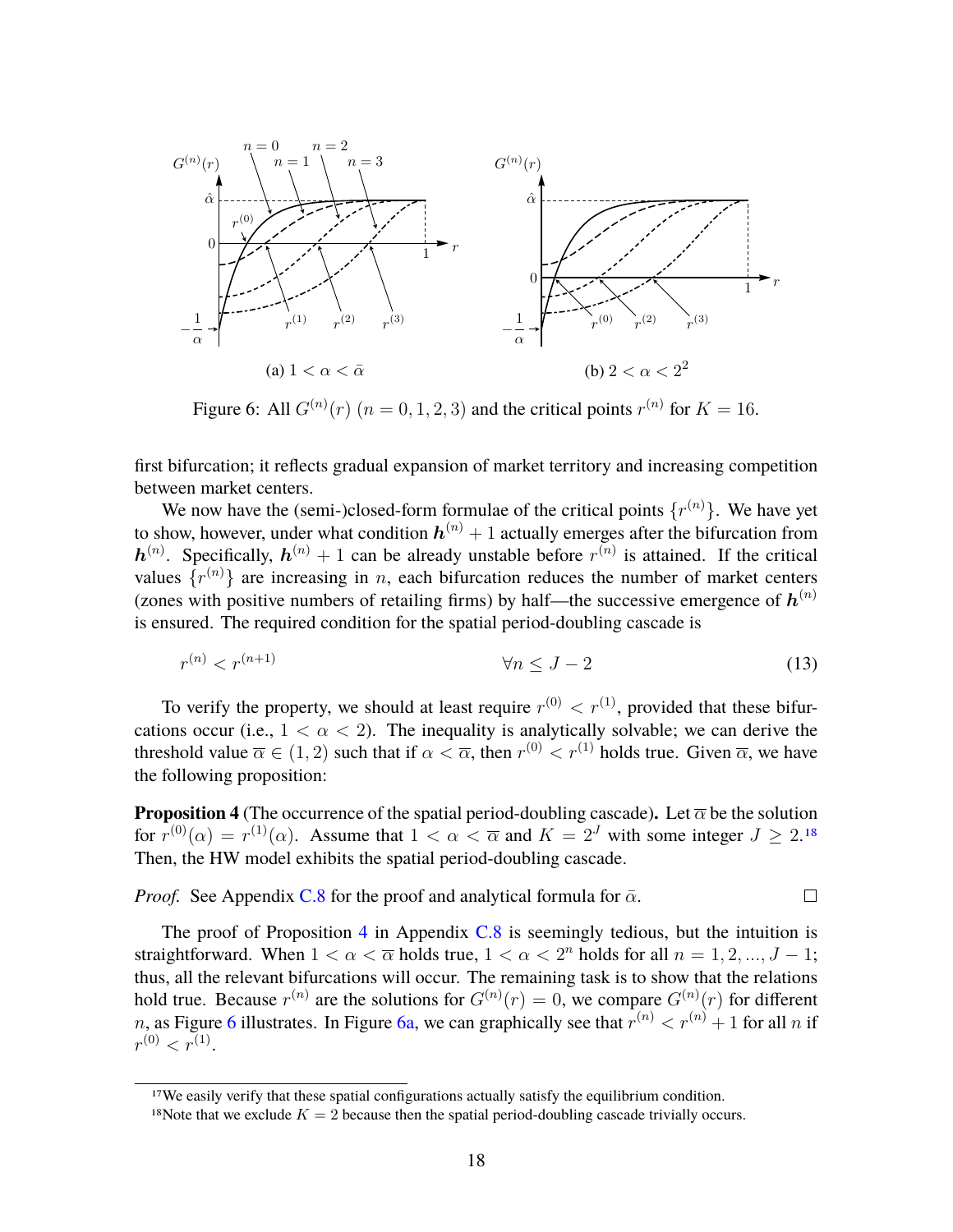

Figure 7: The spatial period-doubling cascade with "skipping"  $(K = 16)$ .

#### **4.6 The Spatial Period-Doubling Cascade with "Skipping"**

In the previous subsection, we proved that when  $1 < \alpha < \overline{\alpha}$ , the HW model exhibits the spatial period-doubling cascade, which was previously addressed in Pf's NEG model. When  $\alpha > \overline{\alpha}$ , the HW model indicates somewhat different bifurcation properties compared with the simple spatial period-doubling cascade. We have the following proposition:

**Proposition 5** (The spatial period-doubling cascade with skipping). Assume that  $\alpha \geq \overline{\alpha}$  and  $K = 2<sup>J</sup>$  with some positive integer  $J \ge 2$ .<sup>19</sup> Then, the first bifurcation from the flat-earth equilibrium results in the emergence of  $h^{(\hat{n})}$  with  $\hat{n} \ge 2$ . A further decrease in transport cost triggers a series of spatial period-doubling bifurcations originating from  $\bm{h}^{(\hat{n})}.$ 

*Proof.* See Appendix C.9. For the intuition, Figure 6b would suffice.

 $\Box$ 

Figure 6b illustrates the patterns of  $G^{(n)}(r)$  in such a case. Figure 7 illustrates the evolution of spatial structure under the same setting as Figure 6b. In this figure,  $h^{(1)}$  is already unstable at  $r^{(0)}$ ; destabilization of  $\bar{h}$  results in emergence of a deformed spatial configuration  $h^{\times (1)} \equiv h^{(1)} + \delta \{ h^{(2)} - h^{(1)} \}$  with  $\delta \in (0, 1)$ . As *r* increases,  $h^{\times (1)}$  converges to  $h^{(2)}$ , which becomes the origin and a spacial period-doubling cascade starts from  $h^{(2)}$ . Therefore, a symmetric  $K/2$ -centric pattern  $\boldsymbol{h}^{(1)}$  is "skipped" in this evolutionary path.

Under the two-zone setup (when  $K = 2$ ), "skipping" of a possible equilibrium pattern in the line of decreasing transport costs does not occur because we have only two alternative equilibrium patterns: the flat-earth equilibrium  $\bar{\bm{h}} \equiv [h, h]^\top$  and the so-called core–periphery equilibrium  $\mathbf{h}^{(1)} \equiv [2h, 0]^\top$ . Recalling the "spatial resolution" issue of two-location models discussed in the introduction, the "skip" in the HW model should be a concrete example that indicates the insufficiency of analytical approaches resorting to the two-location setup. Although qualitative bifurcation properties of models would be, perhaps, similar in the multilocation world, hidden rich implications that cannot be delineated in the two-location world probably exist.

#### **4.7 Sustainability of Agglomeration in the HW model**

We have so far focused on the bifurcation properties in the direction of monotonically increasing *r* (decreasing transport cost). We are also interested in the effect of *increasing* transportation costs after an agglomeration is established—or *sustainability* of a given equilibrium. Typical results from the NEG literature reveal that when transport costs gradually

<sup>&</sup>lt;sup>19</sup>We require  $J > 2$  because there should at least one equilibrium pattern that will be "skipped".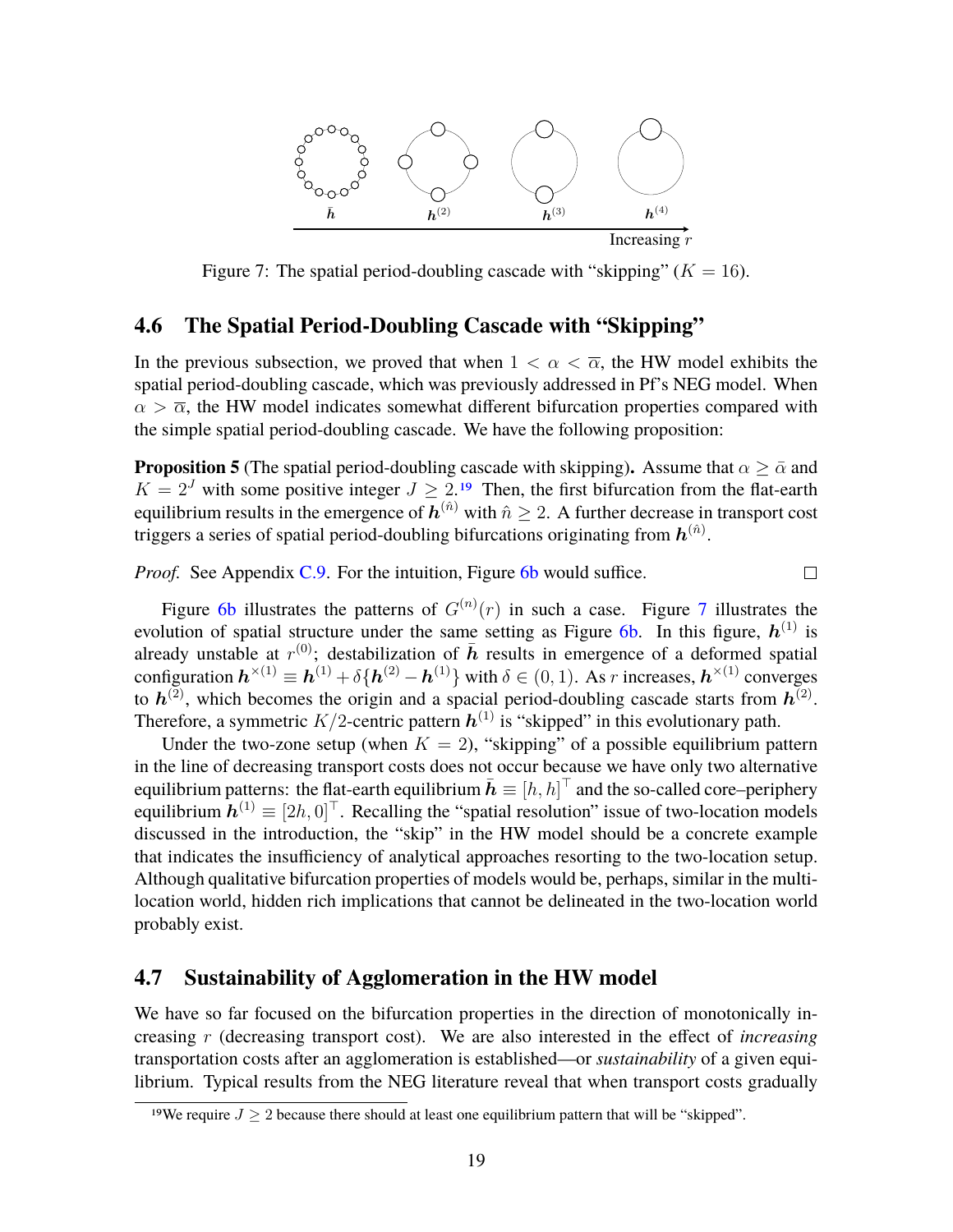increase again, a critical point, often termed a *sustain point*, exists for these costs at which once-established agglomerations are no longer stable. This property is illustrated by a tomahawk diagram in Krugman (1991) where a hysteresis is present.

In the HW model, however, such sustain points are absent. More precisely, an established equilibrium, for example,  $h^{(n)}$ , is always asymptotically stable in the whole range  $r \in$  $(0, r^{(n)})$ . Therefore, when starting from a value of *r* where  $h^{(n)}$  is stable with decreasing *r* (increasing transport costs), no destabilization of the equilibrium occurs— $h^{(n)}$  is fully sustained. Once an agglomeration is formed, no path leads to escape from the agglomeration. This extreme hysteresis property reflects the characteristics of the retailing activity's consumer demand function. Consumer demand for a firm completely vanishes if the number of firms in the location equals zero. Potential entrants are thus prevented from locating in the zone because profit there is negative due to the fixed entry cost *κ*. Therefore, once a zone is abandoned by retailers, it will never obtain a new retailer regardless of the extent of transport costs, provided that it is finite.20

#### **4.8 Numerical Examples**

Some numerical examples of spatial structural evolution in the HW model can illustrate the theoretical results. Figure 8 depicts typical examples of bifurcation diagrams for different values of *α*. The number of zones  $K = 16$ . Values of *α* are selected to cover all essential cases that emerge: (1) relatively small  $\alpha$  where the spatial period-doubling cascade occurs, (2) relatively large  $\alpha$  where the spatial period-doubling cascade with skipping occurs, and (3) an intermediate case.

In each sub-figure in Figure 8, black thick lines represent the number of firms located at the largest market center at stable equilibria for different *r*. Placed above are the spatial agglomeration patterns that will emerge when *r* gradually increases from  $r = 0$  to  $r = 1$ . Each critical value of  $r^{(n)}$  for the bifurcation from  $h^{(n)}$ , if any, is obtained by solving (12). As discussed, the HW model exhibits an extreme hysteresis property: every symmetric agglomeration pattern  $h^{(n)}$  is asymptotically stable—or "sustained"—in the whole range  $(0, r^{(n)})$ .

Figure 8a depicts the case  $\alpha = 1.5$ . The value satisfies the condition  $1 < \alpha < \overline{\alpha}$ . Therefore, from Proposition 4, we expect that spatial period-doubling cascade occurs. The spatial structure's evolutionary path follows the pattern

$$
\bar{\boldsymbol{h}}\rightarrow\boldsymbol{h}^{(1)}\rightarrow\boldsymbol{h}^{(2)}\rightarrow\boldsymbol{h}^{(3)}\rightarrow\boldsymbol{h}^{(4)}
$$

and each bifurcation at the critical values  $r^{(n)}$   $(n = 0, 1, 2, 3)$  doubles the number of firms in each market center while halving the number of market centers.

Figure 8b shows the case  $\alpha = 2.5$ . This is an example of the spatial period-doubling cascade *with skipping* because  $\alpha > \bar{\alpha}$ . Moreover,  $\alpha > 2$  holds true. Accordingly, the eightcentric pattern  $h^{(1)}$  cannot be a stable equilibrium for essentially all values of  $r$ , except for the extreme case  $r = 0$ . The first *n* that satisfies  $r^{(0)} < r^{(n)}$  is  $n = 2$ . The emergent spatial

<sup>20</sup>Some readers may think that this extreme path-dependence is an implausible or even unnatural property for an agglomeration model. If undesirable, an extra spatial interaction term can be added such that there is always positive consumer demand for every location, as in many NEG models.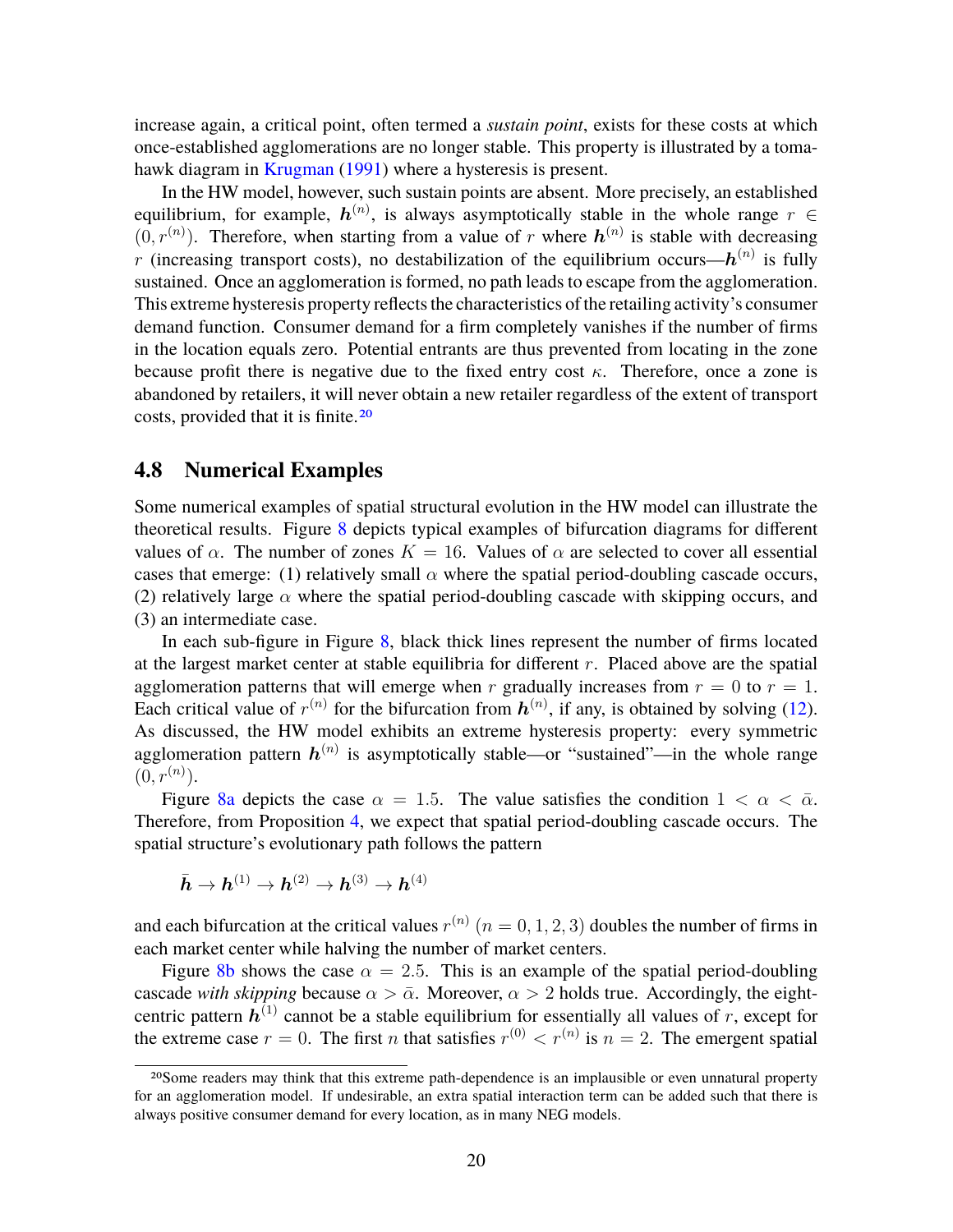

Figure 8: Typical examples of the bifurcation diagram for different values of  $\alpha$  ( $K = 16$ ).

structure after the first bifurcation is, hence, the four-centric pattern  $h^{(2)}$ . In the course of increasing *r*, the path is

 $\bar{{\boldsymbol{h}}} \rightarrow {\boldsymbol{h}}^{(2)} \rightarrow {\boldsymbol{h}}^{(3)} \rightarrow {\boldsymbol{h}}^{(4)}$ 

in which  $h^{(1)}$  is completely skipped compared with the first case.

Figure 8c presents the case  $\alpha = 1.95$ . This case is an intermediate case between (a) and (c). In this case,  $\alpha > \bar{\alpha}$  holds, but  $\alpha$  is not large enough (i.e.,  $\alpha < 2$ ) to destabilize  $h^{(1)}$  for all *r*. After the first bifurcation, a deformed eight-centric pattern emerges. Thus the evolutionary behavior is quite similar to the spatial period-doubling cascade, except that  $\bm{h}^{(1)}$ itself is skipped in the line of increasing *r*; after the first bifurcation, a deformed eight-centric pattern emerges.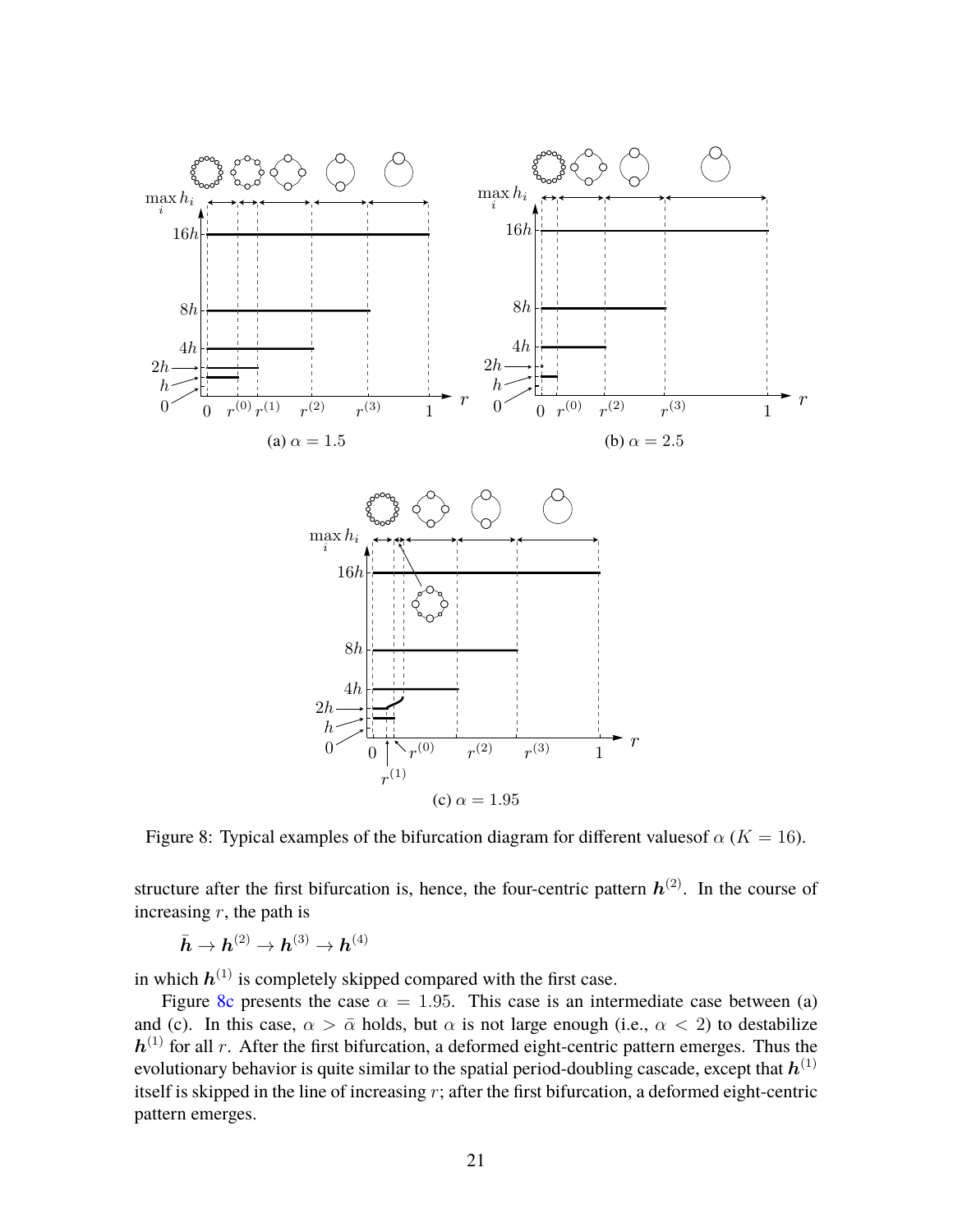# **5 Connection to the New Economic Geography Models**

Krugman (1991)'s CP model proposed one of the most successful micro-founded modeling paradigms of economic agglomeration. The "Dixit–Stiglitz, icebergs, evolution, and the computer" modeling technique (Fujita et al., 1999) introduced by the paper have opened up a fruitful field called NEG today. So far this paper has demonstrated that the HW model exhibits the spatial period-doubling cascade. As we summarize 5.1 below, Akamatsu et al. (2012) showed that Pflüger (2004)'s NEG model also exhibit this quality. We discuss the source of this similarity in 5.2.

#### **5.1 Pflüger's NEG Model and Its Bifurcation Properties**

This subsection briefly introduces a NEG model by Pflüger (2004) (the Pf model) for use in later comparisons. The Pf model enjoys analytical tractability compared with Krugman's original CP model yet preserves basic properties such as the *forward linkage* (price index effect) and *backward linkage* (demand effect).

Let h be the spatial distribution of mobile consumers, whose *i*th element represents the number of mobile consumers at location *i*. The total number of mobile consumers is an exogenously given constant  $H$  (i.e., closed economy). In the *short-run*,  $h$  is fixed as mobile consumers cannot change their location. Given  $h$ , the general equilibrium condition determines the indirect utility level  $v_i$  of consumers at each location  $i$ . If fortunate, we have a closed-form expression of the indirect utility  $v(h)$  as a function of h:

$$
\boldsymbol{v}(\boldsymbol{h}) = \frac{\mu}{\sigma - 1} \log[\boldsymbol{D}^{\top}\boldsymbol{h}] + \frac{\mu}{\sigma} \boldsymbol{M}^{\top}(\boldsymbol{h} + l\mathbf{1})
$$
(14a)

$$
\boldsymbol{M} \equiv {\{\text{diag}[\boldsymbol{D}^{\top}\boldsymbol{h}]\}}^{-1}\boldsymbol{D}
$$
 (14b)

where  $\mu > 0$ ,  $\sigma > 1$ ,  $l > 0$  are constants interpreted as consumers' expenditure ratio on manufacturing goods, elasticity of substitution of manufacturing goods, and number of immobile consumer at each location, respectively.<sup>21</sup> The second term in  $(14a)$  is similar to the first term of the profit function  $(3a)$  of the HW model because both reflect total inflow at each location that is induced by gravity equations of trade flows.

In the *long-run*, the mobile consumers are free to choose a residing location. The long-run equilibrium condition is the standard one

$$
\begin{cases}\nV = v_i(\boldsymbol{h}) & \text{if } h_i > 0 \\
V \ge v_i(\boldsymbol{h}) & \text{if } h_i = 0\n\end{cases} \qquad \forall i \in \mathcal{K}
$$

where *V* an endogenously determined equilibrium utility level. For the long-run adjustment dynamic, NEG models often assume the so-called *replicator dynamic*:

$$
\dot{h}_i = h_i \cdot \{v_i(\boldsymbol{h}) - \bar{v}(\boldsymbol{h})\}
$$

<sup>21</sup>For the details and derivation of the vector-matrix representation of the multi-regional Pf model, consult Akamatsu et al. (2012). Note that  $\log[a]$  for a vector a with strictly positive elements is defined as a componentwise  $log[\cdot]$  operation:  $log[a] \equiv [log[a_i]].$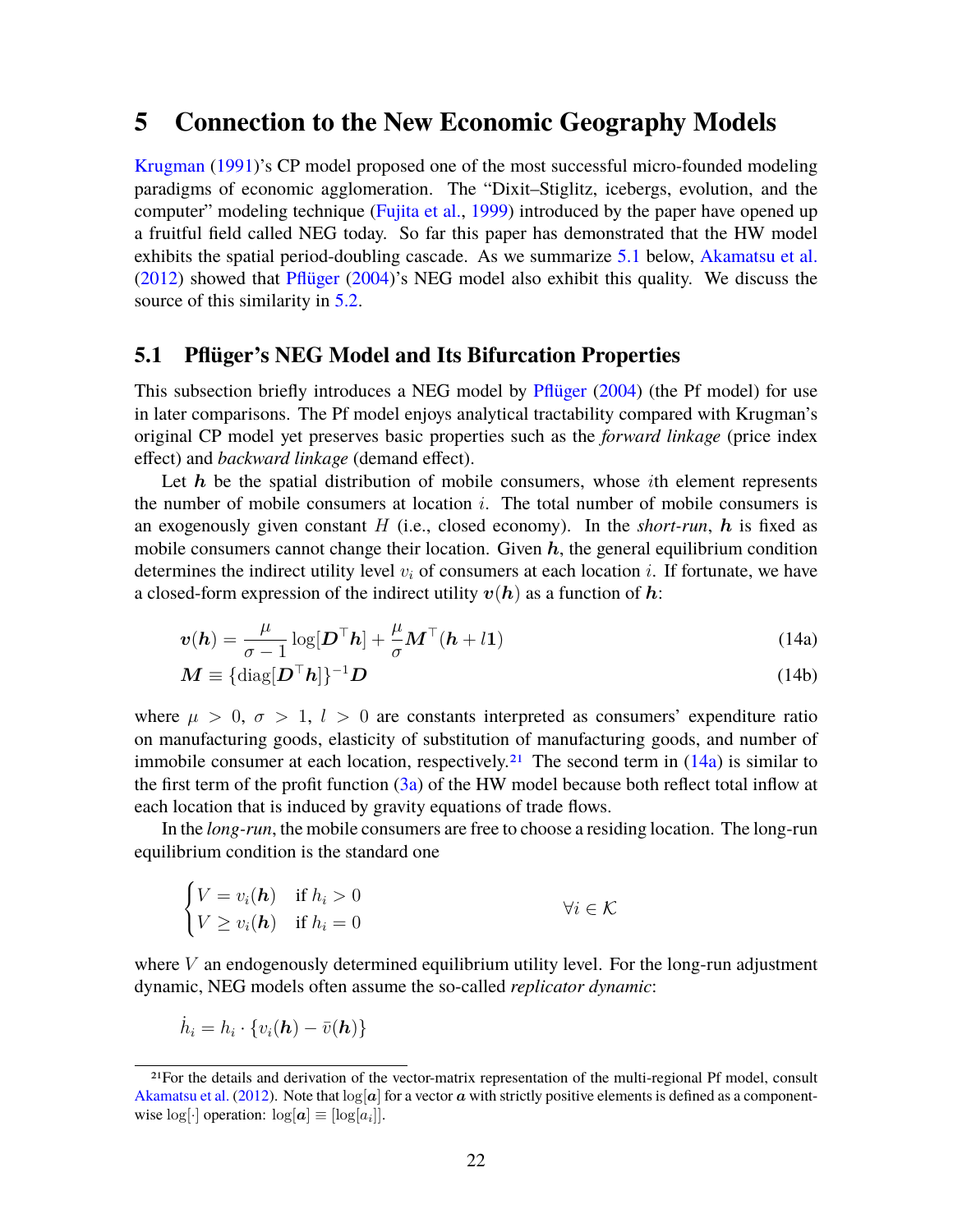where  $\bar{v}(\mathbf{h}) \equiv H^{-1} \sum_i h_i v_i(\mathbf{h})$  denotes the average indirect utility level.

The above construction indicates that the model belongs to the BLV formalism category. The short-run equilibrium condition in the Pf model corresponds to the "Boltzmann" component, whereas the long-run evolutionary dynamic corresponds to the "Lotka–Volterra" component. The most characteristic modeling philosophy of NEG models in general, as emphasized by many scholars including Krugman (e.g., Krugman, 2011), is that these models' "Boltzmann" component is equipped with a full-fledged general equilibrium model according to a combination of the Dixit–Stiglitz model and the iceberg transportation cost. As a reduced-form model, however, NEG models comfortably fall into the general framework of the BLV method.

Assume again that the underlying physical space is a circumference with *K* discrete locations; further assume that *K* is even. The bifurcation properties of the Pf model on a circumference has been extensively studied by Akamatsu et al. (2012). As previously, we start from high transport costs (i.e.,  $r \approx 0$ ) at which the flat-earth equilibrium is stable and gradually increases *r*. Then, the destabilization of the flat-earth equilibrium  $\bar{\mathbf{h}} \equiv [h, h, ..., h]^\top$ (for the Pf model,  $h = H/K$ ), if any, is period doubling and results in a  $K/2$ -centric pattern as in the HW model; mobile consumers in alternate locations disappear, and remaining locations double in the number of inhabitants. Akamatsu et al. (2012) further proves that the spatial period-doubling bifurcation occurs in the Pf model if *K* is a power of two. The bifurcation properties of the Pf model are thus similar to those of the HW model.

#### **5.2 Harris and Wilson's Model v.s. Pflüger's Model**

The source of similarity between the Pf and HW models will now be discussed. For simplicity, we focus only on the first bifurcation. Again, *K* is assumed to be even.

Although apparent differences exist in the equilibrium conditions and dynamics, it is sufficient to compare the Jacobian matrices of the payoff functions at h (i.e.,  $\nabla v(h)$ ) and  $\nabla\Pi(h)$ ) and their eigenvalues to compare the character of the first bifurcation; at the flatearth equilibrium, the Jacobian matrix of the dynamic and that of the payoff function coincide up to a constant multiple in both models.

For the Pf model, the Jacobian matrix of the indirect utility function  $\nabla \boldsymbol{v}(\bar{\boldsymbol{h}})$  is

$$
\nabla \boldsymbol{v}(\bar{\boldsymbol{h}}) = \frac{1}{h} \left( a \bar{\boldsymbol{D}} - b \bar{\boldsymbol{D}}^2 \right),
$$

where  $a \equiv \mu(\sigma - 1)^{-1} + \sigma^{-1}$  and  $b \equiv \mu \sigma^{-1}(1 + lh^{-1})$ . For the HW model, the Jacobian matrix  $\nabla \Pi(\bar{h})$  of the profit function at  $\bar{h}$  is given as follows:

$$
\nabla \Pi(\bar{\boldsymbol{h}}) = \frac{O\alpha}{h^2} \left(\hat{\alpha} \boldsymbol{I} - \bar{\boldsymbol{D}}^2\right).
$$

The Jacobian matrices take relatively simple form with respect to  $\overline{D}$ ; they are just quadratics. The functional form of the Jacobian matrix reflects each model's interplay of agglomeration and dispersion forces. Yet, as discussed in 4.3, asymmetry in the underlying distance structure prevents analytically obtaining the eigenvalues for these matrices. Imposing the racetrack topology, the true utility of Akamatsu et al. (2012)'s method is that we can extract intrinsic properties of the model without unnecessary numerical complications.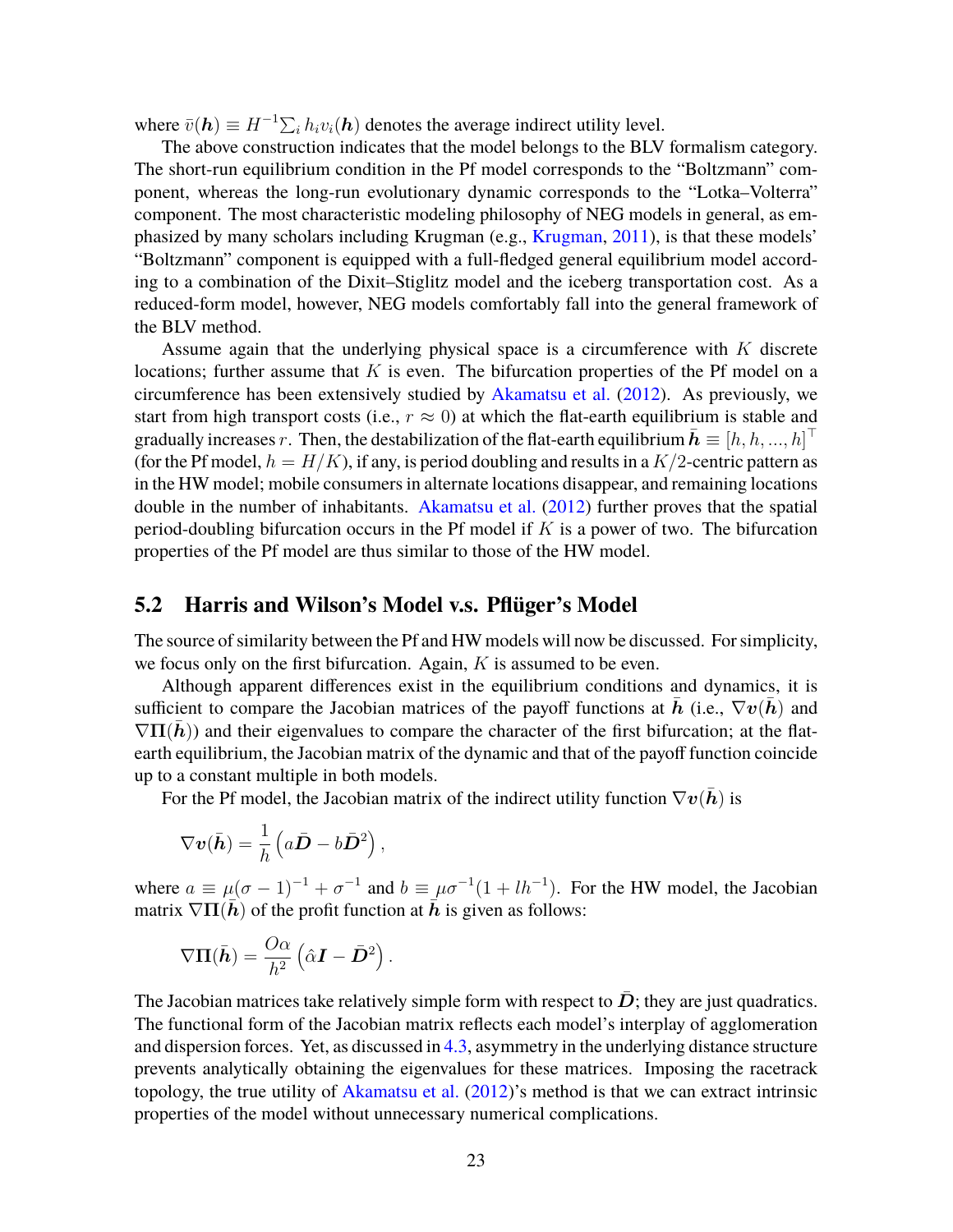

Figure 9: The net agglomeration forces  $G^{\text{HW}}(f_k)$  and  $G^{\text{Pf}}(f_k)$  as a function of  $f_k$ .

On the racetrack, it is immediate that for  $\nabla \bm{v}\left(\bar{\bm{h}}\right)$  its eigenvalues  $\bm{e}^\text{Pf}$  are

$$
e_k^{\text{Pf}} = \frac{1}{h} \cdot G^{\text{Pf}}(f_k) \tag{15a}
$$

$$
G^{\text{Pf}}(x) \equiv ax - bx^2 \tag{15b}
$$

where  $f_k$  denotes the *k*th eigenvector of  $\bar{D}$ . Similarly, the eigenvalues  $e^{\text{HW}}$  of  $\nabla \Pi(\bar{h})$  are

$$
e_k^{\text{HW}} = \frac{O\alpha}{h^2} \cdot G^{\text{HW}}(f_k)
$$
 (16a)

$$
G^{\text{HW}}(x) \equiv \hat{\alpha} - x^2 \tag{16b}
$$

In both models, the associated eigenvector for the *k*th eigenvalue *e<sup>k</sup>* is the *k*th column vector of the *K*-dimensional DFT matrix.

As Section 4 discussed, the sign of the eigenvalues solely depends on the sign of  $G(f)$ . Figure 9 illustrates  $G^{\text{HW}}(f_k)$  and  $G^{\text{Pf}}(f_k)$ . In either of (15) and (16), the positive term (the first term) represents the agglomeration force of the model while the negative term (the second) represents the dispersion force. Each of  $(15)$  and  $(16)$  can be interpreted as a *net agglomeration force* as a whole, by which we mean (agglomeration force) – (dispersion force). Each *e<sup>k</sup>* can thus be seen as the net strength of the agglomeration force in the deviation direction of  $z_k$ . If  $e_k < 0$  for all k, there is no incentive exists for the mobile agents to disturb the flat-earth equilibrium  $h$ ; if some  $e_k$  is positive for some direction, the agglomeration force in this direction overcomes the dispersion force and  $h$  becomes unstable.<sup>22</sup>

We first discuss the similarities and differences of the net agglomeration forces *G* HW and  $G^{\text{Pf}}$ . First, in both models,  $G(f)$  is a concave quadratic of  $f_k$  because of the dispersion force (second term). The similarity stems from the fact that both models have a spatial competition effect (or, equivalently, a market crowding effect) captured by gravity equations of consumer demand. This works as a dispersion force and appears as the negative second order term of  $D$ in the Jacobian matrix of the payoff function  $[\nabla v(h)$  or  $\nabla \Pi(h)]$ . We see that the dispersion force (i.e.,  $-bf_k^2$  or  $-f_k^2$ ) weakens in line with increasing *r*, because each  $f_k$  is decreasing in *r*.

<sup>&</sup>lt;sup>22</sup>For economic interpretations of the eigenvalues and the eigenvectors, see also 4.3.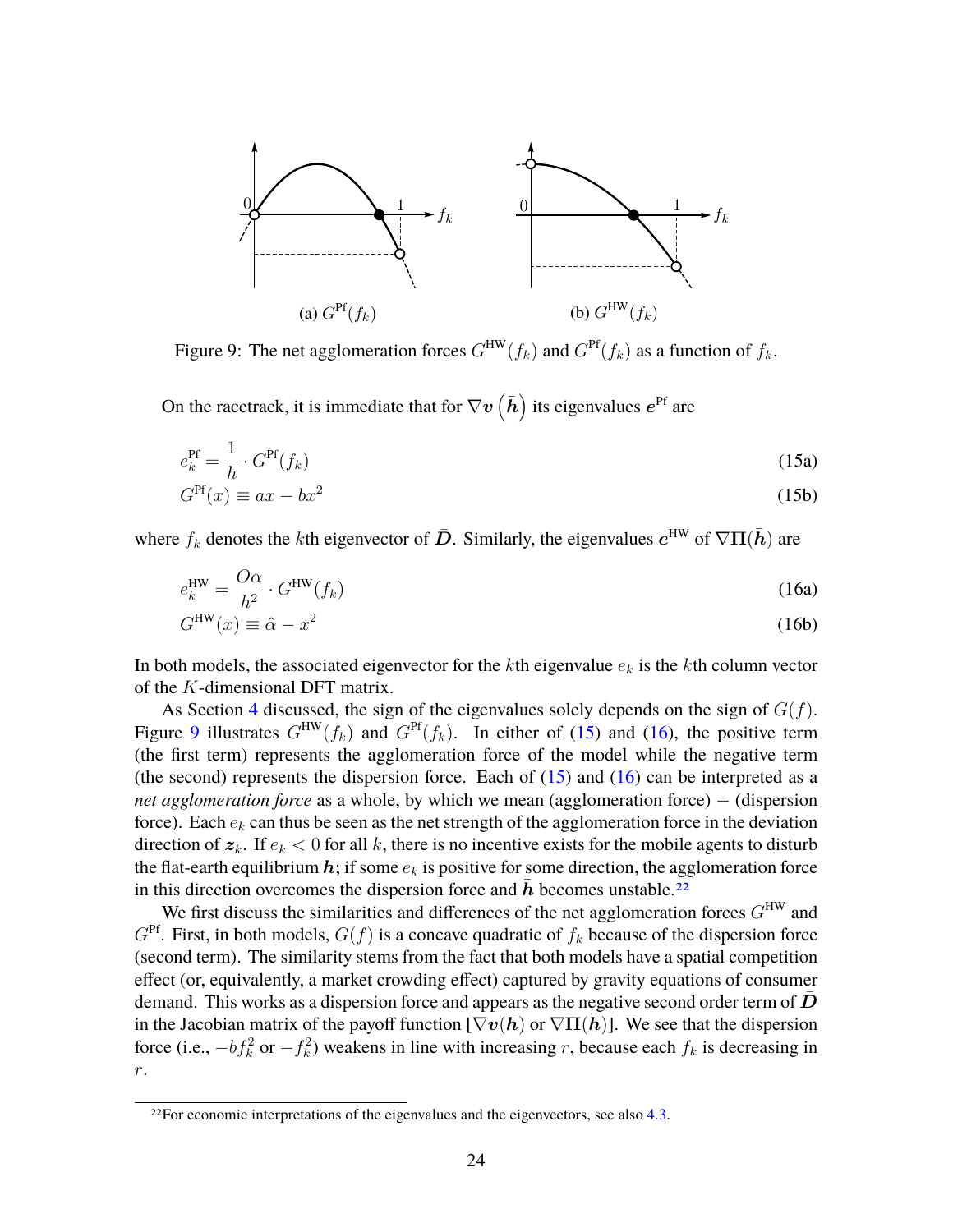In contrast, the other term differs between models. The first term represents the agglomeration forces in each model. In the Pf model, the first term is linear in  $f_k$ ; in the HW model, it is a constant with respect to  $f_k$ . This difference reflects the properties of the agglomeration forces. In the Pf model, the agglomeration force is a space-dependent one—price index effect and demand effects, which is strongly affected by the spatial distribution of mobile consumers, hence the distance between locations. On the other hand, a space-independent agglomeration force is at work in the HW model: the relative attractiveness of a zone *i* is determined exclusively by  $(h_i)^\alpha$ , which does not require any spatial dimension but only the number of firms in the zone. Reflecting this, the agglomeration force in the Pf model (i.e.,  $af_k$ ) gradually decreases in line with increasing r while that of the HW model (i.e.,  $\hat{\alpha}$ ) remains constant.

The models' bifurcation properties reflect the above (dis-)similarities in net agglomeration forces. Both models exhibit spatial period-doubling behavior induced by the maximality of  $e_M$  ( $M = K/2$ ), whose associated eigenvector  $z_M$  is the period-doubling direction. The maximality of  $e_M$  in line with increasing r is the consequence of the *shape of*  $G(f)$ : in both models,  $G(f)$  is decreasing for large  $f$  (i.e., small  $r$ ). The increase in  $r$  results in decreases in all  $f_k$  from 1 to 0, where the minimal one is  $f_M$ . Thus,  $e_M$  is the maximal eigenvalue. Figure 9 provides some graphical intuitions. This common property of  $G^{HW}(f)$  and  $G^{PF}(f)$  arises from the spatial competition effect modeled in the gravity equation. We may thus hypothesize that the existence of spatial competition is a necessary condition for the emergence of the spatial period-doubling cascade in line with decreasing transportation costs.

On the other hand, only the HW model exhibits spatial period skipping. In the Pf model, if the parameters are such that the destabilization of the flat-earth equilibrium occurs, then the model *always* exhibits a complete spatial period-doubling cascade. In contrast to the HW model, there is no possibility of skipping because the HW model's agglomeration force is not space dependent. Even when transport costs are quite high ( $r \approx 0$ ), increasing  $\alpha$  directly destabilizes  $h^{(n)}$  with  $n \geq 1$  (Figure 6b) because of the strong agglomeration economy; the flat-earth equilibrium is stable by chance, and when  $\alpha \to \infty$ , the flat-earth equilibrium becomes unstable for  $r \in (0, 1)$ . In addition, in the two-location setting, we do not have a means to qualitatively distinguish between the HW and Pf models when we gradually increase *r*. Both models exhibit a transition from the flat-earth equilibrium  $\bar{h} \equiv [h, h]^\top$  to the CP equilibrium  $h^{(1)} \equiv [2h, 0]^\top$ . Again, this demonstrates the limitation of the two-location assumption.

# **6 Concluding Remarks**

This paper has analytically unveiled previously unknown bifurcation properties of Harris and Wilson (1978)'s dynamic retail location model under a multi-locational (more than two) setting. We demonstrated that Akamatsu et al. (2012)'s approach can be used to reveal the model's agglomeration/dispersion forces and analytically trace the recursive emergence of spatial structures. Specifically, we analytically derived the critical points of a structural parameter, namely, the transport cost parameter  $r$ , at which the first and second bifurcation occur. Moreover, we demonstrated that the spatial structure's evolutionary path exhibits a striking property called the *spatial period-doubling cascade*, previously found only in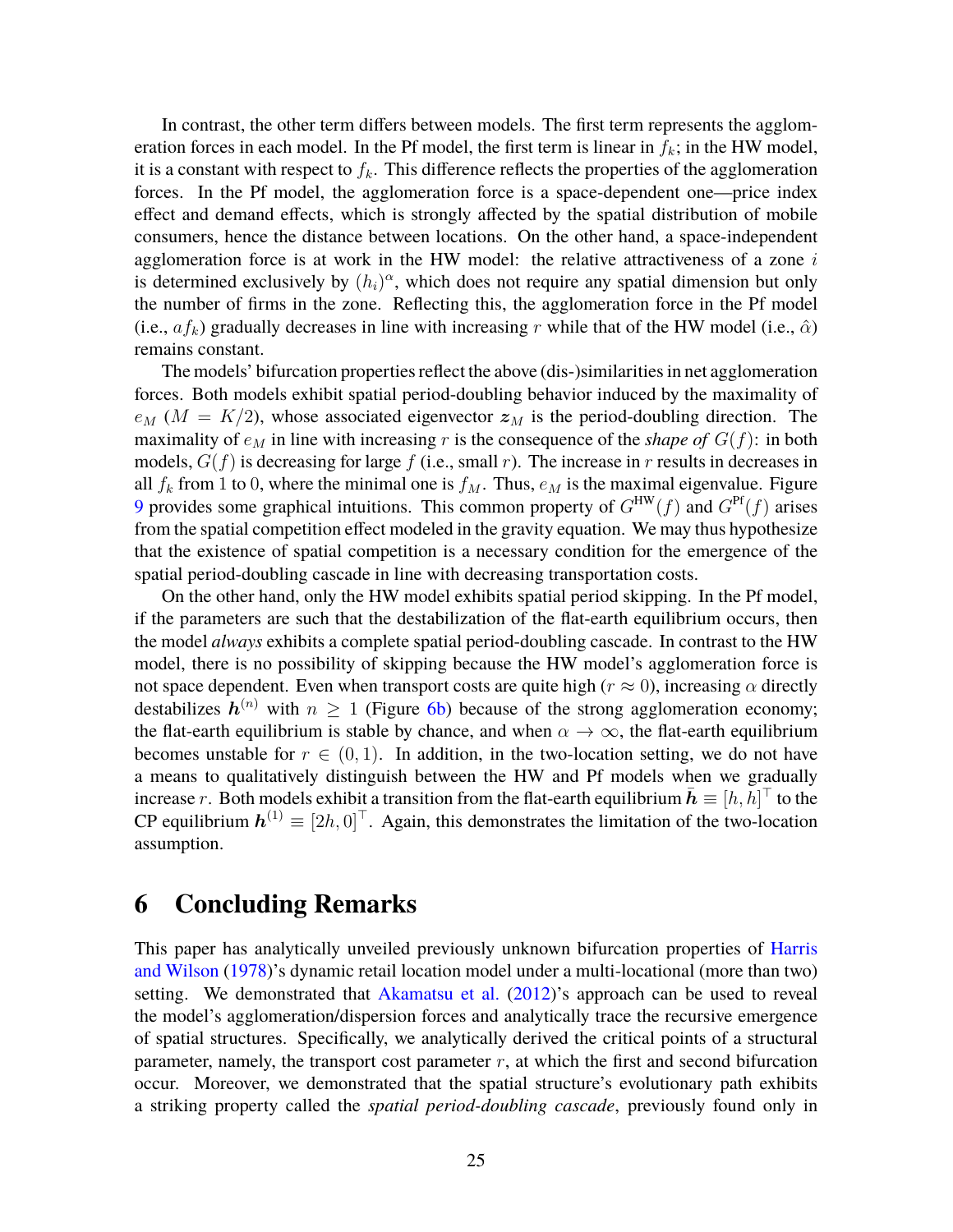Pflüger (2004)'s NEG model. We clarified the similarities and differences between Harris and Wilson (1978)'s model and Pf's NEG model: both models exhibit the spatial perioddoubling cascade, but only the HW model exhibits extreme sustainability of equilibria and a skip in equilibrium patterns. In many spatial agglomeration models, the Jacobian matrix of the dynamic or payoff function is related to the spatial discounting matrix in a relatively simple way. However, it is merely a negative quadratic for HW and Pf models. In such a situation, by imposing the racetrack topology as a testbed, the method developed by Akamatsu et al. (2012) allows to analytically reveal the proposed model's intrinsic bifurcation properties.

Clarke and Wilson (1985) revealed that in a two-dimensional plain, the HW model exhibits remarkable spatial patterns that resemble the hexagonal agglomeration patterns proposed in classical central place theory of Christaller (1933) and Lösch (1940). The underlying mechanism for this striking result, however, had not been fully explained due to lack of analytical equipment. Recent studies by Ikeda et al. (2012b), Ikeda et al. (2014a), Ikeda et al. (2014b, 2016) reveal that two-dimensional NEG models admit hexagonal spatial configurations as stable equilibria. Judging from the strong linkage between NEG models and the HW model, it is likely that we can rigorously explain Clarke and Wilson (1985)'s numerical results for the HW model; such an explanation will be a materialization of Harris (1985)'s idea, where he hints the applicability of the HW model, which is an intra-urban model, to an interregional context so that we can explain central place systems.

Another interesting research direction is analyzing models with multiple types of agents. Although the present framework assumes multilocations, it does not enable different sized regions to emerge. To endogenously produce various sized agglomerations, we should extend our framework to include multiple types of agents to produce an *endogenous hierarchy of locations* as in the study by Tabuchi and Thisse (2011) which employ a NEG model. This is, however, beyond the scope of this paper.

# **References**

- Akamatsu, T., Mori, T., and Takayama, Y. (2015). Agglomerations in a multi-region economy: Polycentric versus monocentric patterns. *No 929, KIER Working Papers from Kyoto University, Institute of Economic Research*.
- Akamatsu, T., Takayama, Y., and Ikeda, K. (2012). Spatial discounting, fourier, and racetrack economy: A recipe for the analysis of spatial agglomeration models. *Journal of Economic Dynamics and Control*, 36(11):1729–1759.
- Allen, T. and Arkolakis, C. (2014). Trade and the topography of the spatial economy. *The Quarterly Journal of Economics*, pages 1085–1139.
- Anas, A., Arnott, R., and Small, K. A. (1998). Urban spatial structure. *Journal of Economic Literature*, 36(3):1426–1464.
- Anderson, S. P., De Palma, A., and Thisse, J. F. (1992). *Discrete Choice Theory of Product Differentiation*. MIT Press.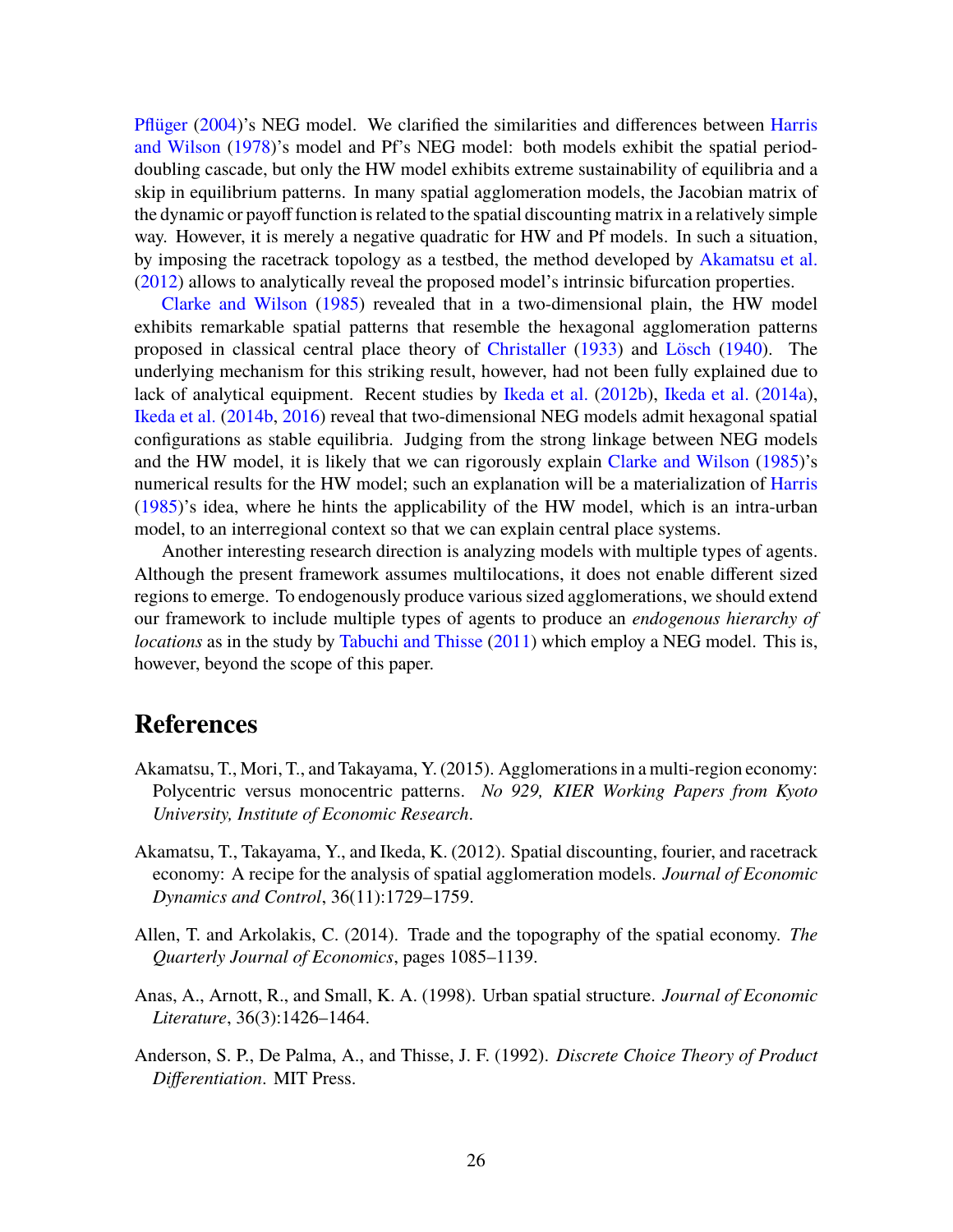- Behrens, K. and Thisse, J.-F. (2007). Regional economics: A new economic geography perspective. *Regional Science and Urban Economics*, 37(4):457–465.
- Christaller, W. (1933). *Die Zentralen Orte in Süddeutschland.* Gustav Fischer, Jena (English translation: *Central Places in Southern Germany,* Prentice Hall, Englewood Cliffs, 1966).
- Clarke, G., Langley, R., and Cardwell, W. (1998). Empirical applications of dynamic spatial interaction models. *Computers, Environment and Urban Systems*, 22(2):157–184.
- Clarke, M. (1981). A note on the stability of equilibrium solutions of production-constrained spatial interaction models. *Environment and Planning A*, 13(5):601–604.
- Clarke, M. and Wilson, A. (1985). The dynamics of urban spatial structure: the progress of a research programme. *Transactions of the Institute of British Geographers*, 10(4):427–451.
- Clarke, M. and Wilson, A. G. (1983). The dynamics of urban spatial structure: Progress and problems. *Journal of Regional Science*, 23(1):1–18.
- Dearden, J. and Wilson, A. (2015). *Explorations in Urban and Regional Dynamics: A Case Study in Complexity Science*. Routledge.
- Duranton, G. and Puga, D. (2004). Micro-foundations of urban agglomeration economies. *Handbook of Regional and Urban Economics*, 4:2063–2117.
- Forslid, R. and Ottaviano, G. I. (2003). An analytically solvable core-periphery model. *Journal of Economic Geography*, 3(3):229–240.
- Fujita, M. (1989). *Urban Economic Theory: Land Use and City Size*. Cambridge university press.
- Fujita, M., Krugman, P. R., and Venables, A. J. (1999). *The Spatial Economy: Cities, Regions and International Trade*. Wiley Online Library.
- Haken, H. (1973). *Introduction to Synergetics: Cooperative Phenomena in Multi-Component Systems*. Springer.
- Haken, H. (1985). Synergetics—an interdisciplinary approach to phenomena of selforganization. *Geoforum*, 16(2):205–211.
- Harris, B. (1985). Urban simulation models in regional science. *Journal of Regional Science*, 25(4):545–567.
- Harris, B. and Wilson, A. G. (1978). Equilibrium values and dynamics of attractiveness terms in production-constrained spatial-interaction models. *Environment and Planning A*, 10(4):371–88.
- Helpman, E. (1998). The size of regions. In Pines, D., Sadka, E., and Zilcha, I., editors, *Topics in Public Economics: Theoretical and Applied Analysis*, pages 33–54. Cambridge University Press.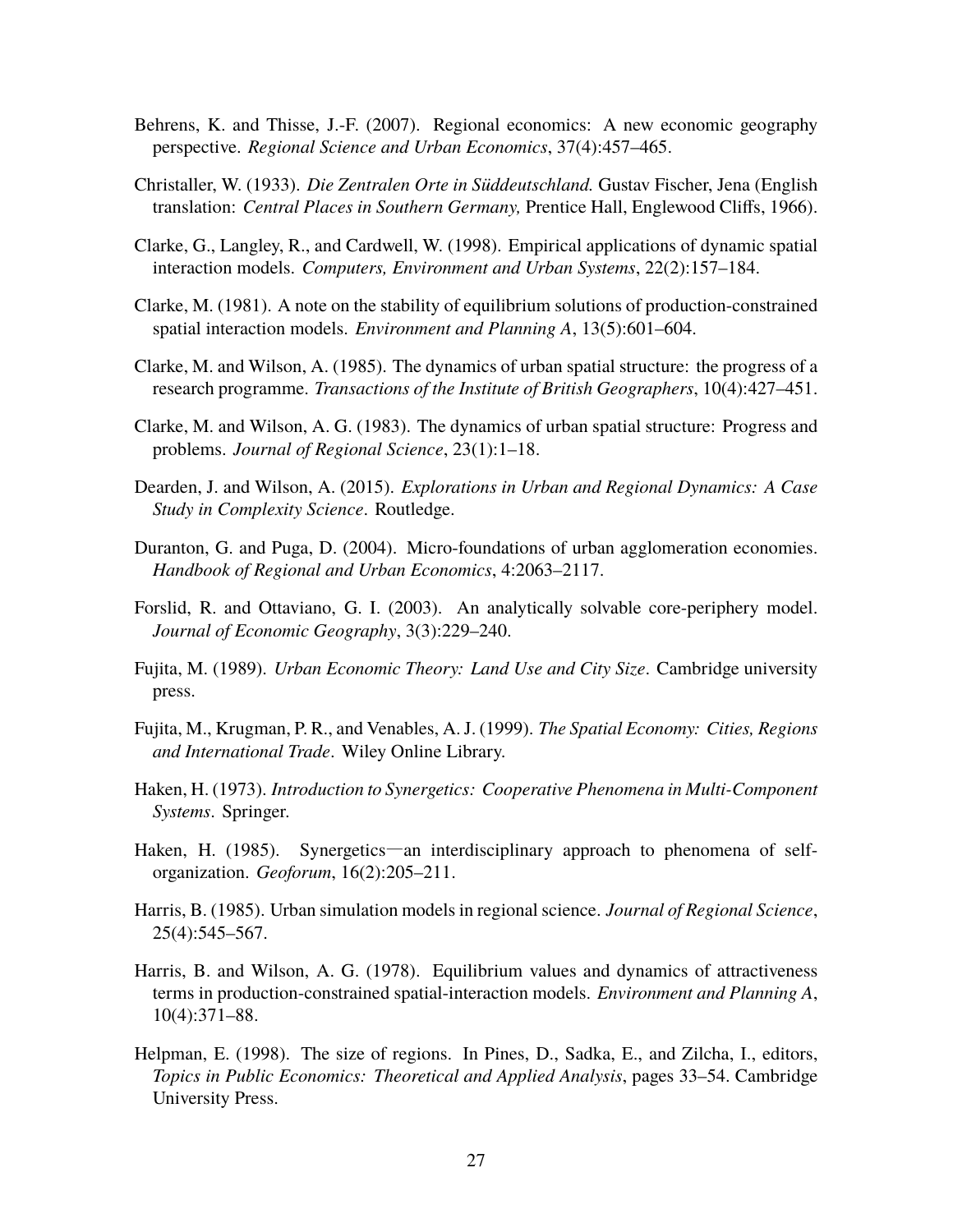- Horn, R. A. and Johnson, C. R. (2012). *Matrix Analysis*. Cambridge University Press.
- Huff, D. L. (1963). A probabilistic analysis of shopping center trade areas. *Land Economics*, 31(1):81–90.
- Ikeda, K., Akamatsu, T., and Kono, T. (2012a). Spatial period-doubling agglomeration of a core–periphery model with a system of cities. *Journal of Economic Dynamics and Control*, 36(5):754–778.
- Ikeda, K., Murota, K., and Akamatsu, T. (2012b). Self-organization of Lösch's hexagons in economic agglomeration for core-periphery models. *International Journal of Bifurcation and Chaos*, 22(8):1230026.
- Ikeda, K., Murota, K., Akamatsu, T., Kono, T., and Takayama, Y. (2014a). Self-organization of hexagonal agglomeration patterns in new economic geography models. *Journal of Economic Behavior & Organization*, 99:32–52.
- Ikeda, K., Murota, K., and Takayama, Y. (2014b). Stable economic agglomeration patterns in two dimensions: Beyond the scope of Central Place Theory. *METR 2014–24, Mathematical Engineering Technical Reports, University of Tokyo*.
- Ikeda, K., Murota, K., and Takayama, Y. (2016). Stable economic agglomeration patterns in two dimensions: Beyond the scope of Central Place Theory. *Journal of Regional Science, forthcoming*.
- Krugman, P. (1991). Increasing returns and economic geography. *Journal of Political Economy*, 99(3):483–499.
- Krugman, P. (2011). The new economic geography, now middle-aged. *Regional Studies*,  $45(1):1-7.$
- Lakshmanan, J. and Hansen, W. G. (1965). A retail market potential model. *Journal of the American Institute of Planners*, 31(2):134–143.
- Lösch, A. (1940). *Die Räumliche Ordnung der Wirtschaft.* Gustav Fischer, Jena (English translation: *The Economics of Location,* Yale University Press, 1954).
- Munz, M. and Weidlich, W. (1990). Settlement formation, part II: Numerical simulation. *The Annals of Regional Science*, 24(3):177–196.
- Ottaviano, G. I. and Thisse, J.-F. (2005). New economic geography: what about the N? *Environment and Planning A*, 37:1707–1725.
- Papageorgiou, Y. Y. and Smith, T. R. (1983). Agglomeration as local instability of spatially uniform steady-states. *Econometrica*, 51(4):1109–1119.
- Pflüger, M. (2004). A simple, analytically solvable, chamberlinian agglomeration model. *Regional Science and Urban Economics*, 34(5):565–573.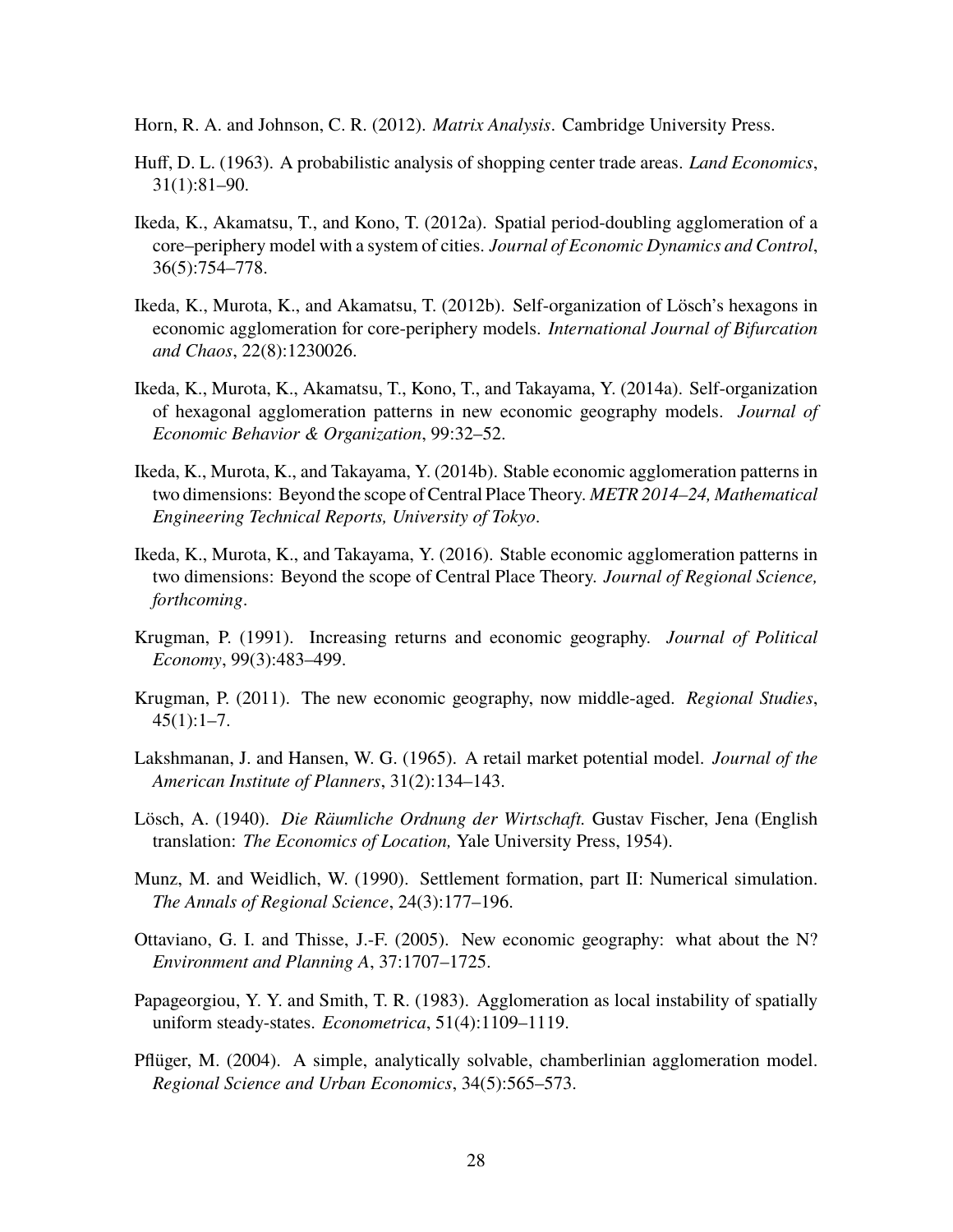- Redding, S. J. and Sturm, D. M. (2008). The costs of remoteness: Evidence from german division and reunification. *American Economic Review*, 98(5):1766–97.
- Rijk, F. and Vorst, A. (1983a). Equilibrium points in an urban retail model and their connection with dynamical systems. *Regional Science and Urban Economics*, 13(3):383–399.
- Rijk, F. and Vorst, A. (1983b). On the uniqueness and existence of equilibrium points in an urban retail model. *Environment and Planning A*, 15(4):475–482.
- Tabuchi, T. and Thisse, J.-F. (2011). A new economic geography model of central places. *Journal of Urban Economics*, 69(2):240–252.
- Thisse, J.-F. (2010). Toward a unified theory of economic geography and urban economics. *Journal of Regional Science*, 50(1):281–296.
- Weidlich, W. and Haag, G. (1987). A dynamic phase transition model for spatial agglomeration processes. *Journal of Regional Science*, 27(4):529–569.
- Weidlich, W. and Munz, M. (1990). Settlement formation, part I: A dynamic theory. *The Annals of Regional Science*, 24(2):83–106.
- Wilson, A. (1981). *Catastrophe Theory and Bifurcation: Applications to Urban and Regional Systems*. University of California Press.
- Wilson, A. (2008). Boltzmann, Lotka and Volterra and spatial structural evolution: an integrated methodology for some dynamical systems. *Journal of the Royal Society Interface*, 5(25):865–871.
- Wilson, A. and Dearden, J. (2011). Phase transitions and path dependence in urban evolution. *Journal of Geographical Systems*, 13(1):1–16.
- Wilson, A. G. (1967). A statistical theory of spatial distribution models. *Transportation Research*, 1(3):253–269.
- Wilson, A. G. (1970a). *Entropy in Urban and Regional Modelling*. Pion Ltd.
- Wilson, A. G. (1970b). The use of the concept of entropy in system modelling. *Operational Research Quarterly*, 21(2):247–265.
- Wilson, A. G. (2010). The general urban model: Retrospect and prospect. *Papers in Regional Science*, 89(1):27–42.
- Wilson, A. G. and Oulton, M. J. (1983). The corner shop to supermarket transition in retailing: the beginnings of empirical evidence. *Environment and Planning A*, 15(2):265–274.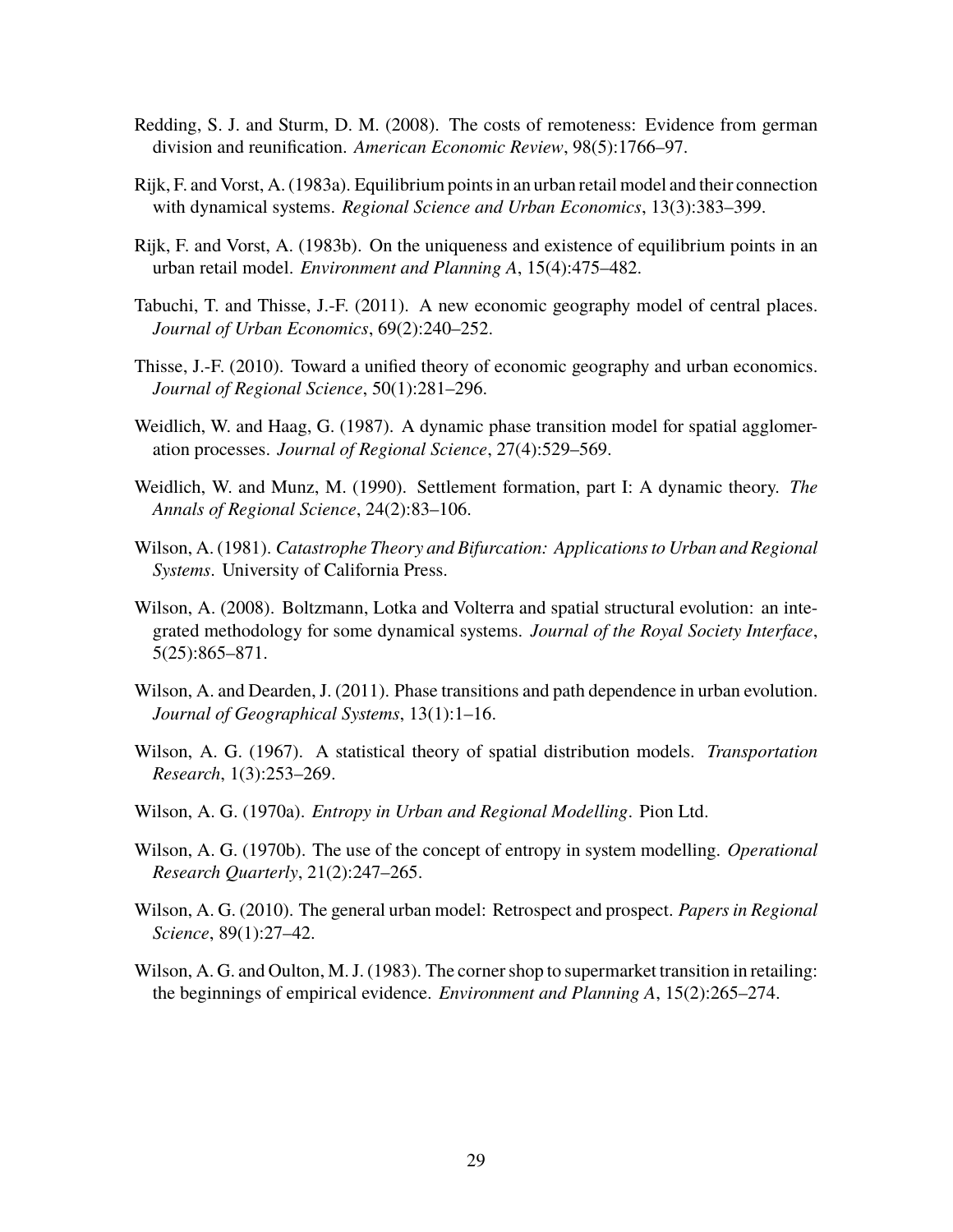# **A Introduction to the Boltzmann–Lotka–Volterra Method**

For self-containedness, we outline the BLV method by Wilson (2008) and discuss its economic interpretations in this appendix.

Consider a space equipped with *K* discrete locations. We assume an index set of locations  $\mathcal{K} \equiv \{0, 1, \ldots, K - 1\}$ . To introduce a spatial dimension on K, the transport cost patterns between the locations are exogenously given by  $T = [t_{ij} | i, j \in \mathcal{K}]$ . Each element of T is the so-called generalized transport cost: it is assumed that  $T$  includes any cost associated with the travel between locations. We want to model spatial structures, possibly spatial agglomeration patterns, at *equilibria* (in some sense) on this space. Let  $h \equiv [..., h_i, ...]^\top \in \mathbb{R}_+^K$  be a nonnegative *K*-dimensional real that represents the spatial structure.  $h_i \geq 0$  may be interpreted as the number of residents, shops, or firms at location *i* depending on the modeler's interest. Of significance here is that  $h$  is endogenously determined by the model.

The "Boltzmann" component, or the *fast dynamic*, of the BLV method models the *shortrun* equilibrium. In the short-run, h is assumed to be fixed. Modeled here is the *spatial interaction pattern*  $S \equiv [S_{ij} | i, j \in \mathcal{K}] \in \mathbb{R}^{K \times K}_{+}$  between locations. S is a matrix whose elements can be interpreted as, for example, the monetary flows or the trip patterns from origins *i* to destinations *j*. S should depend on  $h$  to obtain non-trivial results. As the analysis of the HW model will show,  $S(h)$  may be subject to some constraints (e.g., the conservation of trip demands at the origins, the total transport cost spent by the spatial interaction). The BLV method assumes that  $S(h)$  arises as a result of an entropy-maximizing problem with such constraints. Let the set of all feasible spatial interaction patterns at  $h$  be  $\mathcal{S}(h) \subseteq \mathbb{R}_+^{K \times K}$ . Then, the "most probable" spatial interaction pattern is obtained by solving the following problem (Wilson, 1970a, 1970b):

$$
\max_{\mathbf{S}\in\mathcal{S}(\boldsymbol{h})} \cdot \mathcal{H}(\mathbf{S}) \equiv -\sum_{i\in\mathcal{K}} \sum_{j\in\mathcal{K}} S_{ij} \log[S_{ij}]
$$

where  $\mathcal{H}(\cdot)$  is the Boltzmann–Shannon entropy.

The "Lotka–Volterra" component of the BLV method, or the *slow dynamic*, on the other hand, models the long-run equilibration of  $h$ . Given the spatial distribution  $h$  and the associated spatial interaction pattern  $S(h)$  in the short-run, the modeler specifies the  $payoff function \ \boldsymbol{v}(\boldsymbol{h},\boldsymbol{S}(\boldsymbol{h}))=[\ldots,v_i(\boldsymbol{h},\boldsymbol{S}(\boldsymbol{h})) ,\ldots]^\top$  that essentially maps the state  $\boldsymbol{h}$  to the incentive landscape on  $K$ . In the long-run, h is allowed to dynamically evolve depending on the payoff  $v(h, S)$  and the state h itself. The dynamic change of h is assumed to be governed by some evolutionary dynamic F that takes h and  $v(h, S)$  as the inputs:

$$
\dot{\boldsymbol{h}} = \boldsymbol{F}(\boldsymbol{h}, \boldsymbol{v}(\boldsymbol{h}, \boldsymbol{S}))
$$

Typically, the locations with relatively larger values of  $v_i(h)$  are assumed to glow faster, and vice versa, under the dynamic  $\mathbf{F}$ . Such dynamics are very similar to—or perhaps, to some extent, inspired by—population dynamics model in mathematical and theoretical biology, hence the name "Lotka–Volterra." The *equilibrium* for a BLV model is defined as a stationary point of the above long-run dynamic: a point  $h^*$  that satisfies  $F(h^*) = 0$ . This combination of the fast and slow dynamic is the basic theoretical framework of the BLV method. Although we used the terminologies "location," "flows," or "space" to fix the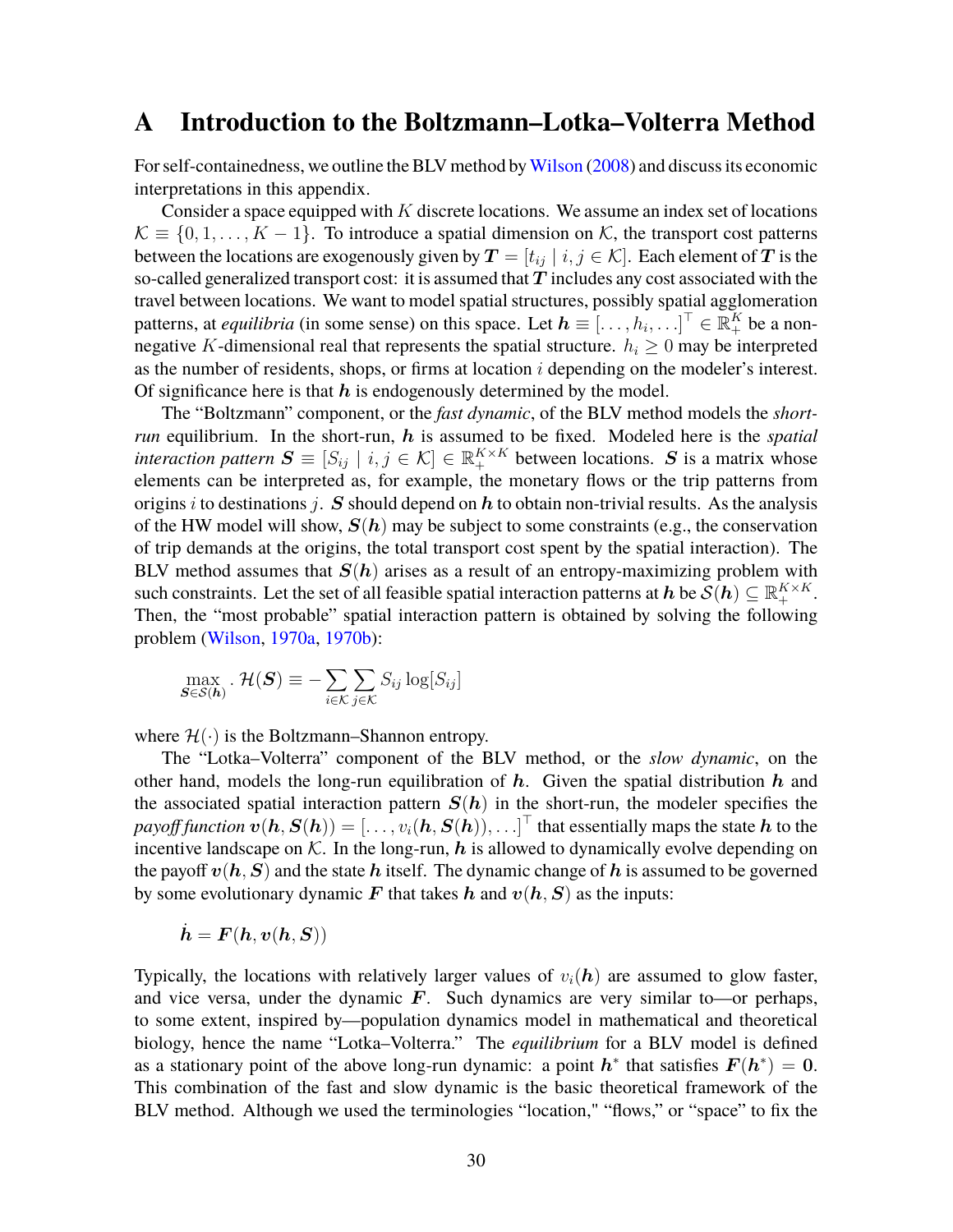ideas consistent with the focus of this paper (the retailer model), the applicability of the BLV method is not limited to spatial problems.<sup>23</sup>

Implicit in the BLV method is utility/profit-maximizing economic agents who select their own strategies and the standard spatial equilibrium condition based on no arbitrage. As it is noted by Wilson (2008), there is a close linkage between such formalism and the BLV method. Actually, it is just a matter of perception, or the preference of the modeler. From an economics perspective,  $h$  can be interpreted as an aggregated variable determined by the infinitesimally small *agents' choices* (e.g., the choices by consumers or firms): *h<sup>i</sup>* is the number of agents selecting location *i*. The payoff function  $v_i(h)$  is the indirect utility (for consumers) or profit (for firms) enjoyed by those who are choosing location  $i \in \mathcal{K}$  at the given spatial distribution, or state of the system,  $h$ . In formal economic models such as those of NEG, the spatial interaction pattern  $S(h)$  and payoff vector  $v(h, S)$  are obtained from the result of market interaction between utility/profit-maximizing agents. The "Boltzmann" component of the BLV method models this mechanism in a reduced-form way that is characterized by the entropy-maximization problem.24

In the BLV method, equilibria are defined as the stationary points of the slow dynamic. The standard spatial equilibrium condition in economics is different. It is formulated as the following no arbitrage condition

$$
\begin{cases}\nV = v_i(\mathbf{h}) & \text{if } h_i > 0 \\
V \ge v_i(\mathbf{h}) & \text{if } h_i = 0\n\end{cases} \qquad \forall i \in \mathcal{K}
$$

where  $V$  is an equilibrium payoff. When the total number of agents is an exogenous constant *H*, that is, when the following conservation equation

$$
\sum_{i\in\mathcal{K}}h_i=H,
$$

holds, *V* is endogenously determined to satisfy the equilibrium condition. In the literature of Urban Economics (Fujita, 1989), such formulation is called the *closed-city* model reflecting no change in the number of agents in the system. A slightly different formulation is also possible. When *V* is exogenously given (e.g., when *V* is assumed to be zero), whereas the total number of agents *H* is endogenously determined. In contrast to the closed-city model, this type of formulation is called the *open-city* model because the total number of agents may vary from one equilibrium to another from the migration of agents from/to the outside of the system. For either type of model, we define the equilibrium condition and the dynamic such that the two conditions are mutually consistent.

# **B Other Parameter Paths**

The bifurcation analysis in the main text exclusively focused on a specific class of parameter paths: *increasing r* (or, equivalently, decreasing *β*) *with a predetermined α*. We aim to make

<sup>23</sup>For instance, Wilson (2008) discusses an application of the method to the analysis of scale-free networks.

<sup>24</sup>Note that there is concrete correspondence between the entropy-maximization problem and utilitymaximization in the representative consumer model with the constant elasticity of substitution (CES) preference (Anderson et al., 1992). The former is, therefore, actually a reduced-form model of the latter. It is also equivalent to a random utility model (namely logit model).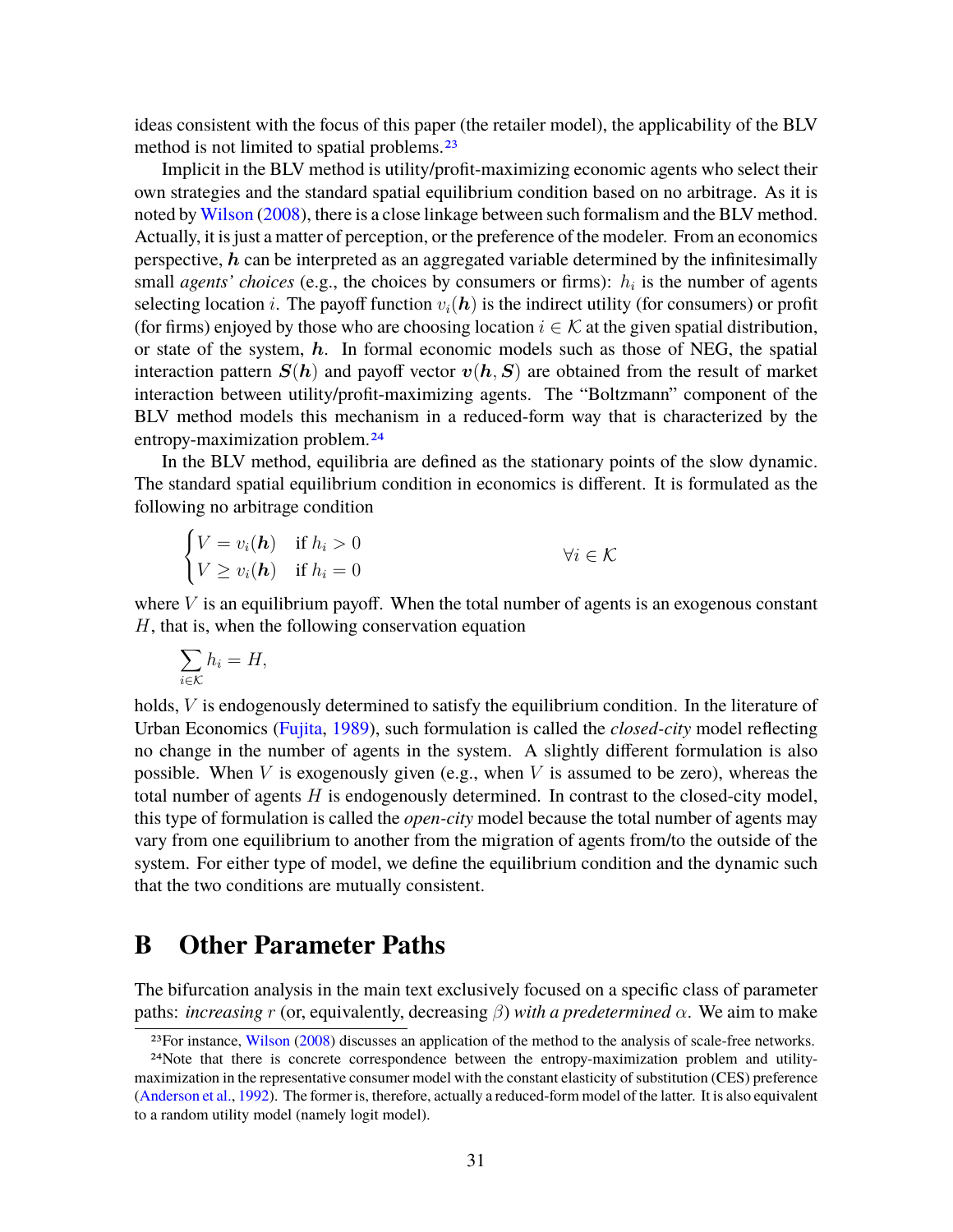

Figure 10: Critical values and examples of parameter path of structural evolution  $(K = 16)$ .

a clear comparison with NEG models. There are other types of parameter paths, discussed briefly in this appendix. We allow the two main parameters of the HW model, namely *r* (*β*) and  $\alpha$ , to change (these are the relevant parameters for the bifurcation properties of the HW model, since O and  $\kappa$  change only the scale of h). We demonstrate that, even in this case, the spatial period-doubling cascade occurs along typical parameter paths; this demonstrates the robustness of the conclusions in the main text.

Figure 10 (a) plots the bifurcation points  $\{r^{(n)}\}$  as the functions of  $\alpha$  with  $K = 16$ , where we take a logarithmic scale for the  $\alpha$  axis. Every  $r^{(n)}$  is a monotonically decreasing function of  $\alpha$ , as discussed in Proposition 1 and Proposition 2 for  $n = 0, 1$ . Below each curve  $r^{(n)}(\alpha)$ , the  $K/2^n$ -centric pattern  $h^{(n)}$  is stable (i.e.,  $h^{(0)} \equiv \bar{h}$ ). We define  $\bar{r} \equiv r^{(0)}(\bar{\alpha}) = r^{(1)}(\bar{\alpha})$ . If we fix *r* instead of  $\alpha$ , then these curves can be considered to be the critical values of  $\alpha$ .

We again focus on the symmetry-breaking process, i.e., the structural evolution from the flat-earth equilibrium  $\bar{h}$ , which is stable when either  $\alpha$  or  $r$  is very small. We thus consider a steady increase in  $\alpha$  and/or r in this appendix. Note that the maximal eigenvalue remains the same even when we allow both structural parameters to change. Every bifurcation, which is induced by crossing threshold lines in Figure 10, is thus period doubling.

Figure 10 (b) illustrates typical instances of possible parameter paths. Path (A) is an instance such as discussed in the main text: the value of  $\alpha$  is fixed and we consider a steady increase in *r*. The path sequentially crosses all  $r^{(n)}$  because  $1 < \alpha < \overline{\alpha}$  (Proposition 4). Observe that if  $\overline{\alpha} < \alpha < 4$ , then  $h^{(1)}$  is already unstable when  $\overline{h}$  becomes stable;  $h^{(1)}$  is skipped (Proposition 5).

Parameter paths like (B) and (C) were not discussed in the main text. Path (C) demonstrates a steady increase in  $\alpha$  with a fixed value of *r*. Whenever  $r > \overline{r}$  holds, the path sequentially crosses all  $r^{(n)}$ ; the spatial period-doubling cascade occurs when  $\alpha$  steadily increases. On the other hand, when the fixed value of *r* is very small  $(r < \overline{r})$ , then the dispersion force is very strong. In such a case, when  $\alpha$  becomes large enough to destabilize h, some skip may occur. This result is analogous to the intuition of Proposition 5, while in the present case, the dispersion force, rather than the agglomeration force, is too strong.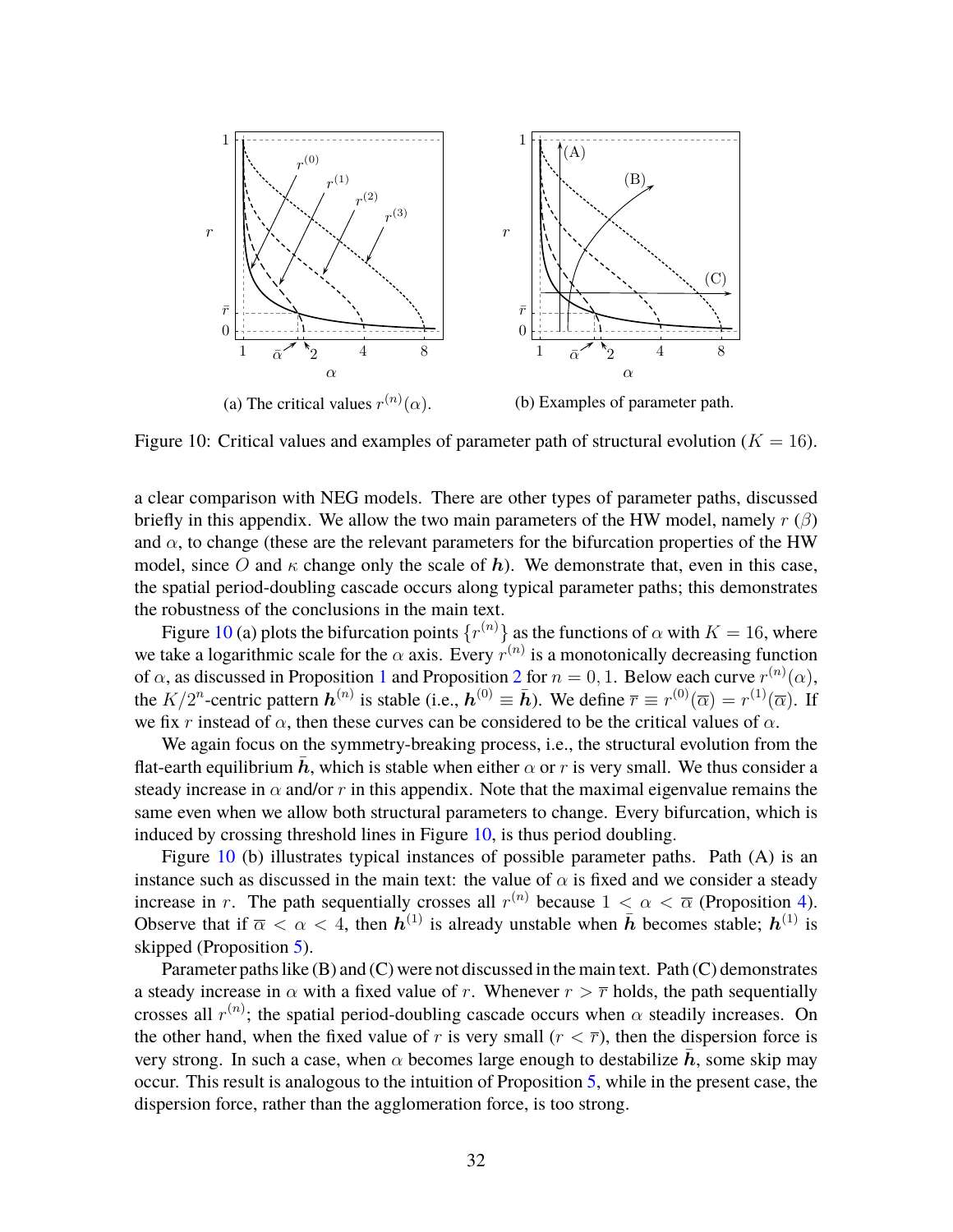On path (B), both  $\alpha$  and  $r$  change. (B) is also a spatial period-doubling cascade path. There are many possible paths like (B) and we cannot cover them all. But Figure 10 shows that in many cases, the HW model exhibits the spatial period-doubling cascade.

# **C Technical Appendix**

### **C.1 Jacobian Matrices and Their Eigenpairs at the Flat-earth Equilibrium**

At any configuration  $h$ , the Jacobian matrix for the adjustment dynamic is given as follows:

$$
\nabla \bm{F}(\bm{h}) = \text{diag}[\bm{\Pi}(\bm{h})] + \text{diag}[\bm{h}]\nabla \bm{\Pi}(\bm{h})
$$

where  $\nabla \Pi(h)$  is the Jacobian matrix of firms' profit at h:

$$
\nabla \Pi(\boldsymbol{h}) = \text{diag}[\tilde{\boldsymbol{M}}^\top \boldsymbol{O}] - \alpha \boldsymbol{M}^\top \text{diag}[\boldsymbol{O}] \boldsymbol{M}
$$

$$
\tilde{\boldsymbol{M}} \equiv (\alpha - 1) \text{diag}[\boldsymbol{\Delta}]^{-1} \boldsymbol{D} \text{diag}[\boldsymbol{h}]^{\alpha - 2}
$$

At the flat-earth equilibrium, we obtain the following expression

*.*

$$
\nabla \mathbf{F}(\bar{\mathbf{h}}) = h \nabla \Pi(\bar{\mathbf{h}})
$$

$$
\nabla \Pi(\bar{\mathbf{h}}) = \frac{\alpha O}{h^2} \left( -\bar{\mathbf{D}}^2 + \hat{\alpha} \mathbf{I} \right)
$$

Note that  $\Pi(\bar{h}) = 0$ . Plugging  $h = O/\kappa$ , we obtain (7).

Let  $\mathbf{Z} = [z_{jk}]$  be the *K*-dimensional DFT matrix. Its typical element  $z_{jk}$  is given by  $z_{jk} = \omega^{jk}$ , where  $\omega \equiv \exp[i(2\pi/K)]$  where i being the imaginary unit. For the eigenvalues and eigenvectors of a *K*-dimensional circulant matrix, we have the following fact:

**Lemma C.1.1** (e.g., Horn and Johnson (2012))**.** Let A be a *K*-dimensional circulant matrix with its first row vector being  $a_0 = [a_{0,i}]$ . Then, the matrix A is of full rank and diagonalizable by similarity transformation by the *K*-dimensional discrete Fourier transformation matrix Z: let  $\lambda = [\lambda_0, \lambda_1, \dots, \lambda_{K-1}]^\top$  be the eigenvalues of A, then  $diag[\lambda] = ZAZ^{-1}$  holds. Moreover, the eigenvalues  $\lambda$  are given by the discrete Fourier transformation of  $a_0$ . That is,  $\lambda$  satisfies

$$
\boldsymbol{\lambda} = \boldsymbol{Z} \boldsymbol{a}_0^\top.
$$

The eigenvectors of  $A$  are given by column vectors of  $Z$ , i.e., the eigenvector associated with  $λ_k$  is

$$
\boldsymbol{z}_k = [1, \omega^k, \omega^{2k}, \dots, \omega^{k(K-1)}]^\top \qquad k = 0, 1, \dots, K-1
$$

The Jacobian matrix at the flat-earth equilibrium is diagonalizable by similarity transformation using Z, and the eigenvalues of  $\nabla F(h)$  are obtained by the discrete Fourier transformation of its first row; we can diagonalize  $\nabla F(\bar{h})$  by multiplying the *K*-dimensional DFT matrix Z from the left and  $Z^{-1}$  from the right side of (7) to obtain (8) and thus Lemma 2.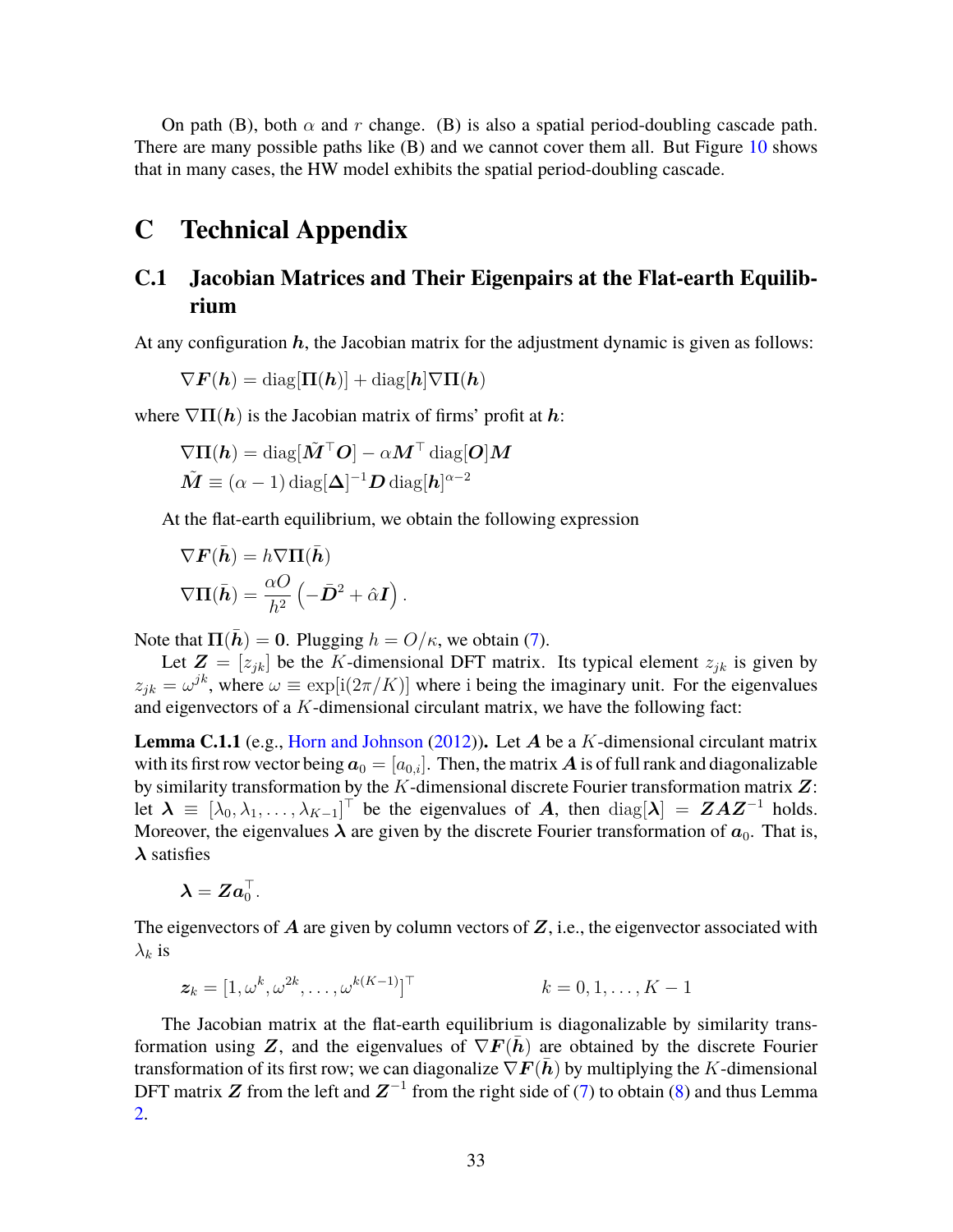#### **C.2 Proof for Proposition 1**

If for some *k* we have  $g_k > 0$  for all *r* and *k*, the flat-earth equilibrium  $\bar{h}$  cannot be stable at any level of transport cost *r*. On the other hand,  $q_k < 0$  for all *r* and *k* implies that *h* is locally asymptotically stable for all  $r$ . Thus, we require that  $\alpha$  lies in some specific range to ensure  $G(f) = 0$  has at least one solution in  $f \in (0, 1)$ , so that some g changes its sign at some  $f \in (0, 1)$ . Elementary algebra shows the following lemma:

**Lemma C.2.1.** The parameter  $\alpha$  should satisfy

 $\alpha > 1$ 

to ensure that (a) the flat-earth equilibrium  $\bar{h}$  is stable for some small *r* (large  $f_k$ ) and (b) a destabilization of  $\bar{h}$  occurs according to the increase of *r* (decrease of  $f_k$ ).

*Proof.* First,  $G(f)$  is strictly decreasing for  $f \in [0, 1]$  and  $f_k(r)$  is strictly decreasing for *r* ∈ (0, 1); thus *G*(*f<sub>k</sub>*(*r*)) is strictly increasing for *r* ∈ (0, 1). Therefore, each *G*(*f<sub>k</sub>*(*r*)) = 0 has a unique solution if and only if *G*(0) =  $\hat{\alpha}$  = 1 −  $\alpha^{-1}$  > 0 and *G*(1) = − $\alpha^{-1}$  < 0. □ has a unique solution if and only if  $G(0) = \hat{\alpha} = 1 - \alpha^{-1} > 0$  and  $G(1) = -\alpha^{-1} < 0$ .

We thus require  $\alpha > 1$ . We also assume that *K* is an even to apply Lemma 1 (b). Then, the maximal eigenvalue and its associated eigenvector are

$$
g_M(r) = (\alpha \kappa) \cdot G(f_M(r))
$$
  

$$
\boldsymbol{z}_M = [(-1)^j]
$$

Solving  $G(f_M(r)) = 0$  yields  $r^{(0)} = f_M^{-1}(\sqrt{\hat{\alpha}})$ . The exact formula is

*.*

$$
r^{(0)} = \begin{cases} C(\sqrt{\hat{\alpha}}) & \text{if } K = 2\\ C(\sqrt[4]{\hat{\alpha}}) & \text{if } K \ge 4 \end{cases}
$$

where  $C(x) \equiv (1-x)/(1+x)$ . It is immediate that  $dr^{(0)}/d\alpha < 0$ .

#### **C.3 Proof for Proposition 2**

First, we have the following lemma regarding the eigenvalues at  $h^{(1)}$ :

**Lemma C.3.1.** Let  $g^{(1)}$  be the eigenvalues of the Jacobian of the adjustment dynamic at *K*/2-centric equilibrium  $h^{(1)}$ . The maximal eigenvalue  $g_{\text{max}}^{(1)} \equiv \max_k g_k^{(1)}$  $k^{(1)}$  is given by:

$$
g_{\text{max}}^{(1)} = (\alpha \kappa) \cdot G^{(1)}(r)
$$
  
\n
$$
G^{(1)}(r) \equiv -\frac{1}{2} \{f(r)\}^2 + \hat{\alpha}
$$
  
\n
$$
f(r) \equiv \begin{cases} C(r^2) & \text{if } K = 4\\ \{C(r^2)\}^2 & \text{if } K \ge 8 \end{cases}
$$

and the associated eigenvector is

 $z \equiv [\underline{1, 0, -1, 0}]$  $\overline{\phantom{a}}$ *,* 1*,* 0*,* −1*,* 0  $\overline{\phantom{a}}$ *,* . . . , <u>1</u>, 0, −1, 0  $\overline{\phantom{a}}$ ] ⊤ *.*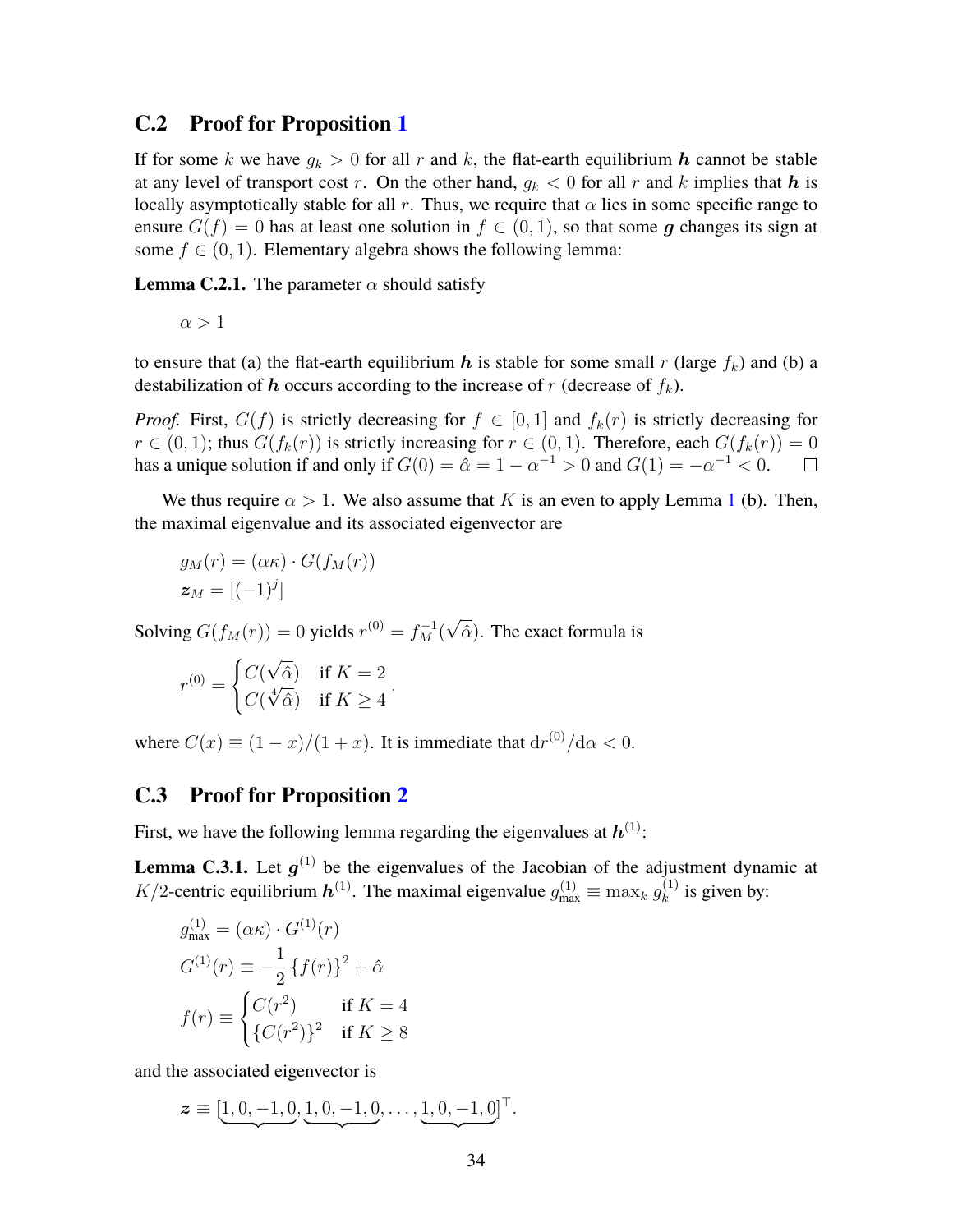#### *Proof.* Appendix C.4

As in  $\bar{h}$ , depending on the value of  $\alpha$ , there is a possibility that destabilization of  $h^{(1)}$ does not occur. Following the same line of logic as the uniform equilibrium  $\bar{h}$ , we conclude the following:

**Lemma C.3.2.** For the  $K/2$ -centric equilibrium  $h^{(1)}$  to be stable at some r and bifurcation to occur according to the increase of  $r$ , the parameter  $\alpha$  should satisfy

$$
1<\alpha<2
$$

*Proof.*  $G^{(1)}(r)$  is a monotonically increasing function of *r*. Therefore, destabilization of  $h^{(1)}$ occurs if and only if  $G^{(1)}(0) < 0$  and  $G^{(1)}(1) = -1/2 + \hat{\alpha} > 0$ .  $\Box$ 

Solving  $G^{(1)}(r) = 0$ , we obtain  $r^{(1)}$  as follows:

$$
r^{(1)} = \begin{cases} \sqrt{C(\sqrt{2\hat{\alpha}})} & \text{if } K = 4\\ \sqrt{C(\sqrt[4]{2\hat{\alpha}})} & \text{if } K \ge 8 \end{cases}
$$

It is immediate to verify  $dr^{(1)}/d\alpha < 0$ .

#### **C.4 Proof for Lemma C.3.1**

The discussion here is quite similar to that of Akamatsu et al.(2012). To analytically derive the eigenvalues of the Jacobian matrix  $\nabla \mathbf{F}(\mathbf{h}^{(1)})$ , we must change the coordinate system because  $\nabla F(h^{(1)})$  itself is not a circulant matrix. Specifically, we must consider a permutation of row/column indices. We define permutation matrix  $P$  by

$$
P \equiv \left[ \frac{P_{\text{even}}}{P_{\text{odd}}} \right] \tag{17}
$$

in which  $P_{even}$  and  $P_{even}$  are both a  $K/2$ -by- $K$  matrix defined by  $P_{even} = [\delta_{i,j/2}]$  and  $\bm P_{\rm odd}=[\delta_{i,(j-1)/2}],$  where  $\delta_{\cdot,\cdot}$  is Kronecker's delta.  $\bm P_{\rm even}$  extracts even-numbered zones;  $\bm P_{\rm odd}$ extracts odd-numbered zones.

Define  $D^{\times}$  by  $D^{\times} \equiv PDP^{\top}$ . We have

$$
\boldsymbol{D}^{\times}=\left[\begin{array}{c|c} \boldsymbol{D}^{(0)} & \boldsymbol{D}^{(1)} \\ \hline \boldsymbol{D}^{(1)\top} & \boldsymbol{D}^{(0)} \end{array}\right]
$$

where  $D^{(0)}$  and  $D^{(1)}$  are both  $K/2$ -by- $K/2$  circulant with the first row given by

$$
\mathbf{d}_0^{(0)} = [1, r^2, r^4, \dots, r^M, \dots, r^2],
$$
  

$$
\mathbf{d}_0^{(1)} = [r, r^3, \dots, r^{M-1}, r^{M-1}, \dots, r].
$$

with  $M = K/2$ . The matrix  $\mathbf{D}^{(0)}$  captures the distance structure between market centers (or *core zones*) while  $D^{(1)}$  captures that of core zones and *periphery zones* without retailers.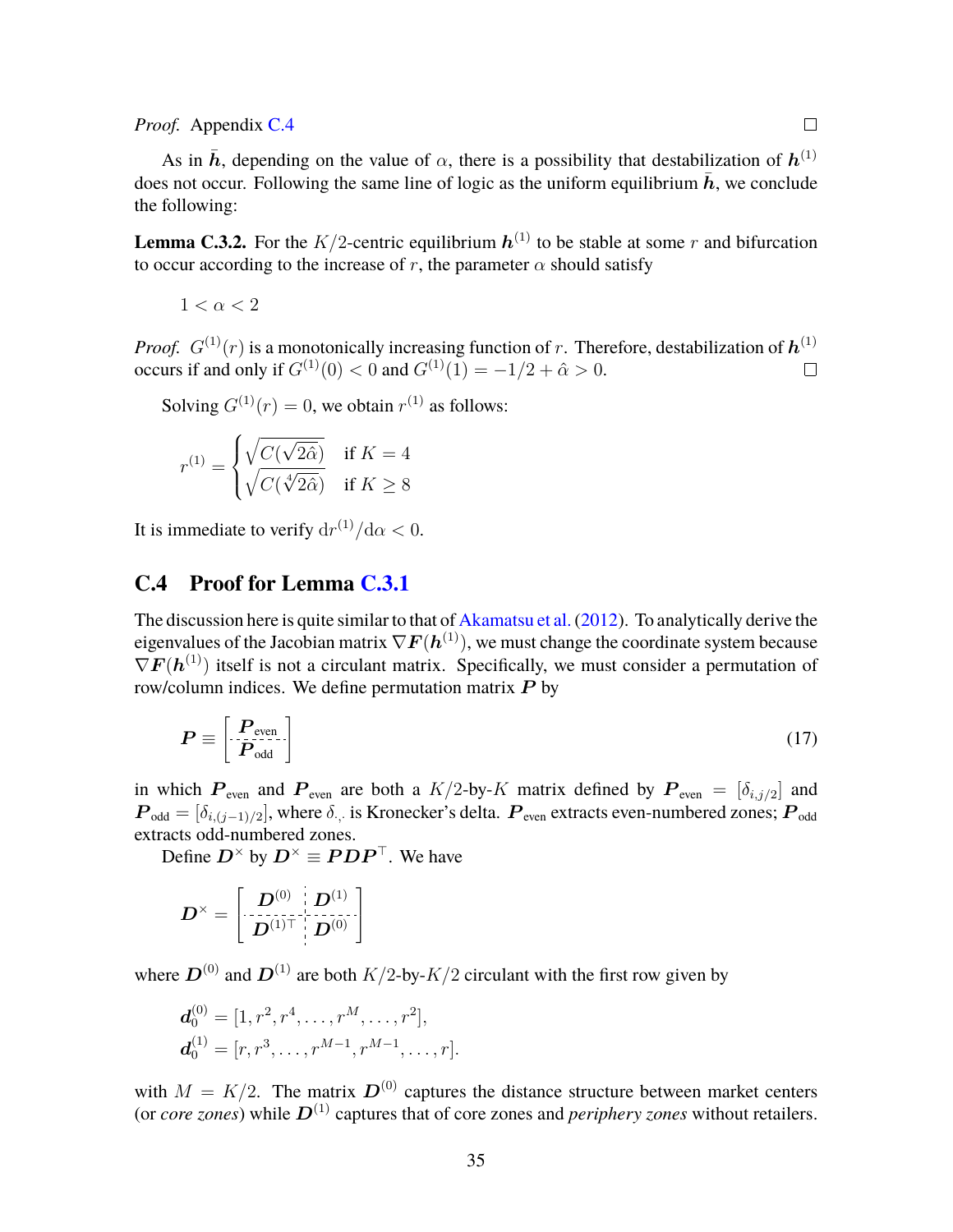Because both  $D^{(i)}$  are circulant matrices, from Lemma C.1.1 we can diagonalize  $D^{\times}$  by a block diagonal matrix  $\bm{Z}^{\times} \equiv {\rm diag}[\bm{Z}_{[K/2]},\bm{Z}_{[K/2]}]$  with  $\bm{Z}_{[K/2]}$  being a  $K/2$ -dimensional DFT matrix.

In a similar spirit, permutation by P enables us to block diagonalize  $\nabla F(h^{(1)})$ . Specifically, some algebra show that if we define  $\nabla \bm{F}^{\times}(\bm{h}^{(1)}) \equiv \bm{P} \nabla \bm{F}(\bm{h}^{(1)}) \bm{P}^{\top}$ , it is

$$
\nabla \boldsymbol{F}^{\times}(\boldsymbol{h}^{(1)}) = \begin{bmatrix} \boldsymbol{V} & \mathbf{0} \\ \mathbf{0} & -\kappa \boldsymbol{I} \end{bmatrix}
$$

$$
\boldsymbol{V} = (\alpha \kappa) \left\{ -\frac{1}{2} \left( \{ \bar{\boldsymbol{D}}^{(0)} \}^2 + \bar{\boldsymbol{D}}^{(1)} \bar{\boldsymbol{D}}^{(1)\top} \right) + \hat{\alpha} \boldsymbol{I} \right\}
$$

Again we can diagonalize  $\nabla F^{\times}(h^{(1)})$  by  $Z^{\times}$ , because every sub-matrix of  $\nabla F^{\times}(h^{(1)})$  is circulant. Let  $e$  be the eigenvalues of  $V$ . A straightforward computation yields

$$
e_k = (\alpha \kappa) \cdot \hat{G}(f_k^{(0)}, f_k^{(1)} f_k^{(1\top)})
$$
  
\n
$$
\hat{G}(x, y) \equiv -\frac{1}{2}(x^2 + y) + \hat{\alpha}
$$
  
\n
$$
k = 0, 1, ..., K/2 - 1
$$

where  $f^{(0)}, f^{(1)}, f^{(1\top)}$  are the eigenvalues of  $\bar{D}^{(0)}, \bar{D}^{(1)}, \bar{D}^{(1)\top}$ , respectively. Placing this back into the original coordinating system, the eigenvalues  $\bm{g}^{(1)}$  of  $\nabla \bm{F}(\bm{h}^{(1)})$  are obtained as

$$
g_k = \begin{cases} e_{k/2} & \text{if } k \text{ is an even} \\ -\kappa & \text{if } k \text{ is an odd} \end{cases} .
$$
 (18)

Moreover, we show that

$$
\underset{k}{\arg \max} . e_k = \underset{k}{\arg \min} . \{ f_k^{(0)} \}^2 + f_k^{(1)} f_k^{(1)} = M/2
$$

and that

$$
f_{M/2}^{(0)} = \begin{cases} C(r^2) & \text{if } K = 4 \\ \{C(r^2)\}^2 & \text{if } K \ge 8 \end{cases}, f_{M/2}^{(1)} f_{M/2}^{(1)} = 0
$$

We thus obtain  $g_{\text{max}}^{(1)}$  in Lemma C.3.1. The corresponding eigenvector is M-th column vector of  $\mathbf{Z}^{(1)} \equiv \mathbf{P}^\top \mathbf{Z}^\times \mathbf{P}$ .

#### **C.5 Proof for Proposition 3**

We have the following lemmas:

**Lemma C.5.1.** Let  $g^{(n)}$  be the eigenvalues of the Jacobian matrix of the adjustment dynamic at  $K/2^n$ -centric equilibrium  $h^{(n)}$  ( $n = 1, 2, 3, \ldots, J-1$ ). The maximal eigenvalue  $g^{(n)}_{\text{max}} \equiv$  $\max_k g_k^{(n)}$  $k^{(n)}_k$  is given by

$$
g_{\text{max}}^{(n)} = (\alpha \kappa) \cdot G^{(n)}(r) \tag{19a}
$$

$$
G^{(n)}(r) \equiv -\tilde{G}^{(n)}(r) + \hat{\alpha} \tag{19b}
$$

where  $\tilde{G}^{(n)}$  is a monotonically decreasing function of *r*, and its associated eigenvector is

$$
\boldsymbol{z}_{M}^{(n)} \equiv \left[\underbrace{1,0,0,\ldots,0}_{2^{n}},\underbrace{-1,0,\ldots,0}_{2^{n}},\ldots,\underbrace{-1,0,\ldots,0}_{2^{n}}\right]^{\top}
$$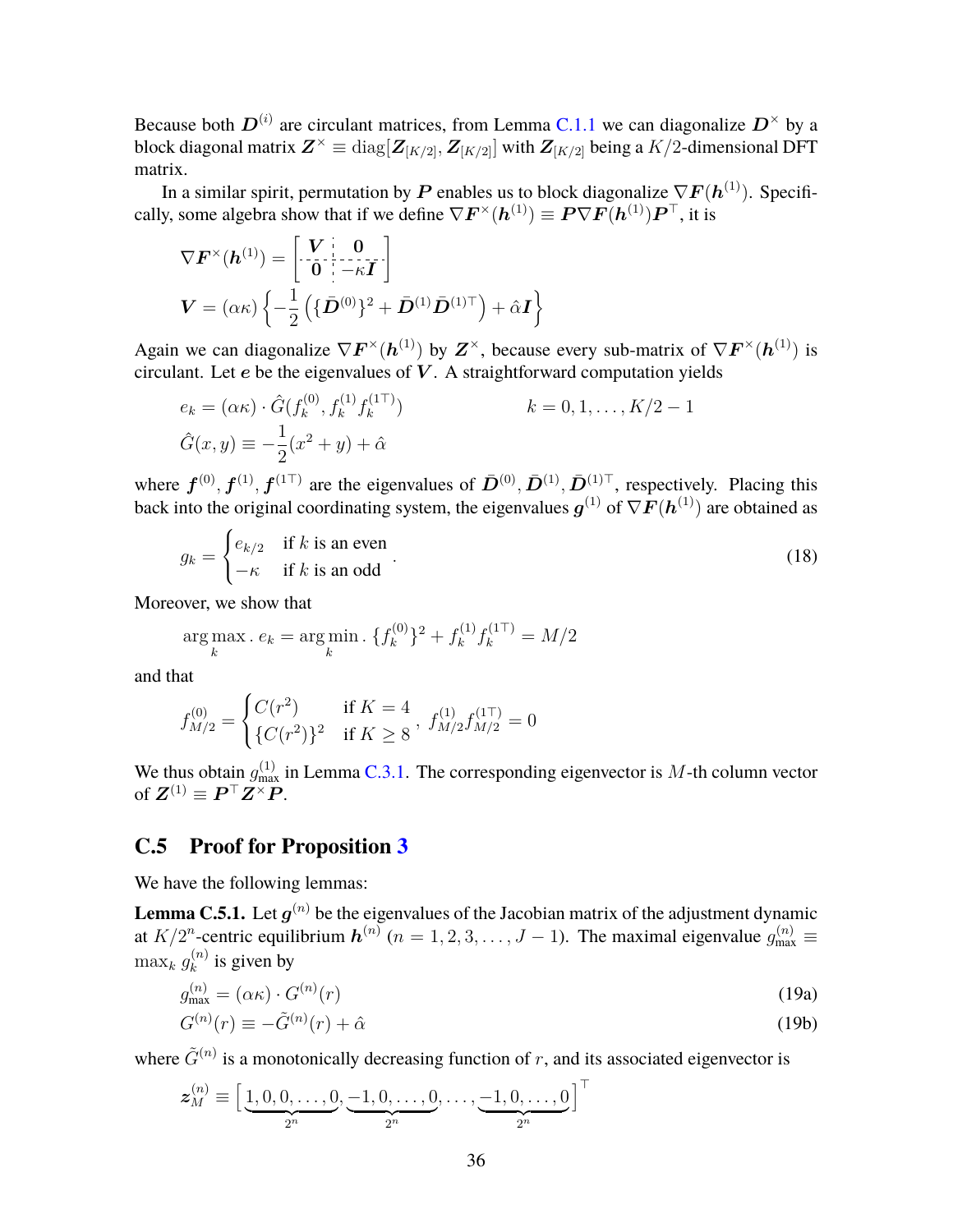*Proof.* See Appendix C.6 for the proof including the exact definition of  $\tilde{G}^{(n)}(r)$ .  $\Box$ 

**Lemma C.5.2.** For the  $K/2^n$ -centric equilibrium  $h^{(n)}$   $(n = 1, 2, ..., J - 1)$  to be stable at some *r*, and bifurcation to occur according to the decrease in *r*, the parameter  $\alpha$  should satisfy

$$
1<\alpha<2^n
$$

*Proof.* See Appendix C.7.

Combining and summarizing the above two lemmas, the proposition follows.

#### **C.6 Proof for Lemma C.5.1**

In this appendix, we derive the analytical expression of the eigenvalues  $g^{(n)}$  of the Jacobian matrix of the dynamic at  $K_n$ -centric equilibrium. Here  $K_n \equiv K/2^n$  is the number of market centers (the number of zones with  $h_i > 0$ ). As in Appendix C.3, we should first permute in advance  $\nabla \boldsymbol{F}(\boldsymbol{h}^{(n)})$  to ensure block circulant property and, thus, the eigenvalues are obtained by DFT.

We define the permutation matrix  $P^{(n)}$   $(n = 1, 2, ..., J - 1)$  by

$$
\boldsymbol{P}^{(n)}\equiv \mathrm{diag}\Big[\underbrace{\boldsymbol{\hat{P}}^{(n)},\boldsymbol{\hat{P}}^{(n)},\ldots,\boldsymbol{\hat{P}}^{(n)}}_{2^n}\Big],~\boldsymbol{\hat{P}}^{(n)}\equiv \begin{bmatrix}\boldsymbol{P}_{\mathrm{even}}^{(n)} \\ \vdots \\ \boldsymbol{P}_{\mathrm{odd}}^{(n)}\end{bmatrix}
$$

For an example, see Appendix C.3, which is the case  $n = 1$ . The matrices,  $P_{\text{even}}^{(n)}$  and  $P_{\text{odd}}^{(n)}$ are a *Kn*-by-*Kn*−<sup>1</sup> matrix that extracts even-numbered zones and odd-numbered zones in the *core zones*, respectively. Hence,  $P^{(n)}$  is a  $2^n/2$ -by- $2^n/2$  block diagonal matrix whose diagonal entries are a  $K_{n-1}$ -by- $K_{n-1}$  matrix.

Using  $P^{(n)}$ , define permutation matrix  $P$  by

$$
\boldsymbol{P} \equiv \boldsymbol{P}^{(n)} \boldsymbol{P}^{(n-1)} \cdots \boldsymbol{P}^{(1)}.
$$

The recursive definition of the permutation matrix  $P$  reflects the recursive spatial perioddoubling bifurcations. Applying a similarity transformation using  $P$  to  $\nabla F(\boldsymbol{h}^{(n)})$ , we obtain the  $2^n$ -by- $2^n$  block diagonal matrix whose blocks are all the  $K_n$ -by- $K_n$  matrix:

$$
\nabla \boldsymbol{F}^{\times}(\boldsymbol{h}^{(n)}) \equiv \boldsymbol{P} \nabla \boldsymbol{F}(\boldsymbol{h}^{(n)}) \boldsymbol{P}^{\top} = \begin{bmatrix} \boldsymbol{V} \\ -\kappa \boldsymbol{I} \\ \vdots \\ -\kappa \boldsymbol{I} \end{bmatrix}
$$

$$
\boldsymbol{V} \equiv (\alpha \kappa) \left( -\frac{1}{2^{n}} \sum_{i=0}^{2^{n}-1} \bar{\boldsymbol{D}}^{(i)} \bar{\boldsymbol{D}}^{(i)\top} + \left( 1 - \frac{1}{\alpha} \right) \boldsymbol{I} \right)
$$

We thus see  $K - 2^n$  out of  $K$  eigenvalues are all  $-\kappa$ . Hence, V is the only matrix that affects the stability. Let the eigenvalues of  $V$  be  $e$ ; only the maximal eigenvalue in  $e$  should be required to assess the stability of  $\boldsymbol{h}^{(n)}.$ 

 $\Box$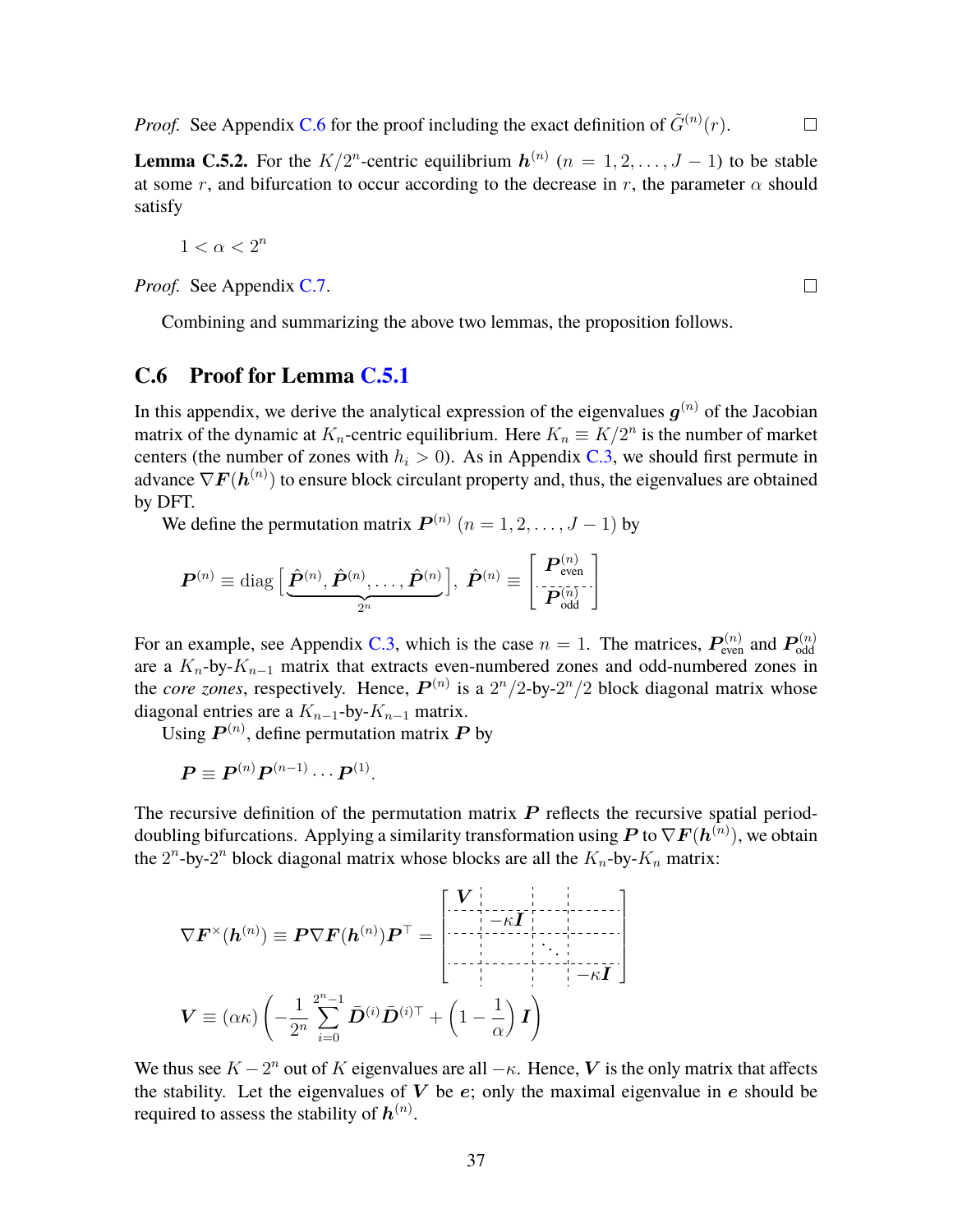In  $\bm{V},$  the matrices  $\bar{\bm{D}}^{(i)}$  are  $K_n$ -by- $K_n$  matrices that is obtained by row-wise normalization of  $D^{(i)}$ , where  $D^{(i)}$  are first block-row matrices of  $D^{\times} \equiv PDP^{\top}$ . Each  $\bar{D}^{(i)}$  is circulant with a first row vector  $\boldsymbol{d}_{0}^{\left(i\right)}$  explicitly given by

$$
d_{0,k}^{(i)} = \begin{cases} r^{i+k2^n} & \text{if } 0 \le k \le K_n/2\\ r^{(K_n-k)2^n - i} & \text{if } K_n/2 \le k \le K_n - 1 \end{cases} \qquad i = 0, 1, \dots, 2^n
$$

All the matrices in the right hand side being circulant matrix,  $V$  is also a circulant matrix. Thus, its eigenvalues are obtained by applying DFT by  $\mathbf{Z}_{[K_n]}$ . After some tedious computation using explicit formula for  $\boldsymbol{d}_{0}^{\left(i\right)}$  $\binom{1}{0}$ , we obtain the analytical expression of the eigenvalues e of V. Moreover, we prove that the maximal eigenvalue among e is  $e_{K_n/2}$ . The associated eigenvector for  $e_{K_n/2}$  is the *M*-th column of the matrix  $P^{\top}Z^{\times}P$  where  $Z^{\times} \equiv I \otimes Z_{[K_n]}$ , where ⊗ denotes the Kronecker product.

Explicitly writing down  $e_{K_n/2}$ , we have the following result, proving Lemma C.5.1.

$$
\max_{k} g_{k}^{(n)} = e_{K_n/2} = G^{(n)}(r) = (\alpha \kappa) \cdot \hat{G}^{(n)}(r)
$$

where

$$
\hat{G}^{(n)}(r) \equiv -\tilde{G}^{(n)}(r) + \hat{\alpha}
$$
\n
$$
\tilde{G}^{(n)}(r) \equiv \begin{cases}\n\frac{1}{2^n} \{\psi_0^{(n)}(r)\}^2 + \frac{1}{2^n} \psi_0^{(n)}(r) \sum_{j=1}^{2^n - 1} \psi_j^{(n)}(r) & \text{if } n \le J - 2 \\
\frac{1}{2^n} \{\psi_0^{(n)}(r)\}^2 + \frac{1}{2^n} \sum_{j=1}^{2^n - 1} \psi_j^{(n)}(r) & \text{if } n = J - 1\n\end{cases}
$$
\n
$$
\psi_j^{(n)}(r) \equiv \left(\frac{1 - r^{2^n - 2j}}{1 + r^{2^n - 2j}}\right)^2 \qquad \forall j \ne 0
$$
\n
$$
\psi_0^{(n)}(r) \equiv \left(\frac{1 - r^{2^n}}{1 + r^{2^n}}\right)^{p(n)}, \qquad p(n) = \begin{cases}\n1 & \text{if } n = J - 1 \\
2 & \text{otherwise}\n\end{cases}
$$

For a detailed discussion and proof for maximality of  $e_{K_n/2}$ , consult Appendix G and J of Akamatsu et al. (2012). Note that there is a typo in Akamatsu et al. (2012)'s Lemma 6.5 for the case  $n = J - 1$ . Combining (J.6) and (J.7) in Appendix J of the paper, we obtain an equation similar to the above.

#### **C.7 Proof for Lemma C.5.2**

Note that  $G^{(n)}(r)$   $(n = 1, 2, \ldots, J - 2)$  are equivalently written as

$$
G^{(n)}(r) = -\frac{1}{2^n} \psi_0^{(n)}(r) \left( \psi_0^{(n)}(r) + \epsilon_n(r) \right) + \hat{\alpha}
$$
 (20a)

$$
\epsilon_n(r) \equiv 2 \sum_{k=1}^{(2^n/2)-1} C_k(r), \ \ C_k(r) \equiv \left(\frac{1-r^{2k}}{1+r^{2k}}\right)^2 \tag{20b}
$$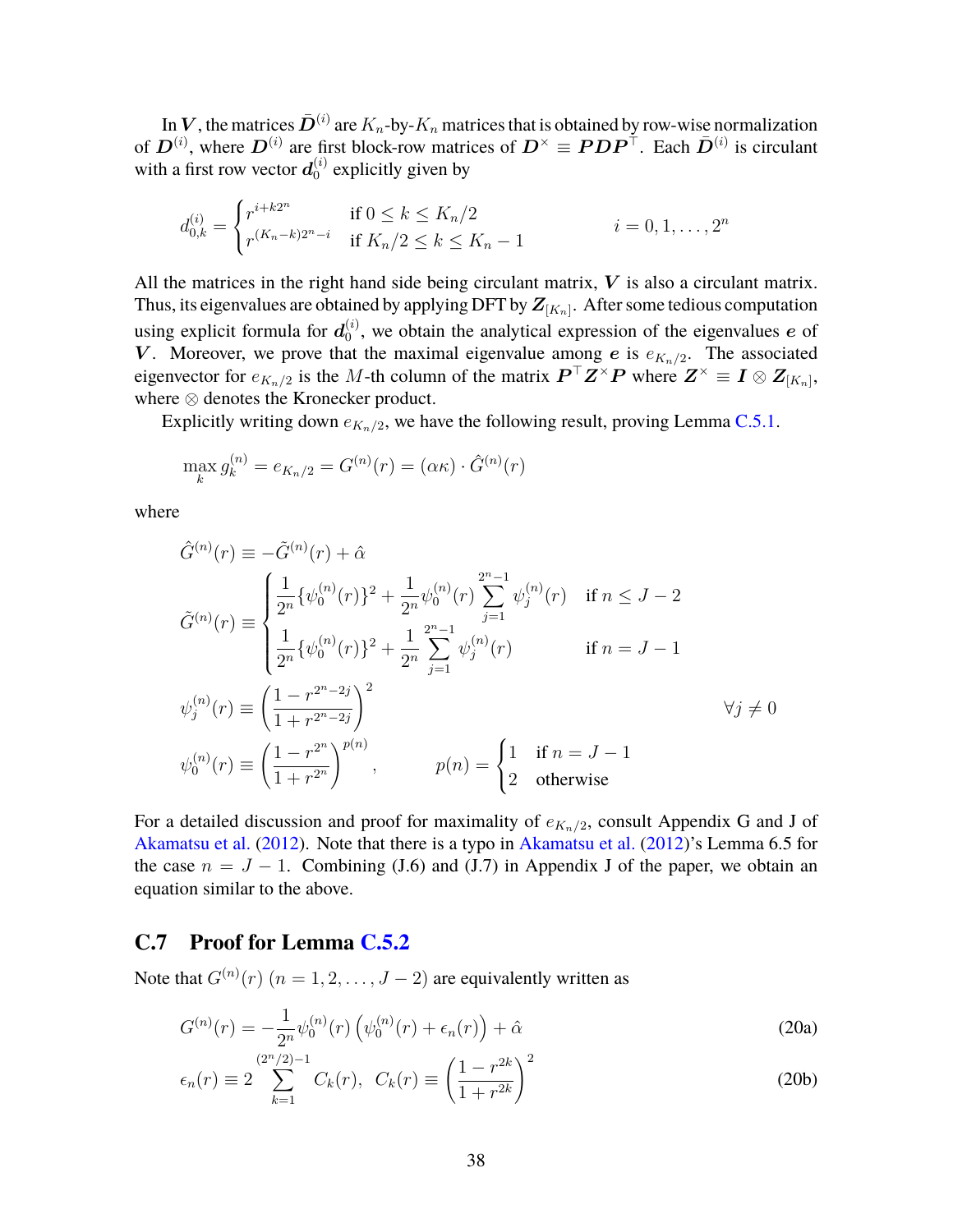Because it is evident that  $dC_k/dr \leq 0, d\psi_0^{(n)}$  $\int_0^{(n)} (r) / dr \leq 0$  with equality holding iff  $r = 1$ ,  $G^{(n)}(r)$  as a whole is strictly increasing for  $r \in (0, 1)$ . Therefore, to prove that the equation  $G^{(n)}(r) = 0$  has a unique solution in  $r \in (0, 1)$ , it is sufficient to show that  $G^{(n)}(0) < 0$  and  $G^{(n)}(1) > 0$ . We see  $G^{(n)}(0) = \hat{\alpha} + 2^{-n} - 1 = -\alpha^{-1} + 2^{-n}$  and  $G^{(n)}(1) = \hat{\alpha}$ . The case  $n = J - 1$  is also immediate. Combining these relations, we have Lemma C.5.2.

#### **C.8 Proof for Proposition 4**

Assume that  $K = 2<sup>J</sup>$  with some integer  $J \ge 2$ . The critical value  $\bar{\alpha}$ , which is the solution to the equation  $r^{(0)}(\alpha) = r^{(1)}(\alpha)$  is given by

$$
\bar{\alpha} = \begin{cases} \rho^{-6}(1+\rho)(1+\rho^2) \approx 1.87 & \text{if } K = 4\\ 6^{-1}(4+\rho_+ + \rho_-) \approx 1.93 & \text{if } K \ge 8 \end{cases}
$$
 (21)

where  $\rho \equiv \sqrt[4]{2}$ ,  $\rho_{\pm} \equiv (73 \pm 6\sqrt{87})^{1/3}$ . If  $\alpha < \bar{\alpha}$  holds, then  $r^{(0)} < r^{(1)}$  holds.

The remaining task is showing  $r^{(n)} < r^{(n+1)}$  for  $n \ge 1$ . As in Lemma C.5.2, every  $h^{(n)}$ destabilizes if  $1 < \alpha < \bar{\alpha}$  since  $\bar{\alpha} < 2$ . Observe that critical points for these bifurcations  ${r^{(n)}}$  are solutions to  $G^{(n)}(r) = 0$ . Because  $G^{(n)}(r)$  are strictly increasing in  $r \in (0, 1)$ , if we can show

$$
G^{(n)}(r) > G^{(n+1)}(r)
$$

for all *r*, this implies  $r^{(n)} < r^{(n+1)}$ . Using the same notation as Appendix C.7 and using  $\psi_0^{(n+1)} \geq \psi_0^{(n)}$  $\binom{n}{0}$  (with equality iff  $r = 1$ ), we conclude for  $r \in (0, 1)$ 

$$
G^{(n)}(r) - G^{(n+1)}(r) > \frac{1}{2^{n+1}} \psi_0^{(n)}(r) \left( \Delta \psi_0(r) + \Delta \epsilon(r) \right)
$$
\n
$$
\Delta \psi_0(r) \equiv \psi_0^{(n+1)}(r) - 2\psi_0^{(n)}(r),
$$
\n
$$
\Delta \epsilon(r) \equiv \epsilon_{n+1}(r) - 2\epsilon_n(r)
$$

We see

$$
\Delta \epsilon(r) = (\epsilon_{n+1} - \epsilon_n) - \epsilon_n
$$
  
=  $2 \sum_{k=2^n/2}^{(2^{n+1}/2)-1} C_k + 2 \sum_{k=1}^{(2^n/2)-1} C_k$   
=  $2C_{2^n/2} + 2 \sum_{k=1}^{(2^n/2)-1} (C_{k+(2^n/2)} - C_k)$ 

and because  $C_k \geq C_l$  for  $k > l$  (with equality iff  $r = 1$ ), we see that  $\Delta \epsilon(r)$  is non-negative. Moreover, because  $\psi_0^{(n)} = C_{2^n/2}$  for  $n \neq J-1$ , we have for such *n* 

$$
\Delta\psi_0(r) + \Delta\epsilon(r) = \epsilon_{n+1}(r) + 2\sum_{k=1}^{(2^n/2)-1} \left( C_{k+(2^n/2)} - C_k \right) \ge 0
$$

with equality, again, iff  $r = 1$ . This inequality and non-negativity of  $\Delta \epsilon(r)$  imply that  $G^{(n)} - G^{(n+1)} > 0$  holds for all  $r \in (0, 1)$ , thereby leading to Proposition 4.